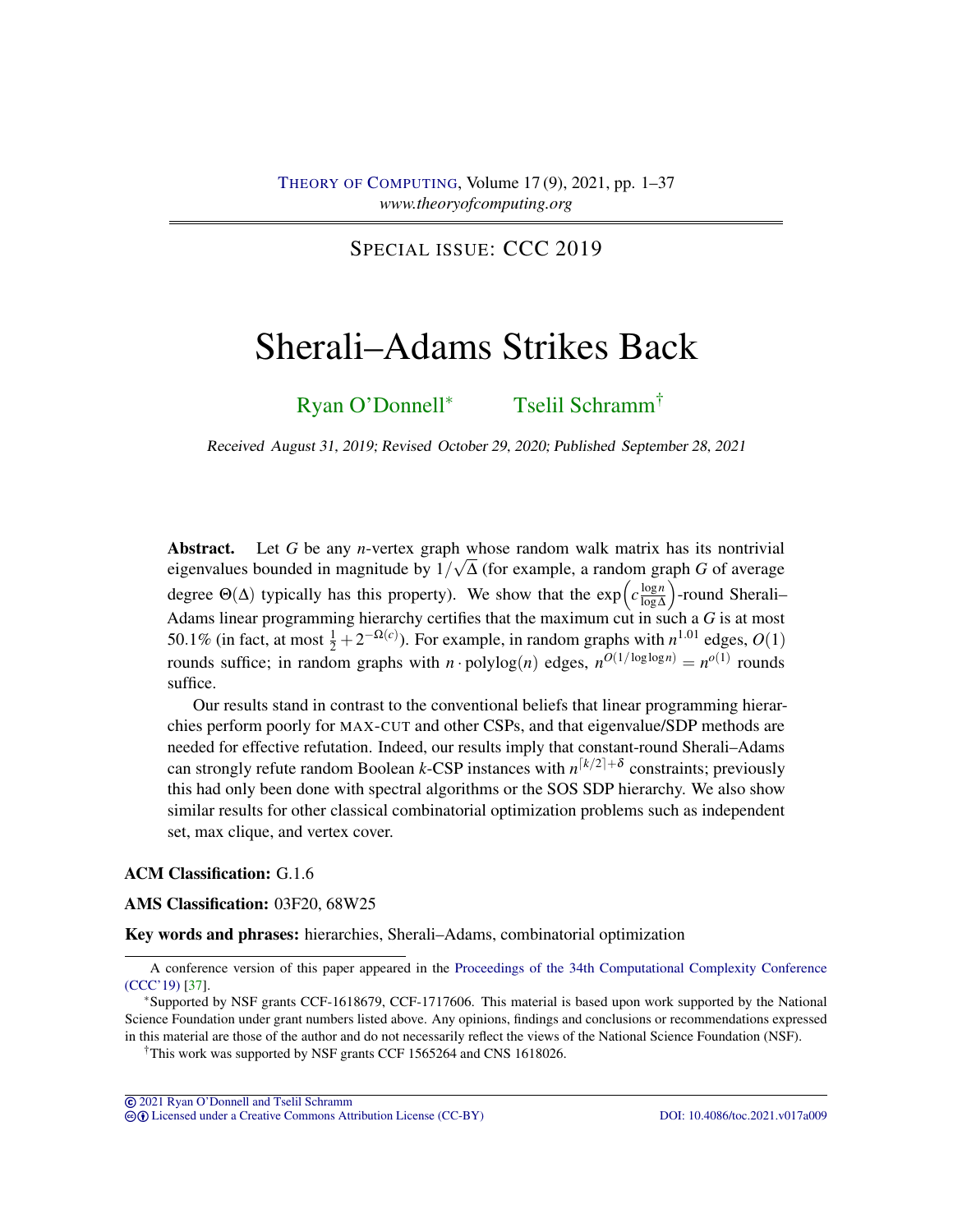# <span id="page-1-0"></span>1 Introduction

Linear programming (LP) is a fundamental algorithmic primitive, and is the method of choice for a huge number of optimization and approximation problems. Still, there are some very basic tasks where it performs poorly. A classic example is the simplest of all constraint satisfaction problems (CSPs), the MAX-CUT problem: Given a graph  $G = (V, E)$ , partition V into two parts so as to maximize the fraction of "cut" (crossing) edges. The standard LP relaxation for this problem [\[5,](#page-32-0) [38\]](#page-35-1) involves optimizing over the *metric polytope*. Using " $\pm 1$  notation," we have a variable Y<sub>uv</sub> for each pair of vertices  $\{u, v\}$  (with  $Y_{uv}$  supposed to be  $-1$  if the edge is cut,  $+1$  otherwise); the LP is:

$$
-1 \le Y_{uv} \le 1 \quad \text{(for all } u, v \in V)
$$
  
\n
$$
\text{MAX-CUT}(G) \le \max \frac{1}{2} - \frac{1}{2} \cdot \frac{1}{|E|} \sum_{uv \in E} Y_{uv} \qquad \text{s.t.} \quad -Y_{uv} - Y_{vw} - Y_{vw} \le 1 \quad \text{(for all } u, v, w \in V)
$$
  
\n
$$
-Y_{uv} + Y_{vw} + Y_{vw} \le 1 \quad \text{(for all } u, v, w \in V)
$$

While this LP gives the optimal bound for some graphs (precisely, all graphs not contractible to  $K_5$  [\[5\]](#page-32-0)), it can give a very poor bound in general. Indeed, although there are graphs with maximum cut arbitrarily close to 1/2 (e. g.,  $K_n$ ), the above LP bound is at least 2/3 for every graph, since  $Y_{uv} \equiv -1/3$  is always a valid solution. Worse, there are graphs *G* with MAX-CUT(*G*) arbitrarily close to  $1/2$  but with LP value arbitrarily close to 1—i. e., graphs where the *integrality ratio* is  $2 - o(1)$ . For example, this is true [\[39\]](#page-35-2) of an Erdős–Rényi  $\mathcal{G}(n,\Delta/n)$  random graph with high probability (whp) when  $\Delta = \Delta(n)$  satisfies  $\omega(1) < \Delta < n^{o(1)}$ .

There have been two main strategies employed to overcome this deficiency: strengthened LPs, and eigenvalue methods.

Strengthened LPs. One way to try to improve the performance of LPs on MAX-CUT is to add more valid inequalities to the LP relaxation, beyond just the "triangle inequalities." Innumerable valid inequalities have been considered: (2*k* +1)-gonal, hypermetric, negative type, gap, clique-web, suspended tree, as well as inequalities from the Lovász–Schrijver hierarchy; see Deza and Laurent [\[18,](#page-33-0) Ch. 28–30] for a review.

It is now known that the most principled and general form of this strategy is the *Sherali–Adams LP hierarchy* [\[45\]](#page-35-3), reviewed in [Section 2.4.](#page-10-0) At a high level, the Sherali–Adams LP hierarchy gives a standardized way to tighten LP relaxations of Boolean integer programs, by adding variables and constraints. The number of new variables/constraints is parameterized by a positive integer *R*, called the number of "rounds." Given a Boolean optimization problem with *n* variables, the *R*-round Sherali–Adams LP has variables and constraints corresponding to monomials of degree up to  $R$ , and thus has size  $O(n)^R$ . A remarkable recent line of work [\[12,](#page-33-1) [33\]](#page-34-0) has shown that for any CSP (such as MAX-CUT), the *R*-round Sherali–Adams LP relaxation achieves essentially<sup>1</sup> the tightest integrality ratio among all LPs of its size. Nevertheless, even this most powerful of LPs arguably struggles to certify good bounds for MAX-CUT. In a line of work [\[23,](#page-33-2) [44\]](#page-35-4) concluding in a result of Charikar–Makarychev–Makarychev [\[13\]](#page-33-3), it was demonstrated that for any constant  $\varepsilon > 0$ , there are graphs (random  $\Delta$ -regular ones,  $\Delta = O(1)$ ) for which

<sup>&</sup>lt;sup>1</sup>Provided that the LP is an extended formulation, which means that the feasible region is required to contain a representation of each solutions  $\{\pm 1\}^n$ , so only the objective function of the LP can depend on the specific max cut instance.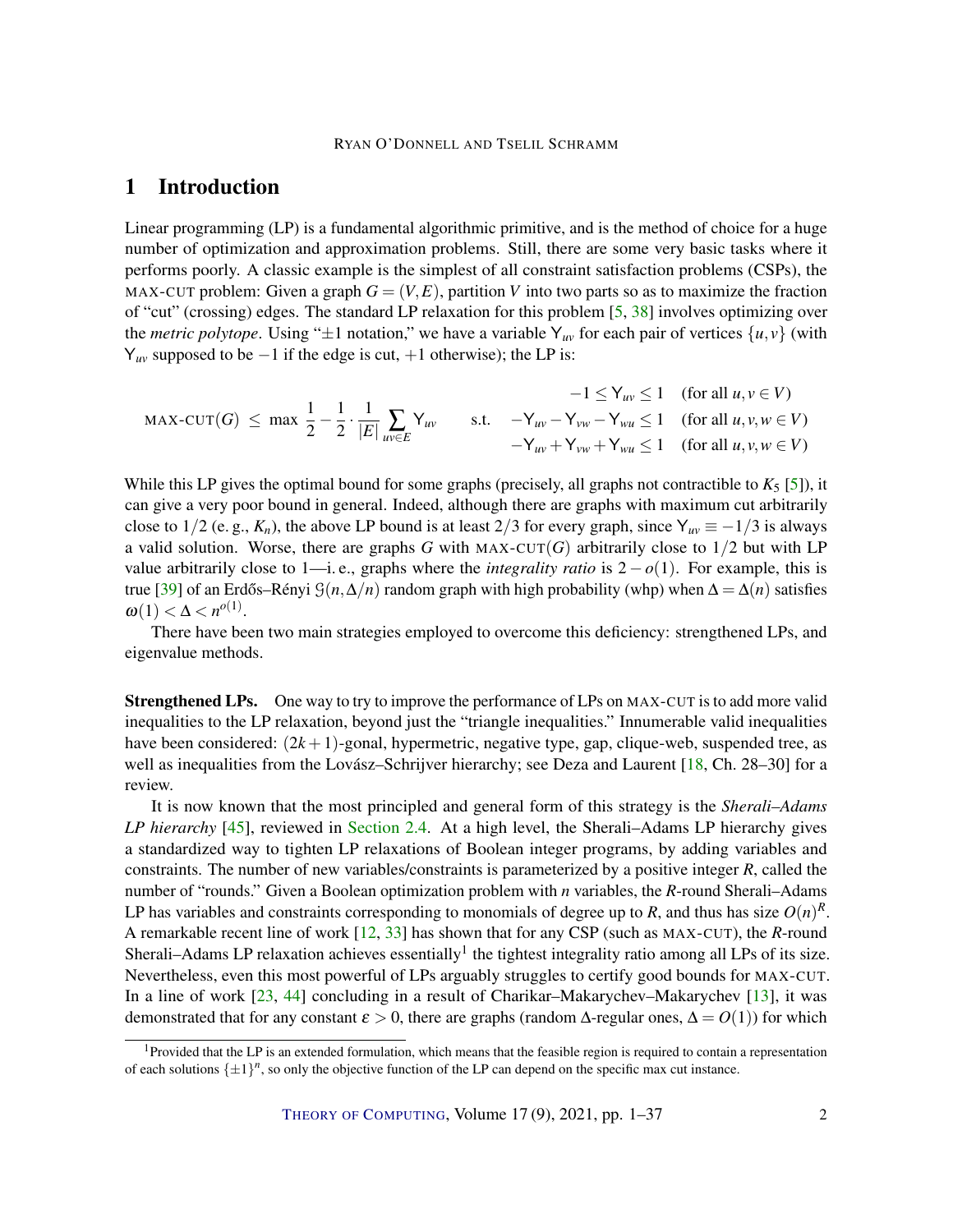<span id="page-2-2"></span>the *n* Ω(1) -round Sherali–Adams LP has a MAX-CUT integrality gap of 2−ε. As a consequence, *every* MAX-CUT LP relaxation of size up to  $2^{n^{\Omega(1)}}$  has such an integrality gap.

Eigenvalue and SDP methods. But for MAX-CUT, there is a simple, non-LP, algorithm that works very well to certify that random graphs have maximum cut close to 1/2: the *eigenvalue* bounds. There are two slight variants here (that coincide in the case of regular graphs): Given graph  $G = (V, E)$  with adjacency matrix *A* and diagonal degree matrix *D*, the eigenvalue bounds are

<span id="page-2-1"></span><span id="page-2-0"></span>
$$
\text{MAX-CUT}(G) \le \frac{|V|}{4|E|} \lambda_{\text{max}}(D - A),\tag{1.1}
$$

$$
\text{MAX-CUT}(G) \le \frac{1}{2} + \frac{1}{2}\lambda_{\text{max}}(-D^{-1}A). \tag{1.2}
$$

Here *D*−*A* and *D* <sup>−</sup>1*A* are the *Laplacian* matrix and the *random walk* matrix, respectively. The use of eigenvalues to bound various cut values in graphs (problems like MAX-CUT, MIN-BISECTION, 2-XOR, expansion, etc.) has a long history dating back to Fieldler and Donath–Hoffman [\[24,](#page-34-1) [19\]](#page-33-4) among others (Inequality  $(1.1)$  is specifically from Mohar–Poljak  $[36]$ ). It was recognized early on that eigenvalue methods work particularly well for solving planted-random instances (e. g., of 2-XOR [\[31\]](#page-34-3) and MIN-BISECTION  $[10]$  and for certifying MAX-CUT values near  $1/2$  for truly random instances. Indeed, as soon as one knows (as we now do [\[46,](#page-35-5) [22\]](#page-33-5)) that  $D^{-1}A$  has all nontrivial eigenvalues bounded in magnitude by *O*(1/ $\sqrt{\Delta}$ ) (whp) for a random  $\Delta$ -regular graph (or an Erdős–Rényi  $\mathcal{G}(n,\Delta/n)$  graph with  $\Delta \gtrsim \log n$ ), the eigenvalue bound [\(1.2\)](#page-2-1) certifies that MAX-CUT $(G) \leq 1/2 + O(1/\sqrt{\Delta})$ . This implies an integrality ratio tending to 1; indeed,  $MAX$ -CUT $(G) = 1/2 + \Theta(1/\sqrt{\Delta})$  in such random graphs (whp).

Furthermore, if one extends the eigenvalue bound [\(1.1\)](#page-2-0) above to

$$
\text{MAX-CUT}(G) \le \min_{\substack{U \text{ diagonal} \\ \text{tr}(U)=0}} \frac{|V|}{4|E|} \lambda_{\text{max}}(D - A + U)
$$

(as suggested by Delorme and Poljak [\[17\]](#page-33-6), following [\[19,](#page-33-4) [10\]](#page-32-1)), one obtains the polynomial-time computable *semidefinite programming (SDP)* bound. Goemans and Williamson [\[28\]](#page-34-4) showed this bound has integrality ratio less than  $1.14 \approx 1/0.88$  for *worst-case G*, and it was subsequently shown [\[49,](#page-35-6) [21,](#page-33-7) [15\]](#page-33-8) that the SDP bound is  $1/2 + o(1)$  whenever MAX-CUT(*G*)  $\leq 1/2 + o(1)$ .

LPs cannot compete with eigenvalues/SDPs? This seemingly striking separation between the performance of LPs and SDPs in the context of random MAX-CUT instances is now taken as a matter of course. To quote, e. g., [\[47\]](#page-35-7),

[E]xcept for semidefinite programming, we know of no technique that can provide, for every graph of max cut optimum  $\leq 0.501$ , a certificate that its optimum is  $\leq 0.99$ . Indeed, the results of [\[23,](#page-33-2) [44,](#page-35-4) [13\]](#page-33-3) show that large classes of Linear Programming relaxations of max cut are unable to distinguish such instances.

Specifically, the last statement here is true for  $\Delta$ -regular random graphs when  $\Delta$  is a certain large constant. The conventional wisdom is that for such graphs, linear programs cannot compete with semidefinite

THEORY OF C[OMPUTING](http://dx.doi.org/10.4086/toc), Volume 17(9), 2021, pp. 1–37 3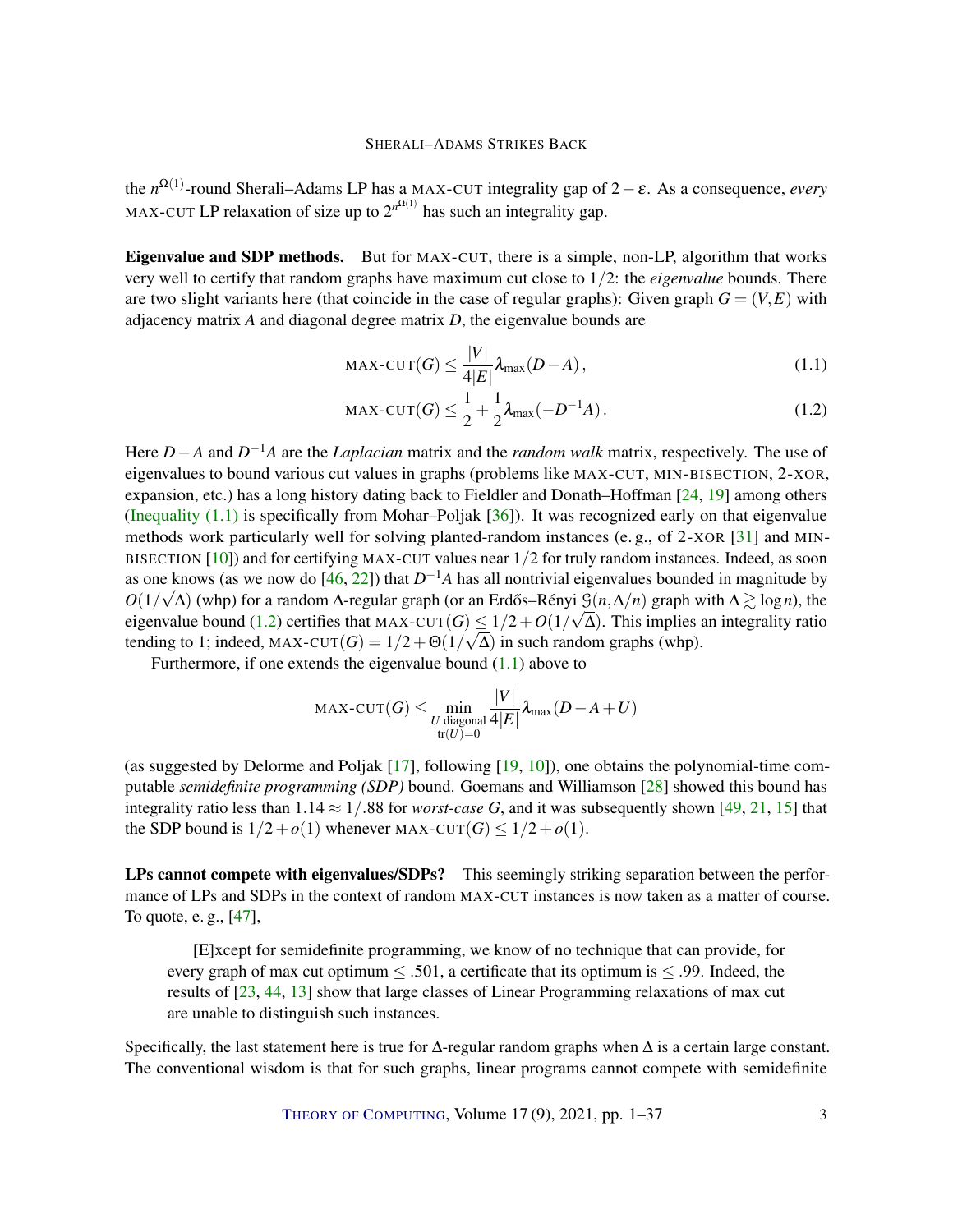<span id="page-3-1"></span>programs, and cannot certify even the eigenvalue bound.

Our main result challenges this conception.

# 1.1 Our results

We show that whenever the eigenvalue bound [\(1.2\)](#page-2-1) certifies the bound MAX-CUT(*G*)  $\leq 1/2+o(1)$ , then  $n^{o(1)}$ -round Sherali–Adams can certify this as well.<sup>2</sup>

<span id="page-3-0"></span>Theorem 1.1 (Simplified version of [Theorem 3.6](#page-14-0) and [Theorem 3.7\)](#page-14-1). *Let G be a simple n-vertex graph and assume that* |λ| < ρ *for all eigenvalues* λ *of G's random walk matrix D* <sup>−</sup>1*A (excluding the trivial*  $eigenvalue$  of 1). Then for any  $1 \leq c \leq \Omega(\log(1/\rho))$ , Sherali–Adams with  $n^{O(c/\log(1/\rho))}$  rounds certifies *that* MAX-CUT $(G) \leq 1/2 + 2^{-c}$ *.* 

For example, if *G*'s random walk matrix has its nontrivial eigenvalues bounded in magnitude by *n*<sup>-.001</sup>, as is the case (whp) for random graphs with about *n*<sup>1.002</sup> edges, then Sherali–Adams can certify MAX-CUT $(G)$  < 50.1% with *constantly* many rounds. We find this result surprising, and in defiance of the common belief that polynomial-sized LPs cannot take advantage of spectral properties of the underlying graph. $3$ 

(As an aside, in [Theorem 4.2,](#page-20-0) we show that the *R*-round Sherali–Adams relaxation for MAX-CUT has value at least  $1/2 + \Omega(1/R)$  for *every* graph *G*. This at least demonstrates that some dependence of the refutation strength on the number of Sherali–Adams rounds is always necessary.)

One might ask whether [Theorem 1.1](#page-3-0) even requires the assumption of small eigenvalues. That is, perhaps  $n^{o(1)}$ -round Sherali–Adams can certify MAX-CUT  $\leq 1/2 + o(1)$  whenever this is *true*. As far as we know, this may be possible; after all, the basic SDP relaxation has this property [\[49,](#page-35-6) [21,](#page-33-7) [15\]](#page-33-8). On the other hand, the eigenvalue bound itself does *not* have this property; there exist graphs with large (nontrivial) eigenvalues even though the maximum cut is close to  $1/2<sup>4</sup>$ 

# 1.1.1 Subexponential-sized LPs for MAX-CUT in sparse random graphs

One setting in which the spectral radius  $\rho$  is understood concretely is in random regular graphs. Building upon [\[26,](#page-34-5) [11,](#page-33-9) [16\]](#page-33-10), the following was recently shown:

**Theorem 1.2** ([\[46\]](#page-35-5)). *There is a fixed constant C such that for all*  $3 \leq \Delta \leq n/2$  *with*  $\Delta n$  *even, it holds that a uniformly random n-vertex* ∆*-regular simple graph G satisfies the following with high probability: all* √ *eigenvalues of G's normalized adjacency matrix, other than* 1*, are at most C*/ ∆ *in magnitude.*

<sup>&</sup>lt;sup>2</sup>Actually, there is a slight mismatch between our result and [Inequality \(1.2\):](#page-2-1) in [Theorem 1.1](#page-3-0) we need the maximum eigenvalue *in magnitude* to be small; i.e., we need  $\lambda_{min}(-D^{-1}A)$  to be not too negative. This may well just be an artifact of our proof.

<sup>&</sup>lt;sup>3</sup>We should emphasize that it is not concomitant  $n^{O(1)}$  running time that is surprising, since the eigenvalue bound itself already achieves that.

<sup>4</sup>Consider, for example, a graph given by the union of a ∆-regular random graph on *n* vertices and a ∆-regular bipartite graph Consider, for example, a graph given by the union of a  $\Delta$ -regular failuon graph on *n* vertices and a  $\Delta$ -regular original example. bipartite component.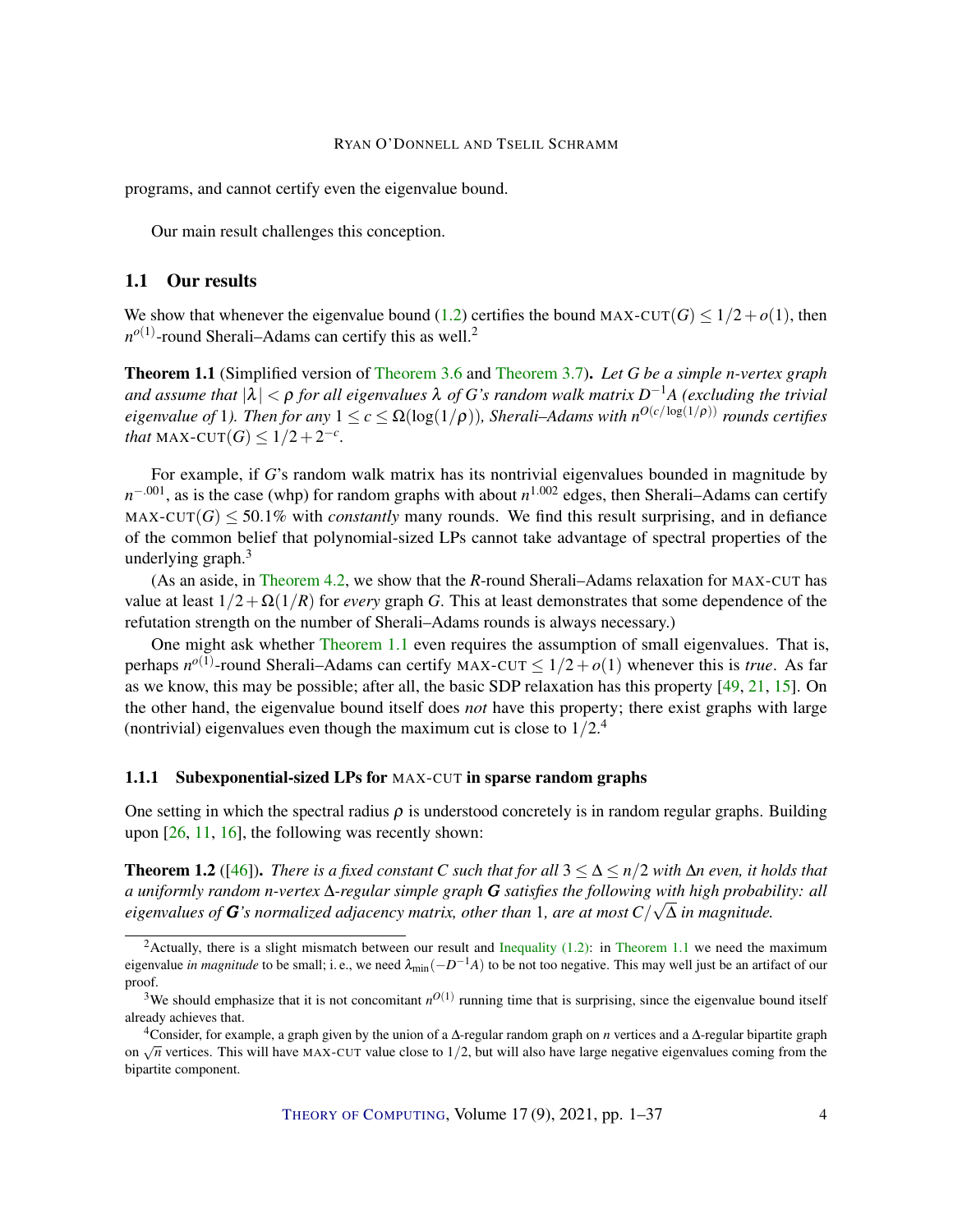<span id="page-4-0"></span>Combining the above with [Theorem 1.1,](#page-3-0) we have the following consequence for MAX-CUT on random regular graphs:

**Corollary 1.3.** *Let n*,  $3 \leq \Delta \leq n/2$ , and  $1 \leq c \leq \Omega(\log \Delta)$  *be positive integers. Then if G is a random* ∆*-regular n-vertex graph, with high probability n O*(*c*/log∆) *-round Sherali–Adams can certify that*  $\text{MAX-CUT}(G) \leq \frac{1}{2} + 2^{-c}$ .

For example, if  $\Delta \ge C \cdot 10^6$  (for *C* the constant in the bound on  $\lambda(G)$ ), then  $n^{1/3}$ -rounds of Sherali– Adams can certify MAX-CUT(*G*)  $\leq$  .51. This result serves as a partial converse to [\[13\]](#page-33-3):

**Theorem 1.4.** ([\[13,](#page-33-3) Theorem 5.3]) *For every fixed integer*  $\Delta \geq 3$ *, with high probability over the choice of an n-vertex* ∆*-regular random graph G,* 5 *the n* <sup>Θ</sup>(1/ *<sup>f</sup>*(∆))*-round Sherali–Adams relaxation for* MAX-CUT *has value at least MAX-CUT* $(G) \geq 0.99$ *, where*  $f(\Delta)$  *is a function that grows with*  $\Delta$ .<sup>6</sup>

While [\[13\]](#page-33-3) show that ∆-regular random graphs require Sherali–Adams (and by [\[33\]](#page-34-0) any LP) relaxations of at least subexponential size, our result implies that subexponential LPs are sufficient. Further, though the function  $f(\Delta)$  is not specified in [\[13\]](#page-33-3), by tracing back through citations (e.g., [\[3,](#page-32-2) [4,](#page-32-3) [14\]](#page-33-11)) to extract a dependence, it appears we may take *f*(∆) = log∆. So our upper bound is *tight* as a function of ∆, up to constant factors.

Prior to our result, it was unclear whether even (*n*/polylog*n*)-round Sherali–Adams could certify that the MAX-CUT value was < 0.9 for sparse random regular graphs. Indeed, it was equally if not more conceivable that Charikar et al.'s result was not tight, and could be extended to  $\Omega(n)$ -rounds. In light of our result, we are left to wonder whether there are instances of MAX-CUT which have truly exponential extension complexity.

#### 1.1.2 Refuting random CSPs with linear programs

With minor modifications, our argument extends as well to 2-XOR. Then following the framework in  $[2]$ , we have the following consequence for certifying bounds on the value of random *k*-CSPs:

**Theorem 1.5** (Simplified version of [Theorem 5.2\)](#page-22-0). Suppose that  $P: \{\pm 1\}^k \to \{0,1\}$  is a k-ary Boolean *predicate, and that*  $\delta, \varepsilon > 0$ *. Let*  $\mathbf{E}[P]$  *be the probability that a random*  $x \in \{\pm 1\}^k$  *satisfies* P. Then *for a random instance*  $\Im$  *of P on n variables with m*  $\geq n^{\lceil k/2 \rceil + \delta}$  expected clauses, with high probability *Sherali–Adams can certify that*  $OBJ_0(x) \leq E[P] + \varepsilon$  *using*  $R = O_{\varepsilon, \delta, k}(1)$  *rounds.* 

This almost matches the comparable performance of sum-of-squares and spectral algorithms [\[2\]](#page-32-4), which are known to require  $m \geq n^{k/2}$  clauses to certify comparable bounds in polynomial time [\[30,](#page-34-6) [43,](#page-35-8) [34\]](#page-34-7).<sup>7</sup> Prior to our work it was known that Sherali–Adams admits *weak* refutations (i. e., a certificate that

 ${}^5$ In [\[13\]](#page-33-3), the graph is actually a *pruned* random graph, in which  $o(n)$  edges are removed; this does not affect compatibility with our results, as the LP value is Lipschitz and so the pruning changes the LP value by  $o(1)$ .

<sup>&</sup>lt;sup>6</sup>Though  $f(\Delta)$  is not specified in [\[13\]](#page-33-3) (and in their proof  $f(\Delta)$  is dictated by a combination of lemmas in prior work) it appears we can take  $f(\Delta) = \log \Delta$ .

<sup>&</sup>lt;sup>7</sup>The expert may notice that we require the number of clauses  $m \gg n^{\lceil k/2 \rceil}$ , whereas the best sum-of-squares and spectral algorithms require only  $m \gg n^{k/2}$ . This is because we do not know how to relate the Sherali–Adams value of the objective function to its square (local versions of the Cauchy–Schwarz argument result in a loss). Such a relation would allow us to apply our techniques immediately to prove that Sherali Adams matches the SOS and spectral performance for odd as well as even *k*.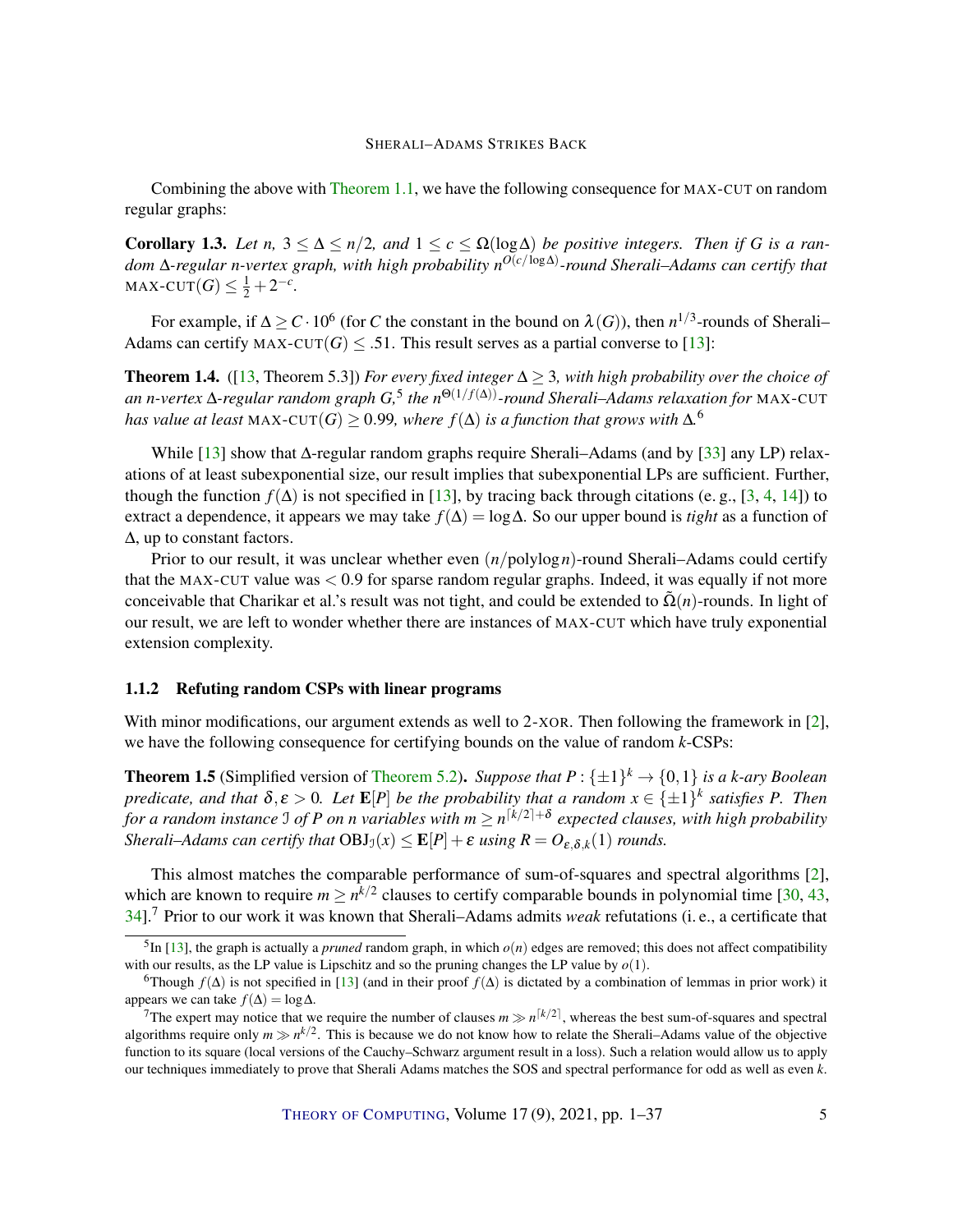<span id="page-5-0"></span>OBJ ≤ 1 − *o*(1)) when *m* ≥ *n*<sup>k/2</sup>, but it was conceivable (and even conjectured) that *O*(1)-rounds could not certify OBJ  $\leq 1 - \delta$  for constant  $\delta$  at  $m = o(n^k)$ .

The result above also extends to *t*-wise independent predicates as in [\[2\]](#page-32-4) (see [Section 5\)](#page-21-0). Also, one may extract the dependence on the parameters  $\varepsilon$ ,  $\delta$  to give nontrivial results when these parameters depend on *n*. 8

#### 1.1.3 Independent Set, Clique, and Vertex Cover

Our result also extends to constrained optimization problems such as Independent Set, Vertex Cover, and Clique in regular<sup>9</sup> graphs. Here again, our results complement strong LP lower bounds obtained by Charikar et al. and others (e. g., [\[3,](#page-32-2) [14\]](#page-33-11)). We prove a theorem for Independent Set in regular graphs:

Theorem 1.6 (Simplified version of [Theorem 3.11\)](#page-17-0). *Suppose that G is a regular, simple, n-vertex graph* and assume that  $|\lambda| < \rho$  for all eigenvalues of G's random walk matrix  $D^{-1}A$  (excluding the trivial  $1$  $eigenvalue$ ). Then for any  $1 \leq c \leq \Omega(\log(1/\rho))$ , Sherali–Adams with  $n^{O(c/\log(1/\rho))}$  rounds certifies that INDEPENDENT-SET $(G) \leq 2^{-c}$ .

Because the maximum independent set value is related to the minimum vertex cover value via a proof that is captured by the Sherali–Adams proof system, and because the maximum clique problem is equivalent to maximum independent set on the complement graph, this also implies that Sherali–Adams certifies nontrivial bounds on the value of the maximum clique and minimum independent set. We leave the precise consequences for clique and vertex cover as an exercise for the interested reader.

#### 1.2 Prior work

It is a folklore result that in random graphs with average degree *n* δ , 3-round Sherali–Adams (SA) certifies a MAX-CUT value of at most max $(1 - \Omega(\delta), \frac{2}{3})$  $\frac{2}{3}$ ) (observed for the special case of  $\delta > \frac{1}{2}$  $\frac{1}{2}$  in [\[6,](#page-32-5) [39\]](#page-35-2)); this is simply because of concentration phenomena, since most edges participate in roughly the same number of odd cycles of length  $O(\frac{1}{\delta})$  $\frac{1}{\delta}$ ), after which one can apply the triangle inequality. However, this observation does not allow one to take the refutation strength independent of the average degree.

There is some prior work examining the performance of Sherali–Adams hierarchies on random CSPs. De la Vega and Mathieu [\[23\]](#page-33-2) show that in *dense* graphs, with average degree Ω(*n*), *O*(1) rounds of Sherali–Adams certify tight bounds on MAX-CUT. This result heavily leverages the density of the graph, and is consistent with the fact that dense MAX-CUT is known to admit a PTAS [\[27\]](#page-34-8). However, their work does not give  $O(1)$ -round approximations better than  $2 - o(1)$  for graphs with  $o(n^2)$  edges.

Another relevant line of work is a series of LP hierarchy lower bounds (both for Sherali–Adams and for the weaker Lovász–Schrijver hierarchy) for problems such as MAX-CUT, vertex cover, and sparsest cut, including [\[1,](#page-32-6) [3,](#page-32-2) [23,](#page-33-2) [44\]](#page-35-4), and culminating in the already mentioned result of Charikar, Makarychev and Makarychev; in [\[13\]](#page-33-3), they give subexponential lower bounds on the number of rounds of Sherali–Adams required to strongly refute MAX-CUT in random regular graphs. Initially, one might expect that this result

 $8$ Though for 2-XOR and MAX-CUT we have done this explicitly, for higher-arity random CSPs we have left this for the interested reader.

 $9$ [Theorem 3.11](#page-17-0) actually gives nontrivial bounds for irregular graphs as well, but what we are able to control is the size of the clique as weighted by the vertex degree, rather than weighting all vertices equally.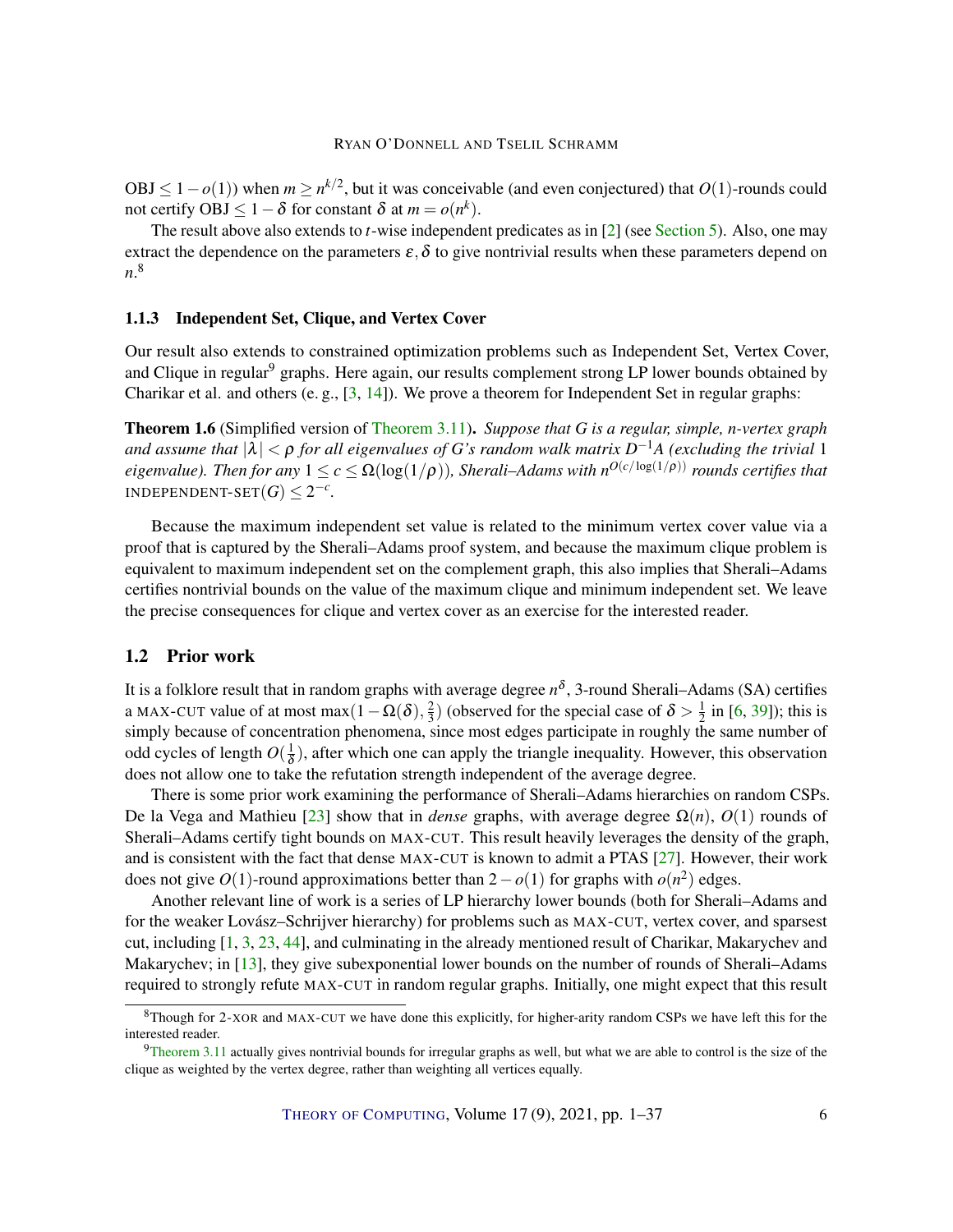<span id="page-6-0"></span>could be strengthened to prove that sparse random graphs require almost-exponential-sized LPs to refute MAX-CUT; our result demonstrates instead that [\[13\]](#page-33-3) is almost tight.

We also mention the technique of *global correlation rounding* in the sum-of-squares hierarchy, which was used to give subexponential time algorithms for unique games [\[8\]](#page-32-7) and polynomial-time approximations to max-bisection [\[42\]](#page-35-9). One philosophical similarity between these algorithms and ours is that they both relate local properties (correlation among edges) to global properties (correlation of uniformly random pairs). But  $[8, 42]$  $[8, 42]$  $[8, 42]$  use the fact that the relaxation is an SDP (whereas our result is interesting *because* it is in the LP-only setting), and the "conditioning" steps that drive their algorithm are a fundamentally different approach.

There is much prior work concerned with certifying bounds on random CSPs, and we survey only some of them here, referring the interested reader to the discussion in [\[2\]](#page-32-4). The sequence of articles [\[30,](#page-34-6) [43,](#page-35-8) [34\]](#page-34-7) establishes sum-of-squares lower bounds for refuting any random constraint satisfaction problem, and these results are tight via the SOS algorithms of [\[2,](#page-32-4) [40\]](#page-35-10). The upshot is that for *k*-SAT and *k*-XOR,<sup>10</sup>  $\omega(1)$  rounds of SOS are necessary to strongly refute an instance with  $m = o(n^{k/2})$  clauses, and  $O(1)$  rounds of SOS suffice when  $m = \tilde{\Omega}(n^{k/2})$ . Because SOS is a tighter relaxation than Sherali–Adams, the lower bounds [\[30,](#page-34-6) [43,](#page-35-8) [34\]](#page-34-7) apply; our work can be seen to demonstrate that SA does not lag far behind SOS, strongly refuting with  $O(1)$  rounds as soon as  $m = \Omega(n^{\lceil k/2 \rceil + \delta})$  for any  $\delta > 0$ .

In a way, our result is part of a trend in anti-separation results for SDPs and simpler methods for pseudorandom and structured instances. For example, we have for planted clique that the SOS hierarchy performs no better than the Lovász–Schrijver+ hierarchy [\[20,](#page-33-12) [7\]](#page-32-8), and also no better than a more primitive class of estimation methods based on local statistics (see, e. g., [\[41\]](#page-35-11) for a discussion). Similar results hold for problems relating to estimating the norms of random tensors  $[32]$ . Further, in  $[32]$  an equivalence is shown between SOS and spectral algorithms for a large class of average-case problems. Our result shows that for random CSPs, the guarantees of linear programs are surprisingly not far from the guarantees of SOS.

Finally, we mention related work in extended formulations. The sequence of articles [\[12,](#page-33-1) [33\]](#page-34-0) shows that SA lower bounds for CSPs imply lower bounds for any LP relaxation which is an extended formulation; the stronger (and later) statement is due to Kothari et al. [\[33\]](#page-34-0), who show that subexponentialround integrality gaps for CSPs in the Sherali–Adams hierarchy imply subexponential-size lower bounds for any LP extended formulation. The techniques of these papers are then applied in conjunction with the techniques of [\[30,](#page-34-6) [43,](#page-35-8) [13\]](#page-33-3) to give subexponential lower bounds against CSPs for any LP. Our results give an upper limit to the mileage one can get from these lower bounds in the case of MAX-CUT, as we show that the specific construction of  $[13]$  cannot be strengthened much further.

# 1.3 Techniques

Our primary insight is that while Sherali–Adams is unable to reason about spectral properties *globally*, it does enforce that every set of *R* variables behave *locally* according to the marginals of a valid distribution, which induces *local* spectral constraints on every subset of up to *R* variables.

At first, it is unclear how one harnesses such local spectral constraints. But now, suppose that we are in a graph with a small spectral radius. This implies that random walks mix rapidly, in say *t* steps, to a

<sup>10</sup>This is more generally true for any CSP that supports a *k*-wise independent distribution over satisfying assignments.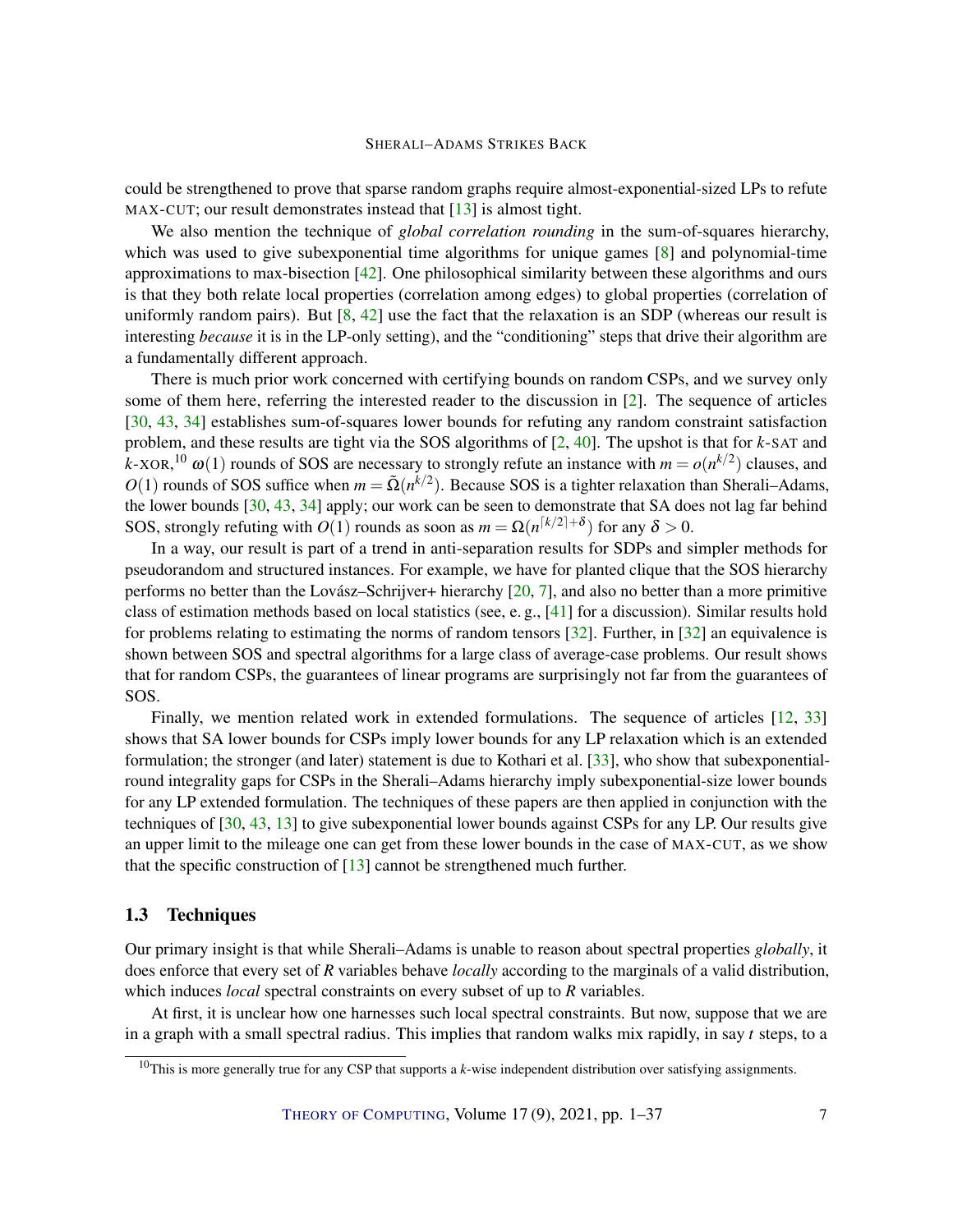close-to-uniform distribution. Because a typical pair of vertices at distance *t* is distributed roughly as a uniformly random pair of vertices, any subset of *R* vertices which contains a path of length *t* already allows us to relate global and local graph properties.

To see why this helps, we take for a moment the "pseudoexpectation" view, in which we think of the *R*-round Sherali–Adams as providing a proxy for the degree-*R* moments of a distribution over MAX-CUT solutions  $x \in {\pm 1}^n$ , with MAX-CUT value

<span id="page-7-0"></span>
$$
\text{MAX-CUT}(G) = \frac{1}{2} - \frac{1}{2} \mathop{\mathbb{E}}_{(u,v) \in E(G)} \widetilde{\mathop{\mathbb{E}}}[\mathsf{X}_u \mathsf{X}_v]
$$
(1.3)

where  $\widetilde{\mathbf{E}}[\mathsf{X}_u\mathsf{X}_v]$  is the "pseudo-correlation" of variables  $\mathsf{X}_u$ ,  $\mathsf{X}_v$ . Because there is no globally consistent assignment, the pseudo-correlation  $\widetilde{\mathbf{E}}[X_uX_v]$  for vertices *u*, *v* sampled uniformly at random will be close to 0.<sup>11</sup> But in any fixed subgraph of size  $\Omega(t)$ , enforcing  $\mathbf{E}[X_u X_v] \approx 0$  for pairs *u*, *v* at distance *t* has consequences, and limits the magnitude of correlation between pairs of adjacent vertices as well. In particular, for any X*<sup>S</sup>* which is the restriction of X to a set *S* of up to *R* vertices, the pseudo-second moment matrix  $\widetilde{\mathbf{E}}[X_S X_S^\top]$  must be PSD, forcing some entries to 0 gives a constraint on the magnitude of edge correlations.

For example, suppose for a moment that we are in a graph *G* with  $t = 2$ , and that *S* is a star graph in *G*, given by one "root" vertex *r* with  $k \le R - 1$  children  $U = \{u_1, \ldots, u_k\}$ , and define  $\mathbb{X} = \widetilde{\mathbf{E}}[X_S X_S^\top] \succeq 0$ . Notice that pairs of distinct children  $u_i, u_j$  are at distance  $t = 2$  in *S*. If we suppose for a moment that  $\widetilde{\mathbf{E}}[\mathsf{X}_{u_i}\mathsf{X}_{u_j}] = 0$  for every  $u_i \neq u_j$ , the only nonzero entries of X are the diagonals (which are all  $\widetilde{\mathbf{E}}[\mathsf{X}_i^2] = 1$ ), and the entries corresponding to edges from the root to its children,  $(r, u_i)$ , which are  $\mathbf{E}[X_r X_{u_i}]$ . Now defining the vector  $c \in \mathbb{R}^S$  with a 1 at the root *r*,  $c_r = 1$ , and  $\alpha$  (to be chosen later) on each child  $u \in U$ ,  $c<sub>u</sub> = \alpha$ , we have from the PSDness of X that

$$
0 \leq c^{\top} \mathbb{X} c = ||c||_2^2 + \sum_{u \in U} 2c_r c_u \cdot \widetilde{\mathbf{E}}[\mathsf{X}_r X_u] = (1 + \alpha^2 k) + 2\alpha k \mathbf{E}_{(u,v) \in E(S)} \widetilde{\mathbf{E}}[\mathsf{X}_u \mathsf{X}_v].
$$

Choosing  $\alpha = k^{-1/2}$ , we have that

$$
\mathop{\mathbf{E}}_{(u,v)\in E[S]} \widetilde{\mathop{\mathbf{E}}}[X_u X_v] \geq -k^{-1/2}.
$$

To deduce this lower bound on the edge correlation, we required that  $\mathbf{E}[X_{u_i}X_{u_j}] = 0$  for all  $u_i \neq u_j \in S$ ; this will not necessarily hold for each star *S* (or even for any star *S*). But if we take a weighted average over *all k*-stars according to a well-chosen distribution *D*, this will (approximately) hold on average: we will have

$$
\underset{S\sim D}{\mathbf{E}}\widetilde{\mathbf{E}}\left[\mathsf{X}_{u_{i}^{(S)}}\mathsf{X}_{u_{j}^{(S)}}\right]\approx0
$$

for all  $i \neq j$ . Our strategy is to take a carefully-chosen average over specific subgraphs *S* of *G* with  $|S| = \Omega(t)$ , according to a distribution *D*. By our choice of distribution and subgraph, the fact that the subgraphs *locally* have PSD pseudocorrelation matrices has consequences for the *global* average pseudocorrelation across edges, which in turn gives a bound on the objective value eq.  $(1.3)$ . This allows us to show that Sherali–Adams certifies much better bounds than we previously thought possible, by aggregating local spectral information across many small subgraphs.

<sup>&</sup>lt;sup>11</sup>This is implicit in our proof, but intuitively it should be true because, e.g.,  $u, v$  should be connected by equally many evenand odd-length paths.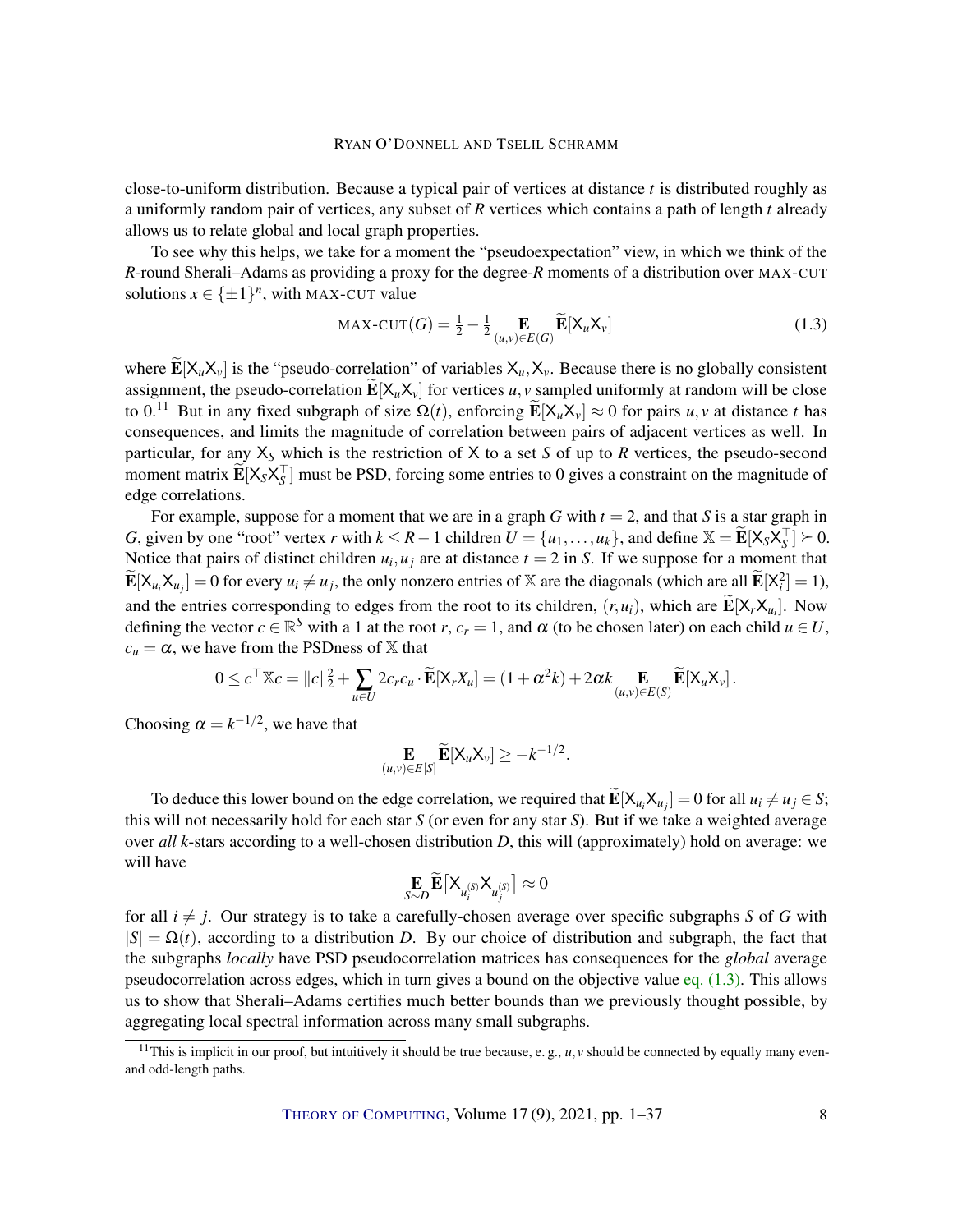# **Organization**

We begin with technical preliminaries in [Section 2.](#page-8-0) In [Section 3](#page-12-0) we prove our main result. [Section 4](#page-20-1) establishes a mild lower bound for arbitrary graphs. Finally, [Section 5](#page-21-0) applies [Theorem 1.1](#page-3-0) to the refutation of arbitrary Boolean CSPs.

# <span id="page-8-0"></span>2 Setup and preliminaries

We begin by recalling preliminaries and introducing definitions that we will rely upon later.

# 2.1 Random walks on undirected graphs

Here, we recall some properties of random walks in undirected graphs that will be of use to us.

**Definition 2.1.** Let  $G = (V, E)$  be an undirected finite graph, with parallel edges and self-loops allowed,<sup>12</sup> and with no isolated vertices. The *standard random walk on G* is the Markov chain on *V* in which at each step one follows a uniformly random edge out of the current vertex. For  $u \in V$ , we use the notation  $v \sim u$ to denote that *v* is the result of taking one random step from *u*.

Definition 2.2. We write *K* for the transition operator of the standard random walk on *G*. That is, *K* is obtained from the adjacency matrix of *G* by normalizing the *u*th row by a factor of  $1/\text{deg}(u)$ .

**Definition 2.3.** We write  $\pi$  for the probability distribution on *V* defined by  $\pi(v) = \frac{\deg(v)}{2|E|}$ . As is well known, this is an invariant distribution for the standard random walk on *G*, and this Markov chain is reversible with respect to  $\pi$ . For  $u \sim \pi$  and  $v \sim u$ , the distribution of  $(u, v)$  is that of a uniformly random (directed) edge from *E*. We will also use the notation  $\pi_* = \min_{v \in V} {\{\pi(v)\}}$ .

**Definition 2.4.** For  $f, g: V \to \mathbb{R}$  we use the notation  $\langle f, g \rangle_{\pi}$  for  $\mathbf{E}_{u \sim \pi}[f(u)g(u)]$ . This is an inner product on the vector space  $\mathbb{R}^V$ ; in case G is regular and hence  $\pi$  is the uniform distribution, it is the usual inner product scaled by a factor of 1/|*V*|. It holds that

<span id="page-8-1"></span>
$$
\langle f, Kg \rangle_{\pi} = \langle Kf, g \rangle_{\pi} = \mathop{\mathbf{E}}_{(\mathbf{u}, \mathbf{v}) \sim E} [f(\mathbf{u})g(\mathbf{v})]. \tag{2.1}
$$

**Definition 2.5.** A *stationary d-step walk* is defined to be a sequence  $(u_0, u_1, \ldots, u_d)$  formed by choosing an initial vertex  $u_0 \sim \pi$ , and then taking a standard random walk, with  $u_t \sim u_{t-1}$ . Generalizing Equation  $(2.1)$ , it holds in this case that

$$
\mathbf{E}[f(\mathbf{u}_0)g(\mathbf{u}_d)] = \langle f, K^d g \rangle_{\pi}.
$$

<sup>&</sup>lt;sup>12</sup>Self-loops count as "half an edge," and contribute 1 to a vertex's degree.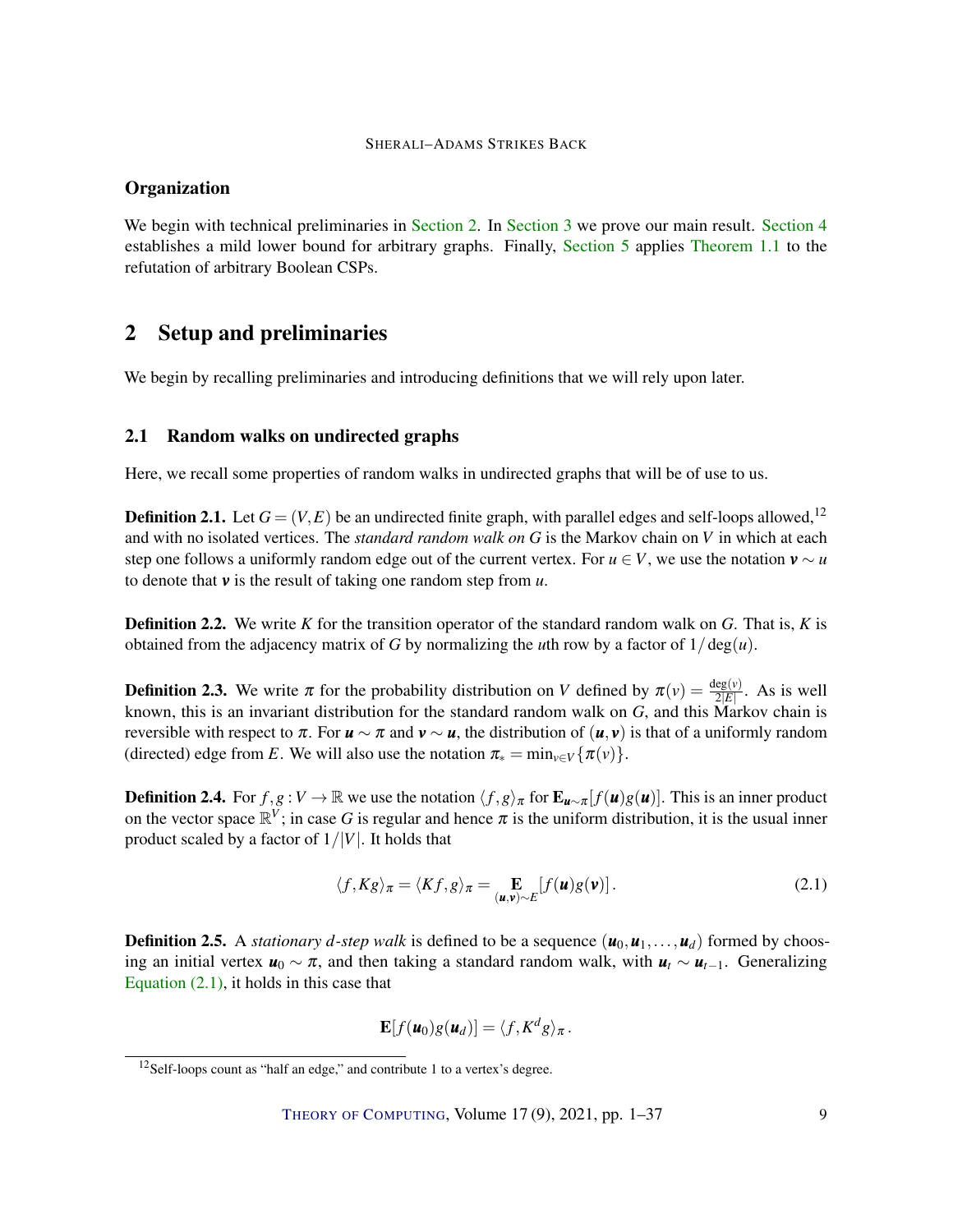# <span id="page-9-3"></span>2.2 Tree-indexed random walks

To prove our main theorem we define a class of homomorphisms we call *tree-indexed random walks*.

<span id="page-9-1"></span>Definition 2.6. Suppose we have a finite undirected tree with vertex set *T*. A *stationary T-indexed random walk in G* is a random homomorphism  $\phi: T \to V$  defined as follows: First, root the tree at an arbitrary vertex  $i_0 \in T$ . Next, define  $\phi(i_0) \sim \pi$ . Then, independently for each "child" *j* of  $i_0$  in the tree, define  $\phi(j) \sim \phi(i_0)$ ; that is, define  $\phi(j) \in V$  to be the result of taking a random walk step from  $\phi(i_0)$ . Recursively repeat this process for all children of  $i_0$ 's children, etc., until each vertex  $k \in T$  has been assigned a vertex  $\phi(k) \in V$ .

We note that the homomorphism  $\phi$  defining the *T*-indexed random walk need not be injective. Consequently, if *T* is a tree with maximum degree *D*, we can still have a *T*-indexed random walk in a *d*-regular graph with  $d < D$ .

The following fact is simple to prove; see, e.g., [\[35\]](#page-34-10).

**Fact 2.7.** *The definition of*  $\phi$  *does not depend on the initially selected root*  $i_0 \in T$ *. Further, for any two vertices*  $i, j \in T$  *at tree-distance d, if*  $i = i_0, i_1, \ldots, i_d = j$  *is the unique path in the tree between them, then the sequence*  $(\phi(i_0), \phi(i_1), \ldots, \phi(i_d))$  *is distributed as a stationary d-step walk in G.* 

## 2.3 2XOR and signed random walks

The 2-XOR constraint satisfaction problem is defined by instances of linear equations in  $\mathbb{F}_2^n$ . For us it will be convenient to associate with these instances a graph with signed edges, and on such graphs we perform a slightly modified random walk.

**Definition 2.8.** We assume that for each pair of vertices  $(u, v)$  which are connected by an edge in  $G$ , there is an associated *sign*  $\xi_{uv} = \xi_{vu} \in \{\pm 1\}$ .<sup>13</sup> We arrange these signs into a symmetric matrix  $\Xi = (\xi_{uv})_{uv}$ . If *G* has no  $(u, v)$  edge then the entry  $\Xi_{uv}$  will not matter; we can take it to be 0.

**Definition 2.9.** We write  $\overline{K} = \Xi \circ K$  for the *signed transition operator*.<sup>14</sup> The operator  $\overline{K}$  is self-adjoint with respect to  $\langle \cdot, \cdot \rangle_{\pi}$ , and hence has real eigenvalues. It also holds that

<span id="page-9-0"></span>
$$
\langle f, \overline{K}g \rangle_{\pi} = \langle \overline{K}f, g \rangle_{\pi} = \mathop{\mathbf{E}}_{(\mathbf{u}, \mathbf{v}) \sim E} [\xi_{\mathbf{u}\mathbf{v}} f(\mathbf{u}) g(\mathbf{v})]. \tag{2.2}
$$

Definition 2.10. We may think of *G* and Ξ as defining a 2-XOR constraint satisfaction problem (CSP), in which the task is to find a labeling  $f : V \to \{\pm 1\}$  so as to maximize the fraction of edges  $(u, v) \in E$  for which the constraint  $f(u)f(v) = \xi_{uv}$  is satisfied. The fraction of satisfied constraints is

<span id="page-9-2"></span>
$$
\mathbf{E}_{(\mathbf{u},\mathbf{v})\sim E} \left[ \frac{1}{2} + \frac{1}{2} \xi_{\mathbf{u}\mathbf{v}} f(\mathbf{u}) f(\mathbf{v}) \right] = \frac{1}{2} + \frac{1}{2} \langle f, \overline{K} f \rangle_{\pi}.
$$
 (2.3)

We will typically ignore the  $\frac{1}{2}$ 's and think of the 2-XOR CSP as maximizing the quadratic form  $\langle f, \overline{K}f \rangle_{\pi}$ . When all signs in the matrix  $\Xi$  are  $-1$ , we refer to this as the MAX-CUT CSP.

<sup>&</sup>lt;sup>13</sup>If *G* has multiple  $(u, v)$  edges, we think of them as all having the same sign.

<sup>14</sup>Here ◦ denotes the Hadamard product.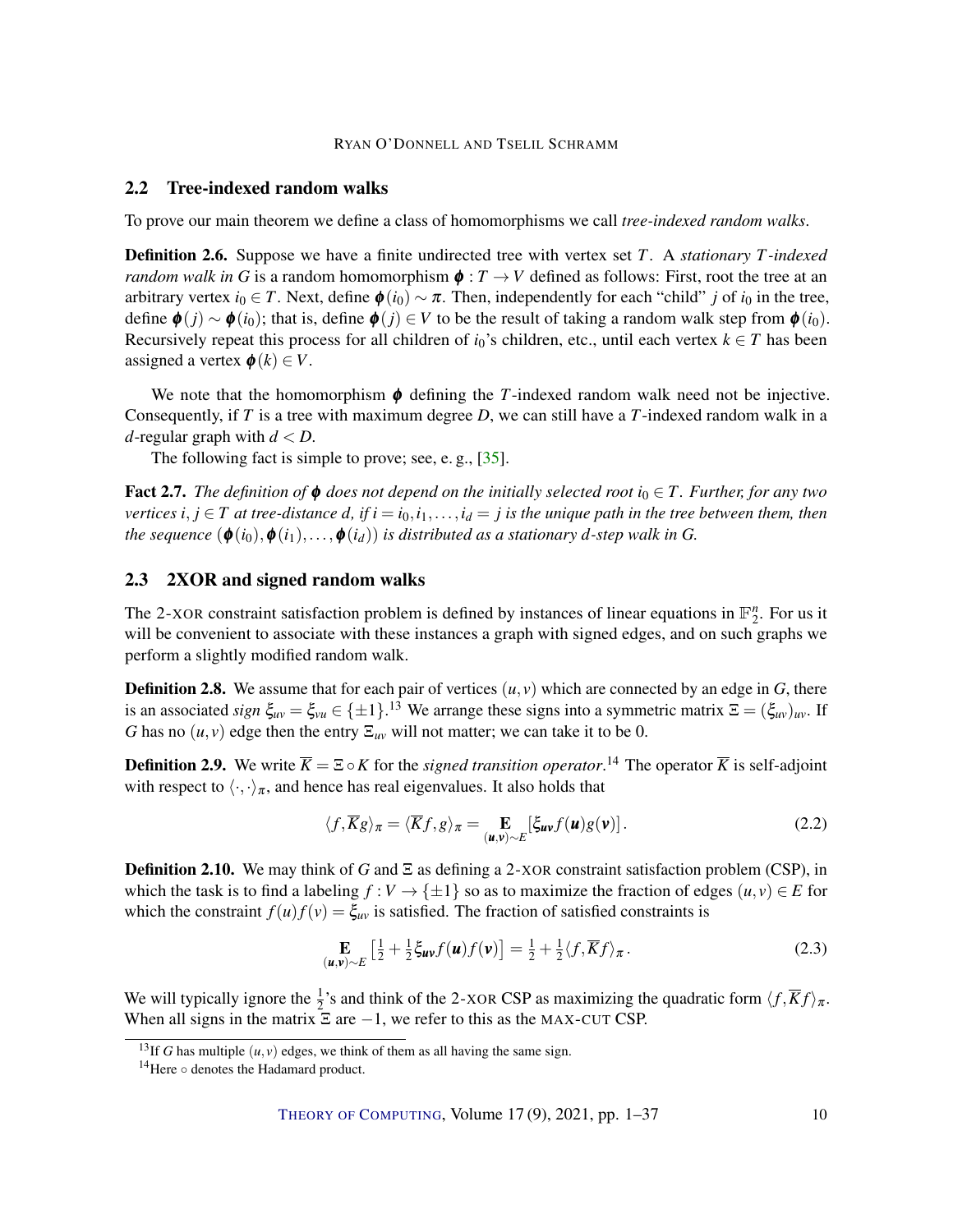<span id="page-10-1"></span>**Definition 2.11.** A *signed* stationary *d*-step walk is a sequence of pairs  $(u_t, \sigma_t) \in V \times \{\pm 1\}$  for  $0 \le t \le d$ , chosen as follows: first, we choose a stationary *d*-step walk  $(\mathbf{u}_0, \mathbf{u}_1, \dots, \mathbf{u}_d)$  in *G*; second, we choose  $\sigma_0 \in \{\pm 1\}$  uniformly at random; finally, we define  $\sigma_t = \sigma_{t-1} \xi_{u_{t-1}u_t}$ . Generalizing [Equation \(2.2\),](#page-9-0) it holds in this case that

$$
\mathbf{E}[\boldsymbol{\sigma}_0 f(\boldsymbol{u}_0) \boldsymbol{\sigma}_d g(\boldsymbol{u}_d)] = \langle f, \overline{K}^d g \rangle_{\pi}.
$$

<span id="page-10-2"></span>Definition 2.12. We extend the notion from [Theorem 2.6](#page-9-1) to that of a *signed* stationary *T*-indexed random walk in *G*. Together with the random homomorphism  $\phi : T \to V$ , we also choose a random signing  $\sigma: T \to \{\pm 1\}$  as follows: for the root *i*<sub>0</sub>, the sign  $\sigma(i_0) \in \{\pm 1\}$  is chosen uniformly at random; then, all other signs are deterministically chosen—for each child *j* of  $i_0$  we set  $\sigma(j) = \xi_{i_0j}\sigma(i_0)$ , and in general  $\sigma(k) = \xi_{k'k}\sigma(k)$  where k' is the parent of k. Again, it is not hard to show that the definition of  $(\phi, \sigma)$ does not depend on the choice of root  $i_0$ , and that for any path  $i_0, i_1, \ldots, i_d$  of vertices in the tree, the distribution of  $(\phi(i_0), \sigma(i_0)), (\phi(i_1), \sigma(i_1)), \ldots (\phi(i_d), \sigma(i_d))$  is that of a signed stationary *d*-step walk in *G*.

## <span id="page-10-0"></span>2.4 Proof systems

Our central object of study is the Sherali–Adams proof system, but our results also apply to a weaker proof system which we introduce below.

Definition 2.13. We define the *R-local, degree-D (static) sum of squares (SOS) proof system* over indeterminates  $X_1, \ldots, X_n$  as follows. The "lines" of the proof are real polynomial inequalities in  $X = (X_1, \ldots, X_n)$ . The "default axioms" are any real inequalities of the form  $p(X_{u_1}, \ldots, X_{u_R})^2 \ge 0$ , where *p* is a polynomial in at most *R* variables and of degree at most *D*/2. The "deduction rules" allow one to derive any nonnegative linear combination of previous lines. This is a sound proof system for inequalities about *n* real numbers  $X_1, \ldots, X_n$ .

In addition to the default axioms, one may also sometimes include problem-specific "equalities" of the form  $q(X) = 0$ . In this case, one is allowed additional axioms of the form  $q(X)s(X) \ge 0$  as long as the polynomial  $q(X)$ <sub>s</sub> $(X)$  depends on at most *R* indeterminates and has degree at most *D*.

**Fact 2.14.** *The case of*  $R = \infty$  *(equivalently,*  $R = n$ *) corresponds to the well-known* degree-*D* SOS proof system*.*

**Definition 2.15.** Suppose one includes the *Boolean equalities*, meaning  $X_u^2 - 1 = 0$  for all  $1 \le i \le n$ .<sup>15</sup> In this case  $D = \infty$  is equivalent to  $D = R$ , and the corresponding proof system is the well-known *R-round Sherali–Adams proof system.* It is well known that every inequality  $p(X_{u_1},...,X_{u_R}) \ge 0$  that is true for  $\pm 1$ -valued  $X_{u_1}, \ldots, X_{u_R}$  is derivable in this system.

Fact 2.16. *There is a* poly( $n^R$ , *L*)-time algorithm based on Linear Programming for determining whether *a* given polynomial inequality  $p(X) \geq 0$  of degree at most R (and rational coefficients of total bit*complexity L) is derivable in the R-round Sherali–Adams proof system.*

<sup>&</sup>lt;sup>15</sup>Or alternatively,  $X_u^2 - X_u = 0$  for all *i*.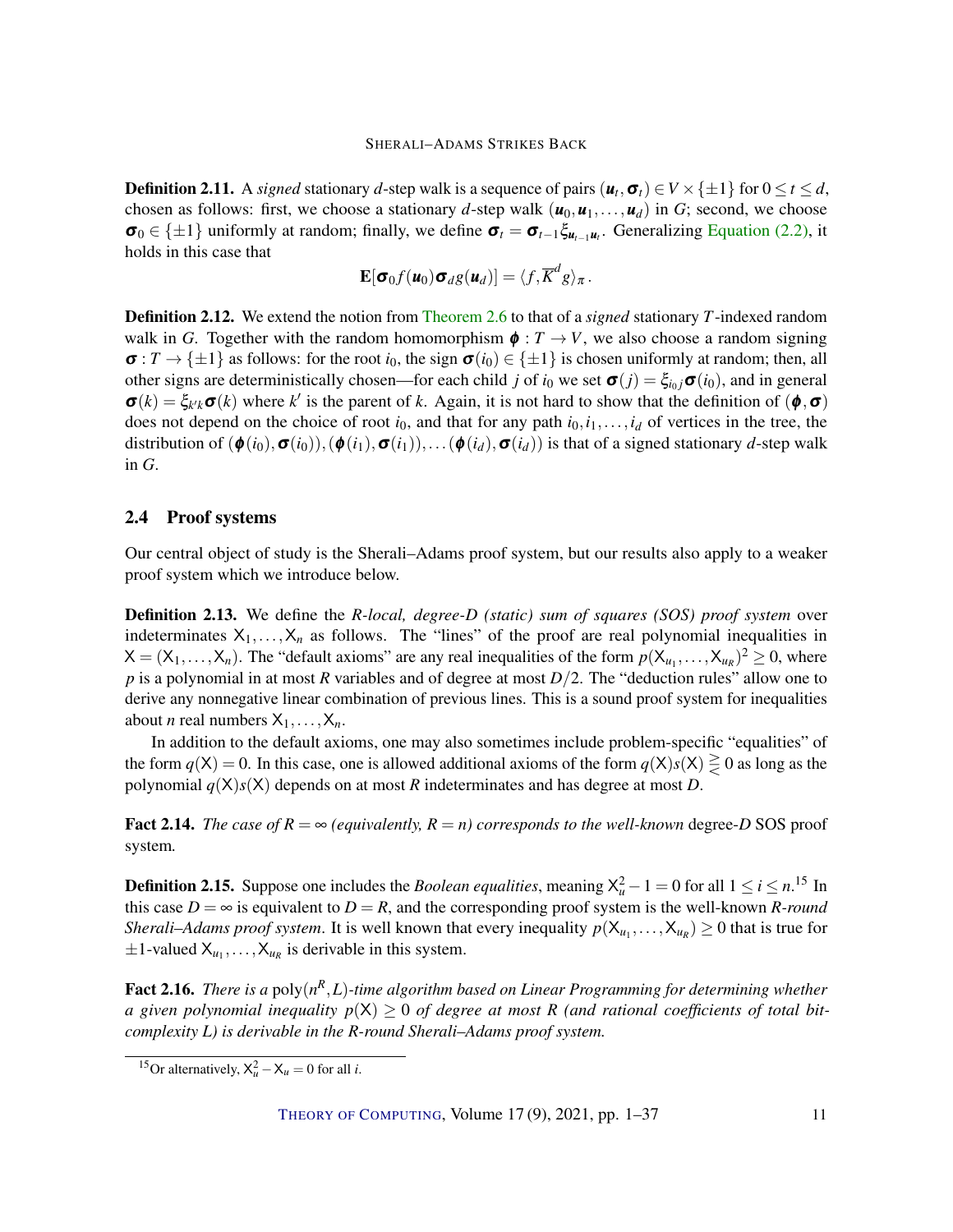<span id="page-11-2"></span>For example, in our primary case of MAX-CUT on the graph  $G = (V, E)$  with variables  $\{X_u\}_{u \in V(G)}$ , our axioms will be the Boolean inequalities  $\{X_u^2 - 1 = 0\}_{u \in V(G)}$ , and we wish to certify the best upper bound possible on the degree-2 polynomial that defines the objective value,  $\frac{1}{2} - \frac{1}{2}$ 2 E(*u*,*v*)∼*E*(*G*)X*u*X*v*. By now there are many references which treat the use of the Sherali–Adams proof system in the optimization of constraint satisfaction problems; for example see [\[12,](#page-33-1) [13\]](#page-33-3).

Fact 2.17. *We will often be concerned with the R-local, degree-*2 *SOS proof system, where all lines are quadratic inequalities. In this case, we could equivalently state that the default axioms are all those inequalities of the form*

<span id="page-11-0"></span>
$$
\mathbf{x}^{\top} P \mathbf{x} \ge 0,\tag{2.4}
$$

where  $x = (X_{u_1},...,X_{u_R})$  *is a length-R subvector of* X, and P *is an*  $R \times R$  positive semidefinite (PSD) *matrix.*

Remark 2.18. In fact, we will often be concerned with the *R*-round, degree-2 Sherali–Adams proof system. Despite the restriction to  $D = 2$ , we only know the poly $(n^R, L)$ -time algorithm for deciding derivability of a given quadratic polynomial  $p(X) \ge 0$  (of bit-complexity *L*).

## 2.5 Linear Algebra

We will use the following basic linear algebraic notions. We will denote the identity matrix by 1. For an  $n \times m$  real matrix *M*, we use  $\|M\|$  or  $\|M\|_{op}$  to denote *M*'s operator norm, which is equal to the maximum singular value. When *M* is square and  $m = n$ , we use  $\rho(M)$  to denote the *spectral radius* of *M*,  $\rho(M) = \max\{|\lambda| \mid \exists v \in \mathbb{R}^n \text{ s.t. } Mv = \lambda v\}.$  We will also use the following facts:

**Fact 2.19.** *If*  $M \in \mathbb{R}^{n \times n}$ , then for all  $i \in [n]$ ,  $\sum_{j \in [n]} M_{ji}^2 \le ||M||^2$ , and  $\sum_{j \in [n]} M_{ij}^2 \le ||M||^2$ .

*Proof.* By definition of the operator norm,

$$
||M|| = \max_{||v||=1} ||Mv|| \ge ||Me_i|| = \sqrt{\sum_{j \in [n]} M_{ji}^2}.
$$

where  $e_i$  is the *i*th standard basis vector. Repeating the same argument using the fact that  $||M|| = ||M^{\top}||$ proves the second inequality.  $\Box$ 

<span id="page-11-1"></span>**Fact 2.20.** Let  $e \in \mathbb{R}^n$  be the all-1's vector. If  $K \in \mathbb{R}^{n \times n}$  is a transition matrix with stationary distribution  $\pi\in\R^n$ , then  $K'=K-e\pi^\top$  is the projection of  $K$  orthogonal to the trivial eigenspace with left eigenvector π *and right eigenvector e.*

*Proof.* This is a consequence of the spectral theorem: viewing *K* as a linear operator from  $\mathbb{R}^n$  to  $\mathbb{R}^n$ , notice that *K* is self-adjoint with respect to the inner product  $\langle \cdot, \cdot \rangle_{\pi}$ . Thus we can write  $Kv = \sum_{i=1}^{n} \lambda_i \phi_i \langle \phi_i, v \rangle_{\pi}$ , for orthonormal eigenfunctions  $\phi_1, \ldots, \phi_n$  with corresponding real eigenvalues  $\lambda_1 \geq \cdots \geq \lambda_n$ . Since *K* is a transition operator,  $\lambda_i \leq 1$  for all *i*. Because *e* is a right-eigenvector of *K* with eigenvalue 1, we can take  $\phi_1 = e$ ,  $\lambda_1 = 1$ , and then  $(K - e\pi^{\top})v = \sum_{i=2}^n \lambda_i \phi_i \langle \phi_i, v \rangle_{\pi}$ . From this we see that  $K - e\pi^{\top}$  has the same spectral decomposition as  $K$ , except  $\lambda_1$  is replaced by 0.  $\Box$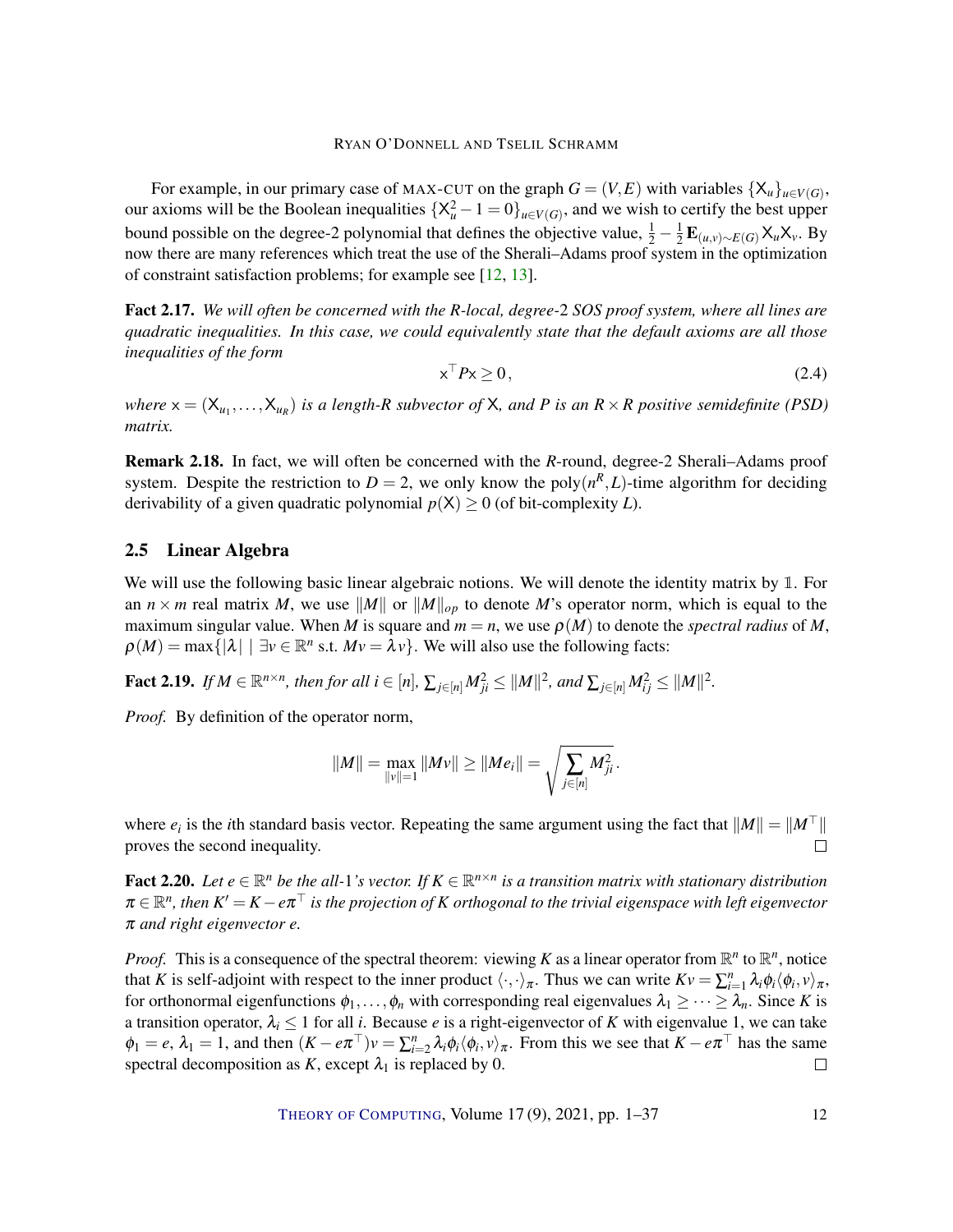# <span id="page-12-0"></span>3 2XOR certifications from spider walks

In this section, we prove our main theorem: given a 2-XOR or MAX-CUT instance on a graph *G* with small spectral radius, we will show that the *R*-local degree-2 SOS proof system gives nontrivial refutations with *R* not too large. We also prove a similar result for maximum independent set.

Our strategy is as follows: we select a specific tree *T* of size  $\propto$  *R*, and we consider the distribution over copies of *T* in our graph given by the *T*-indexed stationary random walk. We will use this distribution to define the coefficients for a degree-2, *R*-local proof that bounds the objective value of the CSP. We will do this by exploiting the uniformity of the graph guaranteed by the small spectral radius, and the fact that degree-2 *R*-local SOS proofs can certify positivity of quadratic forms  $c^{\top}X|_S X|_S^{\top}c$ , where  $X|_S$  is the restriction of *X* to a set *S* of variables with  $|S| \le R$  and  $c \in \mathbb{R}^{|S|}$ .

Intuitively, in the "pseudoexpectation" view, the idea of our proof is as follows. When there is no globally consistent assignment, a uniformly random pair of vertices  $u, v \in V$  will have pseudocorrelation close to zero. On the other hand, if *t*-step random walks mix to a roughly uniform distribution over vertices in the graph, then pairs of vertices at distance *t* will also have pseudocorrelation close to zero. But also, in our proof system the degree-2 pseudomoments of up to *R* variables obey a positive-semidefiniteness constraint. By choosing the tree *T* with diameter at least *t*, while also choosing *T* to propagate the effect of the low-pseudocorrelation at the diameter to give low-pseudocorrelation on signed edges, we show that the proof system can certify that the objective value is small. Specifically, we will choose *T* to be a *spider graph*:

**Definition 3.1.** For integers  $k, \ell \in \mathbb{N}^+$ , we define a  $(k, \ell)$ *-spider graph* to be the tree formed by gluing together *k* paths of length  $\ell$  at a common endpoint called the *root*. This spider has  $k\ell + 1$  vertices and diameter  $2\ell$ .

While we were not able to formally prove that the spider is the optimal choice of tree, intuitively, we want to choose a tree that maximizes the ratio of the number of pairs at maximum distance (since such pairs relate the local properties to the global structure) to the number of vertices in the tree (because we need to take our number of rounds *R* to be at least the size of the tree). Among trees, the spider is the graph that maximizes this ratio.

Let us henceforth fix a  $(k, \ell)$ -spider graph, where the parameters k and  $\ell$  will be chosen later. We write *S* for the vertex set of this tree (and sometimes identify *S* with the tree itself).

<span id="page-12-1"></span>**Definition 3.2.** For  $0 \le d \le 2\ell$ , we define the matrix  $A^{(d)} \in \mathbb{R}^{S \times S}$  to be the "distance-*d*" adjacency matrix of the spider; i.e.,  $A_{ij}^{(d)}$  is 1 if dist<sub>*S*</sub>(*i*, *j*) = *d* and is 0 otherwise. (We remark that  $A^{(0)}$  is the identity matrix.)

The following key technical theorem establishes the existence of a matrix Ψ which will allow us to define the coefficients in our *R*-local degree-2 SOS proof. It will be proven in [Section 3.3:](#page-18-0)

<span id="page-12-2"></span>**Theorem 3.3.** *For any parameter*  $\alpha \in \mathbb{R}$ , *there is a PSD matrix*  $\Psi = \Psi_{\alpha} \in \mathbb{R}^{S \times S}$  *with the following* 

THEORY OF C[OMPUTING](http://dx.doi.org/10.4086/toc), Volume 17(9), 2021, pp. 1–37 13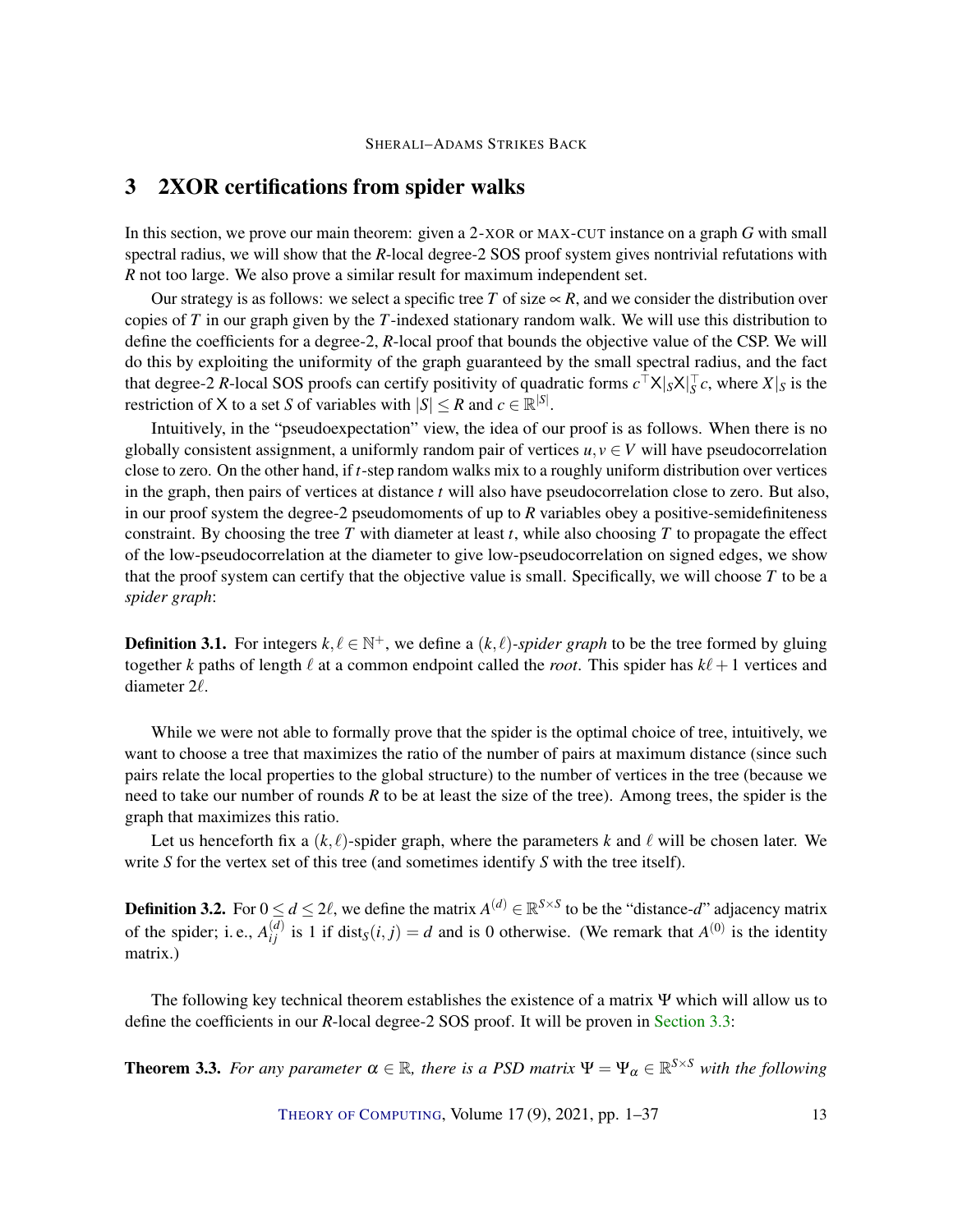*properties:*

$$
\langle \Psi, A^{(0)} \rangle = 1 + \frac{1}{2k} \alpha^{2\ell} + \frac{1}{k-1} \frac{\alpha^{2\ell} - \alpha^2}{\alpha^2 - 1},
$$
  

$$
\langle \Psi, A^{(1)} \rangle = \alpha,
$$
  

$$
\langle \Psi, A^{(d)} \rangle = 0 \quad \text{for } 1 < d < 2\ell,
$$
  

$$
\langle \Psi, A^{(2\ell)} \rangle = \frac{1 - 1/k}{2} \alpha^{2\ell}.
$$

*Here we are using the notation*  $\langle B, C \rangle$  *for the "matrix (Frobenius) inner product"*  $Tr(B^\top C)$ *.* 

The crucial property of  $\Psi$  is that, for a well-chosen value of  $\alpha$ , it has value  $\Theta(1)$  on  $A^{(0)}$ , value 0 on  $A^{(d)}$  for  $1 < d < 2\ell$ , and the values on  $A^{(1)}$  and  $A^{(2\ell)}$  are related by a 2 $\ell$ th power:

<span id="page-13-0"></span>**Corollary 3.4.** Assuming that  $k \geq 3^{\ell}$  and taking  $\alpha = k^{1/2\ell}$ , the PSD matrix  $\Psi$  satisfies

$$
3/2 \le \langle \Psi, A^{(0)} \rangle \le 2, \quad \langle \Psi, A^{(1)} \rangle = k^{1/2\ell}, \quad \langle \Psi, A^{(d)} \rangle = 0 \text{ for } 1 < d < 2\ell, \quad \langle \Psi, A^{(2\ell)} \rangle = \frac{1}{2}(k-1).
$$

We will also use the following small technical lemma, which will let us relate the correlation across vertex pairs when weighted by some matrix *M* to *M*'s spectral norm; for example, when *M* is a power of the transition matrix of our instance.

<span id="page-13-1"></span>**Lemma 3.5.** Let  $M \in \mathbb{R}^{V \times V}$  and recall  $\pi_* = \min_{v \in V} {\{\pi(v)\}} > 0$ . Then the 2-local, degree-2 SOS proof *system can derive*

$$
\mathop{\mathbf{E}}\limits_{\mathbf{u}\sim\pi}\sum_{v\in V}M_{\mathbf{u}v}\mathsf{X}_{\mathbf{u}}\mathsf{X}_{v}\leq \pi_{*}^{-1/2}||M||\mathop{\mathbf{E}}\limits_{\mathbf{u}\sim\pi}\mathsf{X}_{\mathbf{u}}^{2}.
$$

*Proof.* The proof system can derive the following inequality for any  $\gamma > 0$ , since the difference of the two sides is a perfect square:

$$
M_{uv}\mathsf{X}_u\mathsf{X}_v\leq \frac{M_{uv}^2}{2\gamma\pi(v)}\mathsf{X}_u^2+\frac{\gamma\pi(v)}{2}\mathsf{X}_v^2.
$$

Thus it can derive

$$
\mathop{\mathbf{E}}\limits_{\mathbf{u}\sim\pi}\sum_{v\in V}M_{\mathbf{u}v}\mathsf{X}_{\mathbf{u}}\mathsf{X}_{v}\leq \mathop{\mathbf{E}}\limits_{\mathbf{u}\sim\pi}\mathsf{X}_{\mathbf{u}}^{2}\sum_{v\in V}\frac{M_{\mathbf{u}v}^{2}}{2\gamma\pi(v)}+\frac{\gamma}{2}\mathop{\mathbf{E}}\limits_{\mathbf{v}\sim\pi}\mathsf{X}_{\mathbf{v}}^{2}.
$$
 (3.1)

We'll take  $\gamma = \pi_*^{-1/2} ||M||$ . Since we can certainly derive  $a \times_a^2 \leq b \times_a^2$  whenever  $a \leq b$ , we see that it suffices to establish

$$
\sum_{v \in V} \frac{M_{uv}^2}{2 \gamma \pi(v)} \le \frac{\gamma}{2}
$$

for every outcome of *u*. But this is implied by  $\sum_{\nu} M_{uv}^2 \le (\pi(\nu)/\pi_*) ||M||^2$  for all  $\nu \in V$ , which is indeed  $\Box$ true.

We can now prove the following main theorem: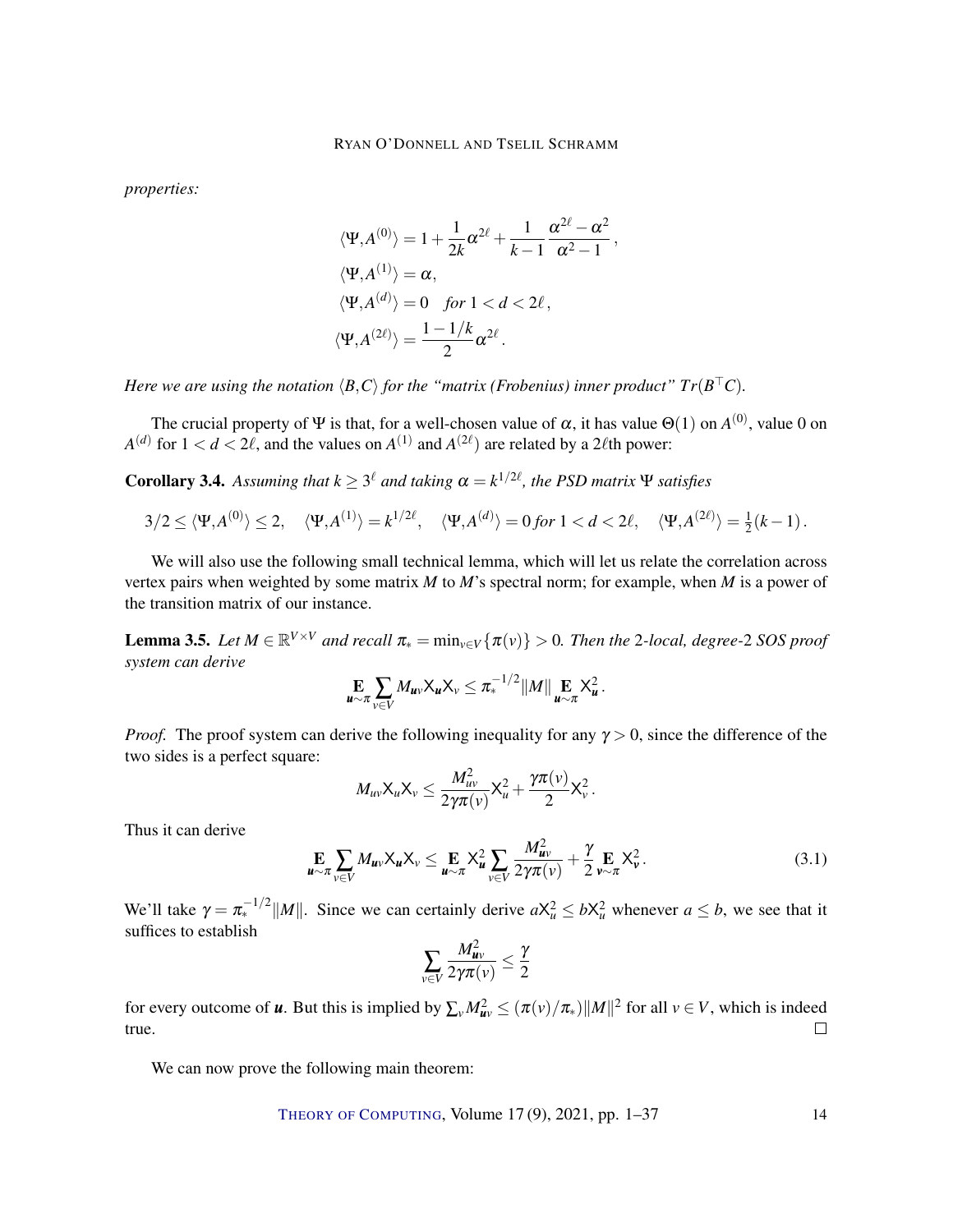<span id="page-14-0"></span>**Theorem 3.6.** *Suppose we have a graph*  $G = (V, E)$  *with signed transition operator*  $\overline{K}$  *and*  $\pi_* =$  $\min_{v \in V} \frac{\deg(v)}{2|E|}$  $\frac{\deg(v)}{2|E|}$ . Given parameters  $k \geq 3^{\ell}$ , let  $R = k\ell + 1$  and define

$$
\beta = \frac{k\pi_*^{-1/2}}{2k^{1/2\ell}} \rho(\overline{K})^{2\ell} + \frac{2}{k^{1/2\ell}}.
$$

*Then R-local, degree-2 SOS can deduce the bound* " $\rho(\overline{K}) \leq \beta$ "; *more precisely, it can deduce the two inequalities*

$$
-\beta \langle X,X\rangle_\pi \leq \langle X,\overline{K}X\rangle_\pi \leq \beta \langle X,X\rangle_\pi.
$$

Before proving this theorem, let us simplify the parameters. For any  $\varepsilon \in (0, \varepsilon_0]$  for  $\varepsilon_0$  a universal constant, we can choose  $\ell$  to be the smallest integer so that  $(\frac{1}{\epsilon})$  $\frac{1}{\varepsilon}\rho(\overline{K}))^{2\ell}\pi_*^{-1/2} \leq \varepsilon$ , and  $k = \lceil(\frac{1}{\varepsilon})\rceil$  $(\frac{1}{\varepsilon})^{2\ell}$ . This gives the corollary:

<span id="page-14-1"></span>**Corollary 3.7.** *Suppose we have a graph*  $G = (V, E)$  *with signed transition operator*  $\overline{K}$  *and*  $\pi_* =$  $\min_{v \in V} \frac{\deg(v)}{2|E|}$ 2|*E*| *. Given* ε ∈ (ρ(*K*), ε0] *for* ε<sup>0</sup> *a universal constant, take*

$$
\ell = \left\lceil \frac{1}{4} \frac{\log(\varepsilon^2 \pi_*)}{\log(\rho(\overline{K})/\varepsilon)} \right\rceil \quad \text{and} \quad k = \left\lceil \left(\frac{1}{\varepsilon}\right)^{2\ell} \right\rceil.
$$

*Then for*  $R = k\ell + 1$ , it holds that R-local degree-2 SOS can deduce the bound  $\rho(\overline{K}) \leq \frac{5}{2}$ 2 ε*. In particular, if we think of G*,Ξ *as a* 2-XOR *CSP, it holds that R-round Sherali–Adams can deduce the bound* OBJ ≤  $rac{1}{2} + \frac{5}{4}$  $\frac{5}{4}$  $\varepsilon$ .

*Proof.* We take the parameters as outlined above. The constraints  $X_u^2 = 1$  imply that *R*-round Sherali– Adams can deduce that  $\langle X, X \rangle_{\pi} = 1$  whenever  $R \ge 2$ . Further, as noted in [eq. \(2.3\),](#page-9-2) OBJ(X) =  $\frac{1}{2}$  + 1  $\frac{1}{2}\langle X,\overline{K}X\rangle_{\pi}$ . Combining these observations with [Theorem 3.6](#page-14-0) gives the result.

[Theorem 3.7](#page-14-1) implies the 2-XOR version of [Theorem 1.1](#page-3-0) since in simple graphs,  $\log \frac{1}{\pi^*} = \Theta(\log n)$ .

*Proof of [Theorem 3.6.](#page-14-0)* For our  $(k, \ell)$ -spider graph on *S*, let  $(\phi, \sigma)$  be a signed stationary *S*-indexed random walk in *G*. Define  $\bar{x}$  to be the *S*-indexed vector with  $\bar{x}_i = \sigma(i)X_{\phi(i)}$ . Then letting Ψ be the PSD matrix from [Theorem 3.4,](#page-13-0) the *R*-local, degree-2 SOS proof system can derive

$$
\langle \Psi, \overline{\mathsf{x} \mathsf{x}}^\top \rangle = \overline{\mathsf{x}}^\top \Psi \overline{\mathsf{x}} \geq 0 \, .
$$

(This is in the form of [Inequality \(2.4\)](#page-11-0) if we take  $P = \text{diag}(\boldsymbol{\sigma}) \Psi \text{diag}(\boldsymbol{\sigma})$ .) Furthermore, the proof system can deduce this inequality in expectation; namely,

<span id="page-14-2"></span>
$$
\langle \Psi, \mathsf{Y} \rangle \ge 0, \text{ where } \mathsf{Y} = \mathbf{E}[\overline{\mathsf{x}\mathsf{x}}^{\top}]. \tag{3.2}
$$

Now by the discussion in [Theorems 2.11](#page-10-1) and [2.12,](#page-10-2)

<span id="page-14-3"></span>
$$
Y_{ij} = \mathbf{E}[\boldsymbol{\sigma}(i)X_{\boldsymbol{\phi}(i)}\boldsymbol{\sigma}(j)X_{\boldsymbol{\phi}(j)}] = \langle X, \overline{K}^{\text{dist}_{S}(i,j)}X \rangle_{\pi}.
$$
\n(3.3)

THEORY OF C[OMPUTING](http://dx.doi.org/10.4086/toc), Volume 17(9), 2021, pp. 1–37 15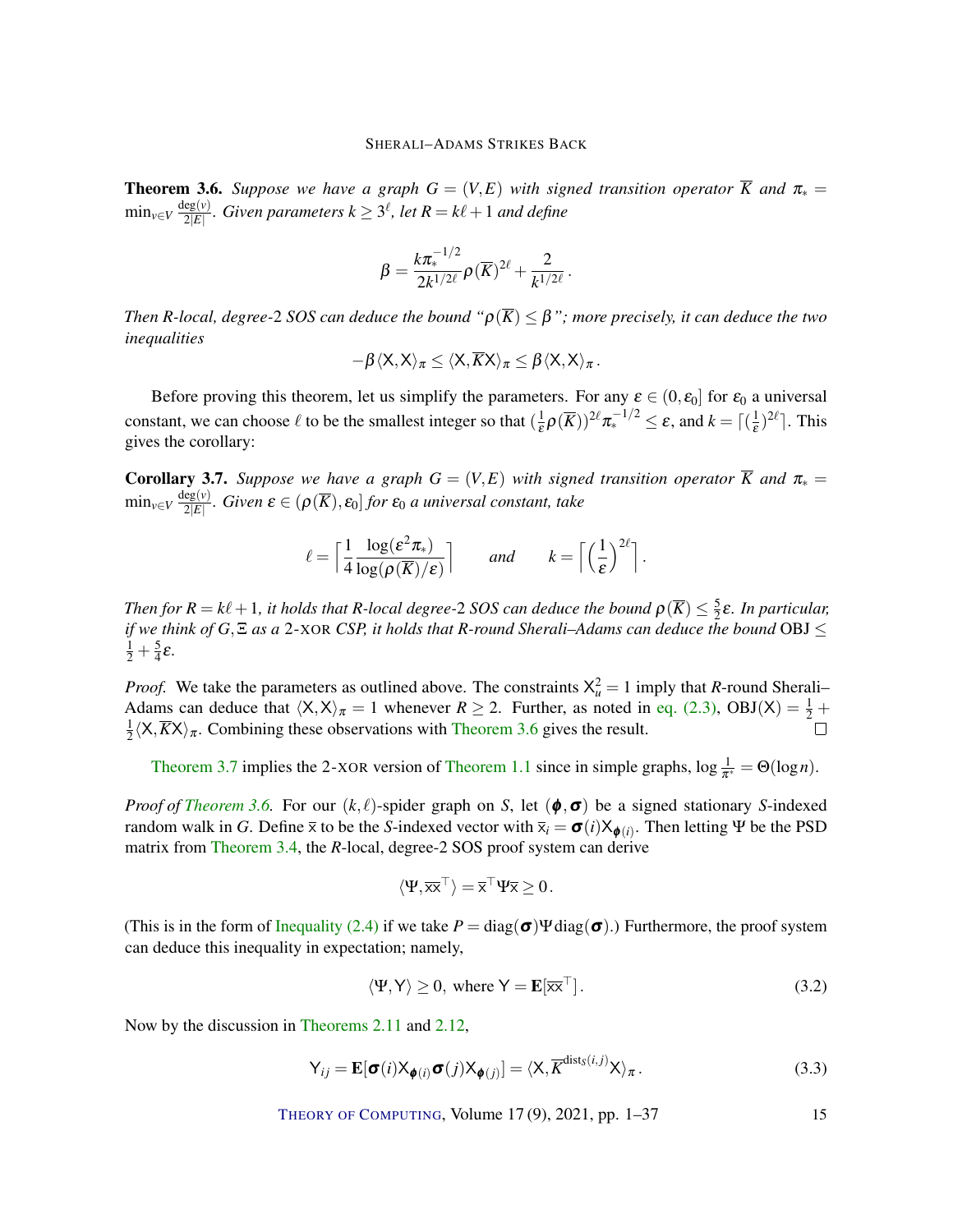Thus recalling the notation  $A<sup>(d)</sup>$  from [Theorem 3.2,](#page-12-1)

<span id="page-15-3"></span>
$$
Y = \sum_{d=0}^{2\ell} \langle X, \overline{K}^d X \rangle_{\pi} A^{(d)}, \qquad (3.4)
$$

and hence from [Inequality \(3.2\)](#page-14-2) we get that *R*-local, degree-2 SOS can deduce

<span id="page-15-1"></span>
$$
0 \leq \sum_{d=0}^{2\ell} \langle \Psi, A^{(d)} \rangle \langle X, \overline{K}^d X \rangle_{\pi} = c_0 \langle X, X \rangle_{\pi} + k^{1/2\ell} \langle X, \overline{K} X \rangle_{\pi} + \frac{1}{2} (k-1) \langle X, \overline{K}^{2\ell} X \rangle_{\pi},
$$
(3.5)

for some constant  $3/2 \le c_0 \le 2$  (here we used [Theorem 3.4\)](#page-13-0). Regarding the last term, we have:

<span id="page-15-0"></span>
$$
\langle X, \overline{K}^{2\ell} X \rangle_{\pi} = \mathop{\mathbf{E}}_{\mathbf{u} \sim \pi} \sum_{v \in V} (\overline{K}^{2\ell})_{\mathbf{u}v} X_{\mathbf{u}} X_{v}.
$$
 (3.6)

If we cared only about the Sherali–Adams proof system with Boolean equalities, we would simply now deduce

$$
\mathop{\mathbf{E}}\limits_{\mathbf{u}\sim\pi}\sum_{v\in V}(\overline{K}^{2\ell})_{\mathbf{u}v}\mathsf{X}_{\mathbf{u}}\mathsf{X}_{v}\leq \mathop{\mathbf{E}}\limits_{\mathbf{u}\sim\pi}\sum_{v\in V}\left|(\overline{K}^{2\ell})_{\mathbf{u}v}\right|\leq \sqrt{|V|}\mathop{\mathbf{E}}\limits_{\mathbf{u}\sim\pi}\|\overline{K}^{2\ell}_{\mathbf{u},\cdot}\|\leq \sqrt{|V|}\rho(\overline{K}^{2\ell})=\sqrt{|V|}\rho(\overline{K})^{2\ell},
$$

and later combine this with  $c_0\langle X,X\rangle_\pi = c_0$ . But proceeding more generally, we instead use [Theorem 3.5](#page-13-1) to show that our proof system can derive

$$
\mathop{\mathbf{E}}_{\boldsymbol{u}\sim\pi}\sum_{v\in V}(\overline{K}^{2\ell})_{\boldsymbol{u}v}\mathsf{X}_{\boldsymbol{u}}\mathsf{X}_{v}\leq \pi_{*}^{-1/2}\rho(\overline{K})^{2\ell}\langle \mathsf{X},\mathsf{X}\rangle_{\pi}.
$$

Putting this into Equation  $(3.6)$  and Inequality  $(3.5)$  we get

$$
\langle X, \overline{K}X \rangle_{\pi} \geq -\frac{c_0 + \frac{1}{2}(k-1)\pi_*^{-1/2}\rho(\overline{K})^{2\ell}}{k^{1/2\ell}} \langle X, X \rangle_{\pi} \geq -\beta \langle X, X \rangle_{\pi}.
$$

Repeating the derivation with  $-\overline{K}$  in place of  $\overline{K}$  completes the proof.

# 3.1 Max-Cut

The following theorem is quite similar to [Theorem 3.6.](#page-14-0) In it, we allow *K* to have the large eigenvalue 1, and only certify that it has no large-magnitude negative eigenvalue. The subsequent corollary is deduced identically to [Theorem 3.7.](#page-14-1)

<span id="page-15-2"></span>**Theorem 3.8.** Given transition operator K for the standard random walk on G, let  $K' = K - e\pi^{\top}$ , where  $e$  is the all-1's vector and  $\pi$  is the stationary measure. For parameters  $k \geq 3^\ell$ , let  $R = k\ell + 1$  and define

$$
\beta = \frac{k\pi_*^{-1/2}}{2k^{1/2\ell}}\rho(K')^{2\ell} + \frac{2}{k^{1/2\ell}}.
$$

*Then* 2*R-local, degree-2 SOS can deduce the bound* " $\lambda_{min}(K) \ge -\beta$ "; *more precisely, it can deduce the inequality*

$$
\langle X, K'X\rangle_\pi \geq -\beta \langle X, X\rangle_\pi.
$$

THEORY OF C[OMPUTING](http://dx.doi.org/10.4086/toc), Volume 17 (9), 2021, pp. 1–37 16

 $\Box$ 

|   | v<br>i<br>٧ |
|---|-------------|
| ٠ | ۰.<br>۰.    |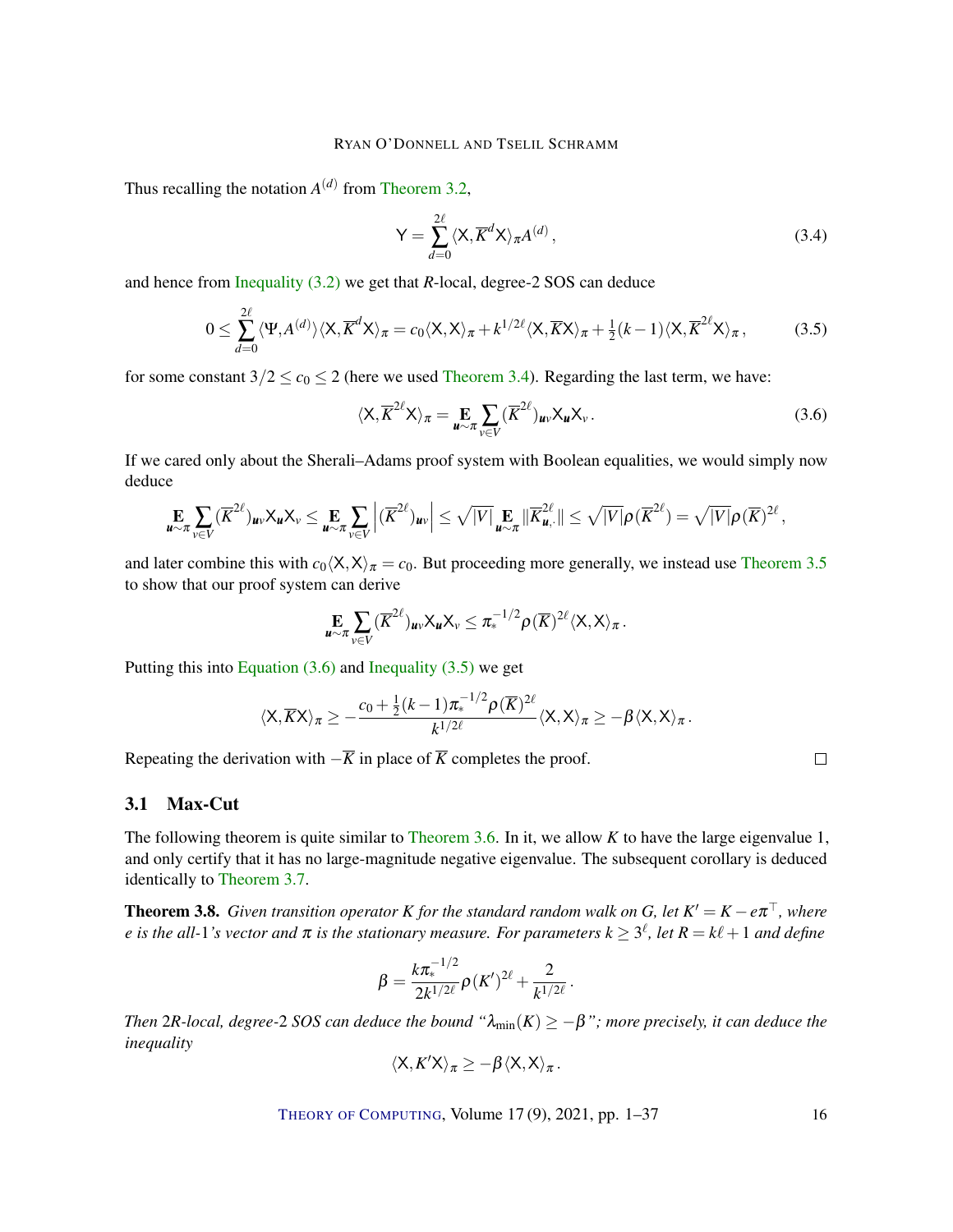**Remark 3.9.** Notice that  $\rho(K')$  is equal to the absolute value of the maximum-magnitude eigenvalue of *K* when the trivial 1 eigenvalue is excluded (see [Theorem 2.20\)](#page-11-1).

<span id="page-16-0"></span>**Corollary 3.10.** *Suppose we have a graph*  $G = (V, E)$  *with transition operator K and centered transition operator*  $K' = K - e\pi^{\top}$  *with e the all-1's vector, and*  $\pi_* = \min_{v \in V} \frac{\deg(v)}{2|E|}$ 2|*E*| *. Given* ε > ρ(*K* 0 )*, take*

$$
\ell = \left\lceil \frac{1}{4} \frac{\log(\varepsilon^2 \pi_*)}{\log(\rho(K')/\varepsilon)} \right\rceil \qquad \text{and} \qquad k = \left\lceil \left(\frac{1}{\varepsilon}\right)^{2\ell} \right\rceil
$$

.

*Then for*  $R = k\ell + 1$ , it holds that  $2R$ -local degree- $2$  SOS can deduce the bound  $\rho(K') \leq \frac{5}{2}$ 2 ε*. In particular, if we think of G as a* MAX-CUT *CSP, it holds that R-round Sherali–Adams can deduce the bound*  $OBJ \leq \frac{1}{2} + \frac{5}{4}$  $\frac{5}{4}\varepsilon$ .

Again, [Theorem 3.10](#page-16-0) implies [Theorem 1.1](#page-3-0) since in simple graphs,  $\log \frac{1}{\pi^*} = \Theta(\log n)$ .

*Proof of [Theorem 3.8.](#page-15-2)* The proof is a modification of the proof of [Theorem 3.6.](#page-14-0) Letting *S* be the  $(k, \ell)$ spider vertices, instead of taking a signed stationary *S*-indexed random walk in *G*, we take two independent *unsigned* stationary *S*-indexed random walks,  $\phi_1$  and  $\phi_2$ . For  $j \in \{1, 2\}$ , define  $x_j$  to be the *S*-indexed vector with *i*th coordinate equal to  $X_{\phi_j(i)}$ , and write x for the concatenated vector  $(x_1, x_2)$ . Also, for  $0 < \theta < 1$  a parameter<sup>16</sup> slightly less than 1, let Ψ be the PSD matrix from [Theorem 3.4,](#page-13-0) and define the PSD block-matrix

$$
\dot{\Psi} = \tfrac{1}{2} \left( \begin{array}{c|c} \frac{1}{\theta} \Psi & -\Psi \\ \hline -\Psi & \theta \Psi \end{array} \right) \, .
$$

Then as before, the 2*R*-local, degree-2 SOS proof system can derive

<span id="page-16-1"></span>
$$
0 \le \langle \dot{\Psi}, \mathbf{E} \dot{\mathbf{x}} \dot{\mathbf{x}}^{\top} \rangle = \iota \langle \Psi, \mathbf{Y} \rangle - \langle \Psi, \mathbf{Z} \rangle, \quad \text{where} \quad \iota = \frac{1/\theta + \theta}{2}, \quad \mathbf{Y} = \mathbf{E}[\mathbf{x} \mathbf{x}^{\top}], \quad \mathbf{Z} = \mathbf{E}[\mathbf{x}_1 \mathbf{x}_2^{\top}], \tag{3.7}
$$

and x (which will play the role of  $\bar{x}$ ) denotes the common distribution of  $x_1$  and  $x_2$ . Similar to [Equa](#page-14-3)tions  $(3.3)$  and  $(3.4)$ , we now have

$$
Y = \sum_{d=0}^{2\ell} \langle X, K^d X \rangle_{\pi} A^{(d)},
$$

and by independence of  $x_1$  and  $x_2$  we have

$$
Z = \langle 1, X \rangle_{\pi}^2 \cdot J = \langle 1, X \rangle_{\pi}^2 \cdot \sum_{d=0}^{2\ell} A^{(d)}.
$$

Thus applying [Theorem 3.4](#page-13-0) to [Inequality \(3.7\),](#page-16-1) our proof system can derive

<span id="page-16-2"></span>
$$
0 \leq t \cdot \left(c_0 \langle \mathsf{X}, \mathsf{X} \rangle_\pi + k^{1/2\ell} \langle \mathsf{X}, K\mathsf{X} \rangle_\pi + \frac{1}{2}(k-1) \langle \mathsf{X}, K^{2\ell} \mathsf{X} \rangle_\pi\right) - \underset{\mathbf{u} \sim \pi}{\mathbf{E}} [\mathsf{X}_{\mathbf{u}}]^2 \cdot \left(c_0 + k^{1/2\ell} + \frac{1}{2}(k-1)\right). \tag{3.8}
$$

THEORY OF C[OMPUTING](http://dx.doi.org/10.4086/toc), Volume 17(9), 2021, pp. 1–37 17

<sup>&</sup>lt;sup>16</sup>This parameter is introduced to fix a small annoyance; the reader might like to imagine  $\theta = 1$  at first.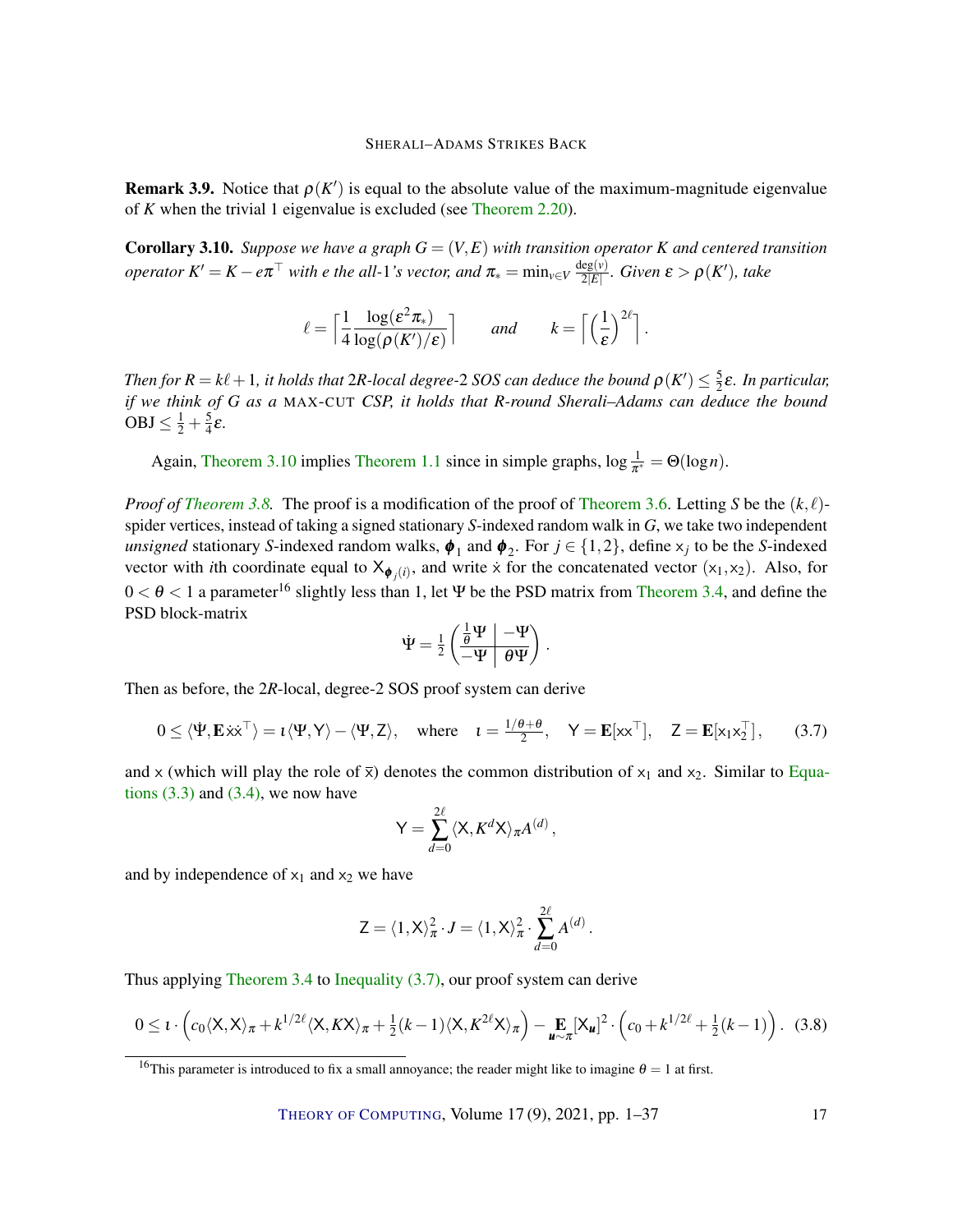By selecting  $\theta$  appropriately, we can arrange for the factor  $c_0 + k^{1/2\ell} + \frac{1}{2}$  $\frac{1}{2}(k-1)$  on the right to equal  $i\cdot\frac{1}{2}$  $\frac{1}{2}(k-1)$ . Inserting this choice into [Inequality \(3.8\)](#page-16-2) and then dividing through by *t*, we conclude that the proof system can derive

$$
0 \leq c_0 \langle X, X \rangle_{\pi} + k^{1/2\ell} \langle X, KX \rangle_{\pi} + \frac{1}{2} (k-1) \left( \langle X, K^{2\ell} X \rangle_{\pi} - \langle X, X \rangle_{\pi}^2 \right),
$$

cf. Inequality  $(3.5)$ . Recalling now that *K* has the constantly-1 function as a right eigenvector with eigenvalue 1, since *K* is self-adjoint under  $\langle \cdot, \cdot \rangle_{\pi}$  (see [Theorem 2.20\)](#page-11-1) we have the identity

$$
\langle X, K^{2\ell}X \rangle_{\pi} - \langle 1, X \rangle_{\pi}^2 = \langle X, K^{2\ell}X \rangle_{\pi} - \langle X, e\pi^{\top}X \rangle_{\pi} = \langle X, (K - e\pi^{\top})^{2\ell}X \rangle_{\pi}.
$$

Now the remainder of the proof is just as in [Theorem 3.6,](#page-14-0) with  $K - e\pi^{\top}$  in place of  $\overline{K}$ , except we do not have the step of repeating the derivation with  $-\overline{K}$  in place of  $\overline{K}$ .  $\Box$ 

#### 3.2 Independent Set

Given a graph  $G = (V, E)$ , consider the Sherali–Adams LP relaxation for maximum independent set using formal variables  $Z_u$  for each vertex  $u \in V$  (which represent the 0/1 indicators for membership in the independent set): $17$ 

INDEPENDENT-SET(G) 
$$
\leq \max \frac{1}{|V|} \sum_{u \in V} Z_u
$$

\ns.t.

\n
$$
Z_u^2 = Z_u
$$
\n(for all  $u \in V$ )

\n
$$
Z_u Z_v = 0
$$
\n(for all  $(u, v) \in E$ )

We show that in regular and near-regular graphs with bounded spectral radius, The Sherali–Adams LP can certify nontrivial bounds on the value of the maximum independent set.

<span id="page-17-0"></span>**Theorem 3.11.** Given transition operator K for the standard random walk on G, let  $K' = K - e\pi^{\top}$ , where  $e$  is the all-1's vector. For parameters  $k \geq 3^{\ell}$ , let  $R = k\ell + 1$  and define

$$
\beta = \frac{k\pi_*^{-1/2}}{2k^{1/2\ell}}\rho(K')^{2\ell} + \frac{2}{k^{1/2\ell}}.
$$

*Then* 2*R-local, degree-2 SOS can deduce the bound "* $E_{\boldsymbol{\mu} \sim \pi}[Z_{\boldsymbol{\mu}}] \leq \beta$ ."

Again, in the following corollary we select parameters for convenience:

**Corollary 3.12.** *Suppose we have a regular graph*  $G = (V, E)$  *with transition operator*  $K$  *and centered transition operator*  $K' = K - e\pi^\top$  *for e the all-1's vector. Given*  $\varepsilon > \rho(K')$ *, take* 

$$
\ell = \left\lceil \frac{1}{4} \frac{\log(\mathcal{E}^2 n)}{\log(\rho(K')/\mathcal{E})} \right\rceil \quad \text{and} \quad k = \left\lceil \left(\frac{1}{\mathcal{E}}\right)^{2\ell} \right\rceil
$$

.

*Then for*  $R = k\ell + 1$ , *it holds that* 2*R-local degree-2 SOS can deduce the bound* INDEPENDENT-SET(*G*) < 5  $\frac{5}{2}\varepsilon$ .

<sup>&</sup>lt;sup>17</sup>We have changed to work with Z variables to emphasize that they are  $0/1$  valued rather than  $\pm 1$ -valued.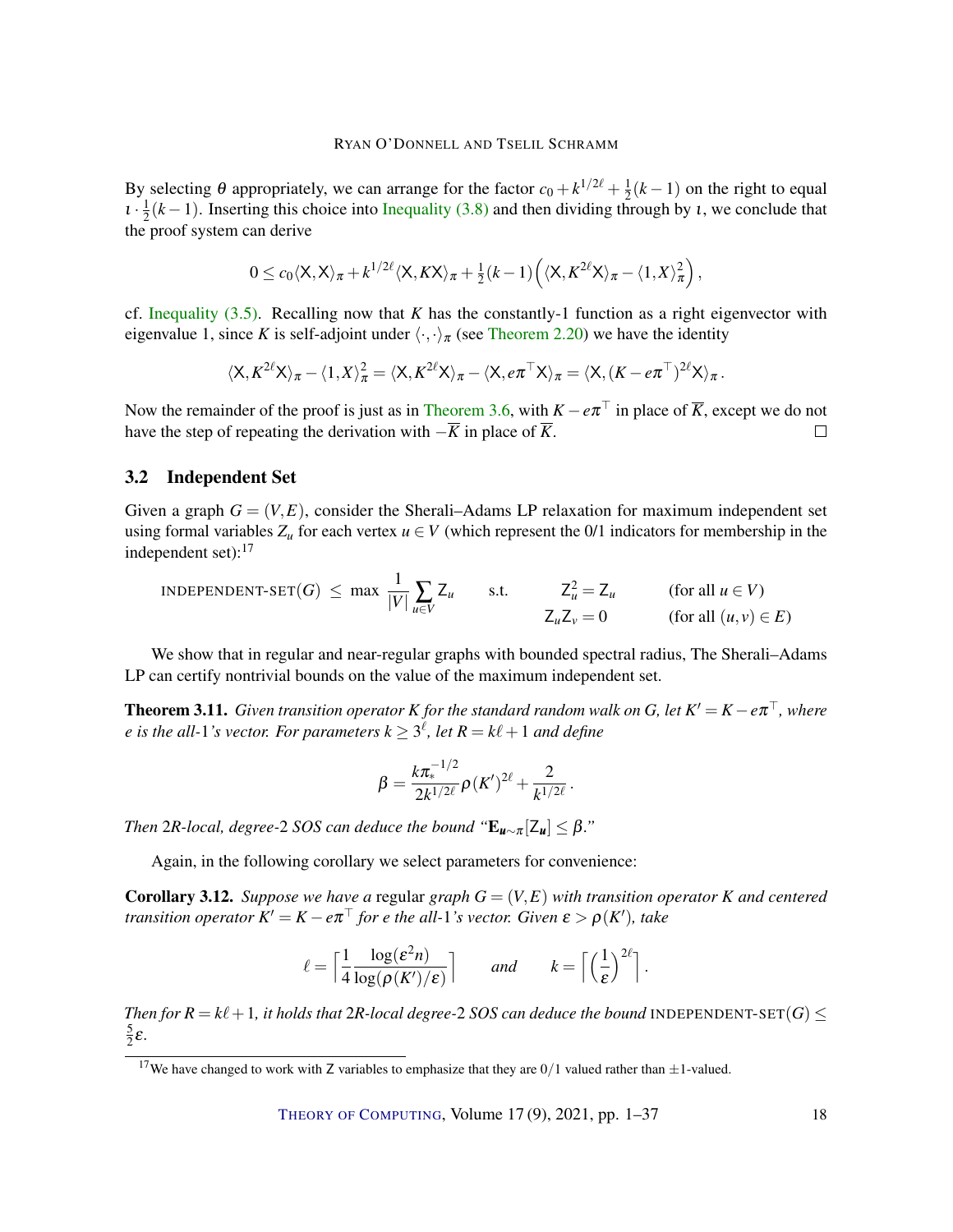*Proof of [Theorem 3.11.](#page-17-0)* The proof is a slight modification of the proof of [Theorem 3.8.](#page-15-2) Letting *S* be the  $(k, l)$ -spider vertices, we again take two independent *unsigned* stationary *S*-indexed random walks,  $\phi_1$ and  $\phi_2$ . For  $j \in \{1,2\}$ , define  $z_j$  to be the *S*-indexed vector with *i*th coordinate equal to  $Z_{\phi_j(i)}$ , and write  $\dot{z}$  for the concatenated vector  $(z_1, z_2)$ . Also, define the PSD block matrix

$$
\dot{\Psi} = \frac{1}{2} \left( \frac{\Psi}{-\Psi} \left| \frac{-\Psi}{\Psi} \right| \right).
$$

Then as before, the 2*R*-local, degree-2 SOS proof system can derive

<span id="page-18-1"></span>
$$
0 \le \langle \dot{\Psi}, \mathbf{E} \dot{z} \dot{z}^{\top} \rangle = \langle \Psi, A \rangle - \langle \Psi, B \rangle, \quad \text{where} \quad A = \mathbf{E} [z z^{\top}], \quad B = \mathbf{E} [z_1 z_2^{\top}], \tag{3.9}
$$

where z denotes the common distribution of  $z_1$  and  $z_2$ . Similar to [Equations \(3.3\)](#page-14-3) and [\(3.4\),](#page-15-3) we have

$$
A = \sum_{d=0}^{2\ell} \langle Z, K^d Z \rangle_{\pi} A^{(d)},
$$

with the additional twist that our proof system certifies  $\langle Z, KZ \rangle_{\pi} = 0$ , since we have the constraints that  $Z_u Z_v = 0$  on edges. By the independence of  $z_1$  and  $z_2$ ,

$$
\mathsf{B} = \langle 1, \mathsf{Z} \rangle_{\pi}^2 \cdot \mathsf{J} = \langle 1, \mathsf{Z} \rangle_{\pi}^2 \cdot \sum_{d=0}^{2\ell} A^{(d)}.
$$

Thus applying [Theorem 3.4](#page-13-0) to [Inequality \(3.9\),](#page-18-1) our proof system can derive

$$
0 \leq \left(c_0 \langle Z, Z \rangle_{\pi} + \frac{1}{2}(k-1) \langle Z, K^{2\ell} Z \rangle_{\pi}\right) - \langle 1, Z \rangle_{\pi}^2 \left(c_0 + k^{1/2\ell} + \frac{1}{2}(k-1)\right). \tag{3.10}
$$

Recalling now that *K* has the constantly-1 function *e* as a right eigenvector with eigenvalue 1, since *K* is self-adjoint under  $\langle \cdot, \cdot \rangle_{\pi}$  (see [Theorem 2.20\)](#page-11-1) we have the identity

$$
\langle Z, K^{2\ell} Z \rangle_{\pi} - \langle 1, Z \rangle_{\pi}^2 = \langle Z, K^{2\ell} Z \rangle_{\pi} - \langle Z, e \pi^{\top} Z \rangle_{\pi} = \langle Z, (K - e \pi^{\top})^{2\ell} Z \rangle_{\pi}.
$$

Now the remainder of the proof is similar to that of [Theorem 3.8.](#page-15-2) We observe that  $\langle Z,Z\rangle_{\pi} = E_{u \sim \pi} Z_u$  from the constraint  $Z_u = Z_u^2$ , and  $\langle 1, Z \rangle_\pi^2 = \mathbf{E}_{u \sim \pi} [Z_u]^2$ . We apply these observations along with [Theorem 3.5](#page-13-1) and to [Inequality \(3.10\)](#page-18-2) to get

$$
0 \leq c_0 \mathop{\mathbf{E}}_{\mathbf{u} \sim \pi} [\mathsf{Z}_{\mathbf{u}}] + \frac{1}{2} (k-1) \pi_*^{-1/2} \rho (K - J)^{2\ell} \mathop{\mathbf{E}}_{\mathbf{u} \sim \pi} [\mathsf{Z}_{\mathbf{u}}] - (c_0 + k^{1/2\ell}) \cdot \mathop{\mathbf{E}}_{\mathbf{u} \sim \pi} [\mathsf{Z}_{\mathbf{u}}]^2
$$

and then algebraic manipulations along with the bound  $0 \le c_0 \le 2$  give us the result.

#### <span id="page-18-0"></span>3.3 A technical construction of coefficients on the spider

Here, we prove [Theorem 3.3.](#page-12-2) The construction of  $\Psi$  is technical, and we cannot offer strong intuition for it. Roughly speaking, we build  $\Psi$  as a sum of  $\ell+1$  quadratic forms of vectors, which ensures that  $\Psi \succeq 0$ . The first vector adds mass to  $\Psi$ 's correlation with  $A^{(0)}, A^{(1)}$  and  $A^{(2)}$ ; each successive *t*th vector for  $t \in \{0, \ldots, \ell - 1\}$  adds mass to the  $A^{(2t)}$  and  $A^{(2t+4)}$  correlations while subtracting mass from the  $A^{(2t+2)}$  correlation. By tuning everything carefully, and finally making a small rank-1 adjustment, we ensure that the only nonzero correlations are on  $A^{(d)}$  for  $d = 0, 1, 2\ell$ .

THEORY OF C[OMPUTING](http://dx.doi.org/10.4086/toc), Volume 17 (9), 2021, pp. 1–37 19

<span id="page-18-2"></span> $\Box$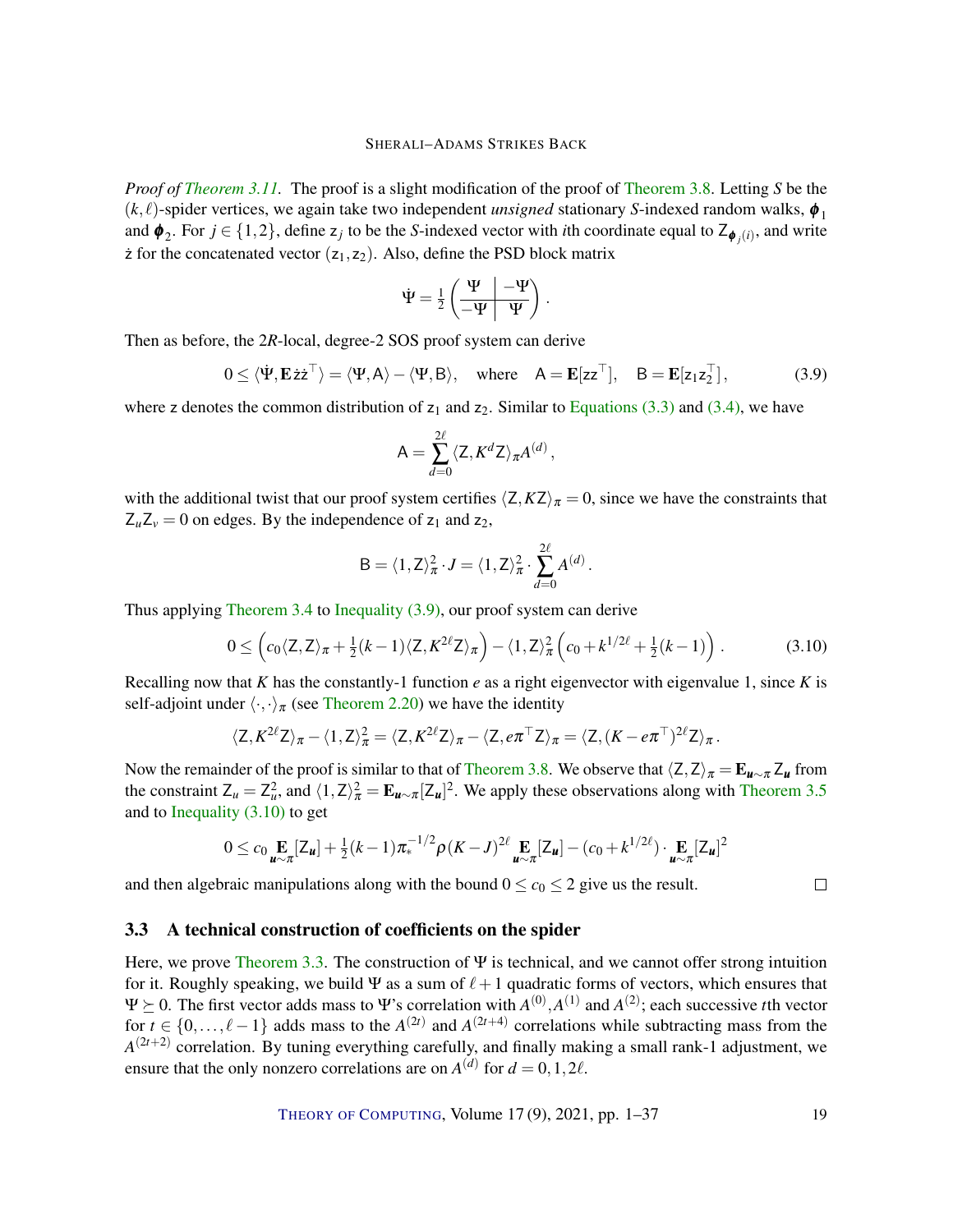*Proof of [Theorem 3.3.](#page-12-2)* We are considering the  $(k, \ell)$ -spider graph on vertex set *S*. We write  $V_t$  for the set of all vertices at distance *t* from the root (so  $|V_0| = 1$  and  $|V_t| = k$  for  $1 \le t \le \ell$ ). We will be considering vectors in  $\mathbb{R}^S$ , with coordinates indexed by the vertex set *S*. For  $0 \le t \le \ell$  define the vector

$$
\mu_t = \arg_{i \in V_t} \{\alpha^t e_i\},\,
$$

where  $e_i = (0, \ldots, 0, 1, 0, \ldots, 0)$  is the vector with the 1 in the *i*th position. Further define vectors

$$
\begin{aligned} \chi &= \mu_0 + \mu_1 \,, \\ \psi_t &= \mu_t - \mu_{t+2} \text{ for } 0 \le t < \ell \,, \end{aligned}
$$

with the understanding that  $\mu_{\ell+1} = 0$ . Next, define the PSD matrix

$$
\widetilde{\Psi} = \chi \chi^\top + \sum_{t=0}^{\ell-1} \psi_t \psi_t^\top.
$$

This will almost be our desired final matrix Ψ. Let us now compute

$$
\langle \widetilde{\Psi}, A^{(d)} \rangle = \chi^\top A^{(d)} \chi + \sum_{t=0}^{\ell-1} \psi_t^\top A^{(d)} \psi_t.
$$

To do this, we observe that

$$
\mu_s^{\top} A^{(d)} \mu_t = \alpha^{s+t} \Pr_{\boldsymbol{i} \sim V_s, \ \boldsymbol{j} \sim V_t} [\text{dist}_S(\boldsymbol{i}, \boldsymbol{j}) = d],
$$

and

$$
\mu_0^{\top} A^{(d)} \mu_t = \mu_t^{\top} A^{(d)} \mu_0 = \begin{cases} \alpha^t & \text{if } d = t, \\ 0 & \text{else}; \end{cases}
$$
  
and for  $s, t > 0$ ,  $\mu_s^{\top} A^{(d)} \mu_t = \begin{cases} (1/k) \alpha^{s+t} & \text{if } d = |s - t|, \\ (1 - 1/k) \alpha^{s+t} & \text{if } d = s + t, \\ 0 & \text{else}. \end{cases}$ 

From this we can compute the following (with a bit of effort):

$$
\langle \widetilde{\Psi}, A^{(0)} \rangle = 2 + (2/k)\alpha^2 + (2/k)\alpha^4 + \dots + (2/k)\alpha^{2\ell - 2} + (1/k)\alpha^{2\ell}
$$
  
\n
$$
\langle \widetilde{\Psi}, A^{(1)} \rangle = 2\alpha
$$
  
\n
$$
\langle \widetilde{\Psi}, A^{(2)} \rangle = -(2/k)\alpha^2 - (2/k)\alpha^4 - (2/k)\alpha^6 - \dots - (2/k)\alpha^{2\ell - 2}
$$
  
\n
$$
\langle \widetilde{\Psi}, A^{(2t+1)} \rangle = 0, \quad 1 \le t < \ell
$$
  
\n
$$
\langle \widetilde{\Psi}, A^{(2t)} \rangle = 0, \quad 1 < t < \ell
$$
  
\n
$$
\langle \widetilde{\Psi}, A^{(2\ell)} \rangle = (1 - 1/k)\alpha^{2\ell}
$$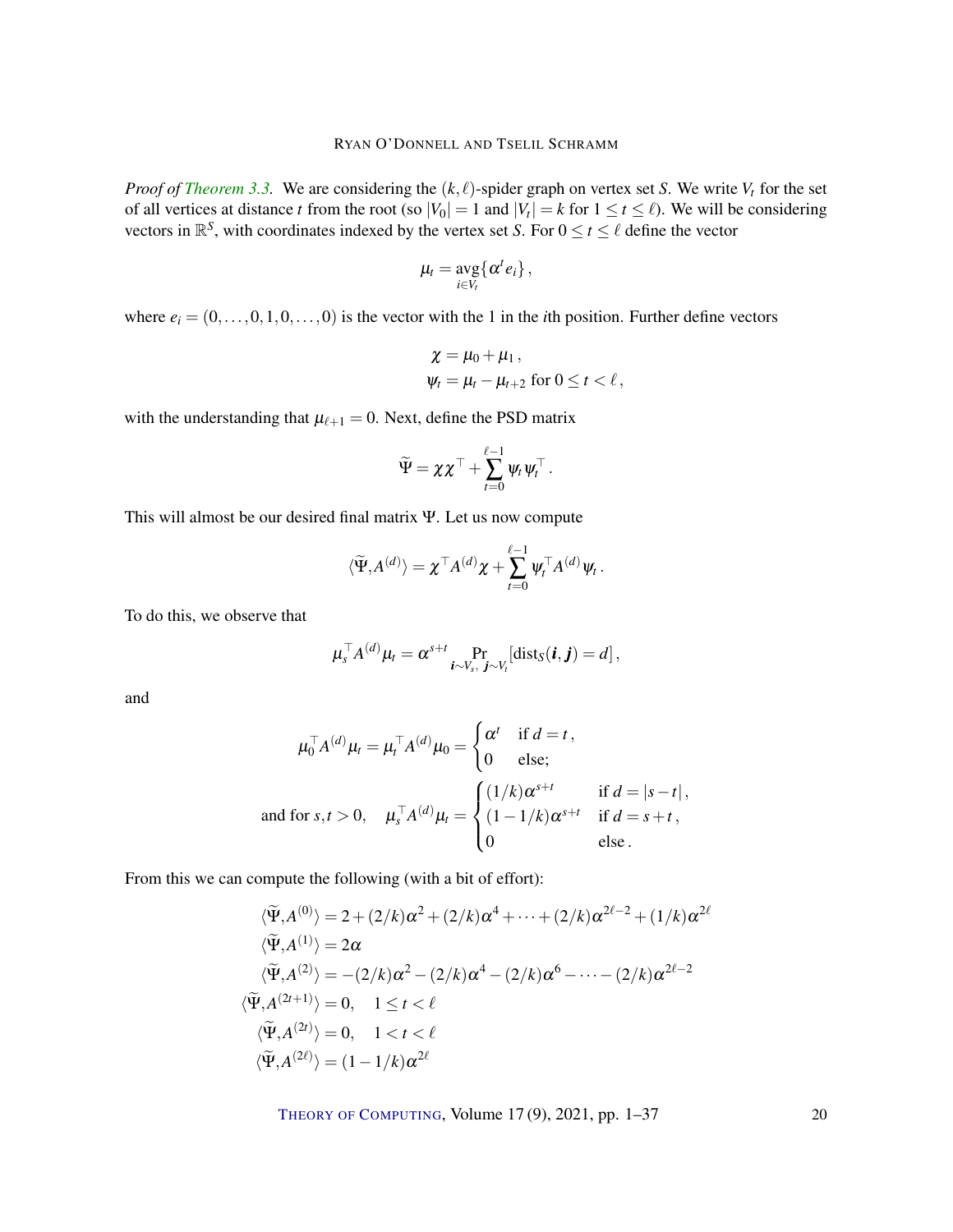<span id="page-20-3"></span>Now, for a parameter  $\eta > 0$  to be chosen shortly, we finally define the PSD matrix

$$
\Psi = \frac{1}{2}\widetilde{\Psi} + \eta \mu_1 \mu_1^\top.
$$

We have

$$
\langle \eta \mu_1 \mu_1^{\top}, A^{(d)} \rangle = \begin{cases} \eta(1/k)\alpha^2 & \text{if } d = 0, \\ \eta(1-1/k)\alpha^2 & \text{if } d = 2. \end{cases}
$$

Therefore by carefully choosing

$$
\eta = \frac{1}{k-1} \left( \frac{\alpha^{2\ell-2} - 1}{\alpha^2 - 1} \right),
$$

we get all of the desired inner products in the theorem statement.

# <span id="page-20-1"></span>4 Lower bounds

In this section, we show that degree-*R* Sherali–Adams cannot refute a random 2-XOR or MAX-CUT instance better than  $\frac{1}{2} + \Omega(\frac{1}{R})$ . This is a straightforward application of the framework of Charikar, Makarychev and Makarychev [\[13\]](#page-33-3). In that article, the authors show that if every subset of *r* points in a metric space can be locally embedded into the unit sphere, then Goemans–Williamson rounding can be used to give a  $\Theta(r)$ -round Sherali–Adams feasible point. The upshot is the following theorem appearing in  $[13]$  (where it is stated in slightly more generality, for the  $0/1$  version of the cut polytope):

<span id="page-20-2"></span>**Theorem 4.1** (Theorem 3.1 in [\[13\]](#page-33-3)). Let  $(X, \rho)$  be a metric space, and assume that every  $r = 2R + 3$ *points of* (*X*,ρ) *isometrically embed in the Euclidean sphere of radius* 1*. Then the following point is feasible for R-rounds of the Sherali–Adams relaxation for the cut polytope:*<sup>18</sup>

$$
\widetilde{\mathbf{E}}[\mathsf{X}_{i}\mathsf{X}_{j}] = 1 - \frac{2}{\pi}\arccos\left(1 - \frac{1}{2}\rho(i,j)^{2}\right).
$$

<span id="page-20-0"></span>Proposition 4.2. *In any* 2-XOR *or* MAX-CUT *instance, R-rounds of Sherali–Adams cannot certify that*

$$
OBJ(x) < \frac{1}{2} + \frac{1}{2\pi R} - \frac{1}{3R^2}.
$$

*Proof.* Suppose that we are given a 2-XOR (equivalently, MAX-CUT) instance on the graph *G*, so that on each edge  $(i, j) \in E(G)$  we have the constraint  $X_i X_j b_{ij} = 1$  for some  $b_{ij} \in \{\pm 1\}$ . Define the metric space on  $(X, \rho)$  as follows: let  $X = \{1, \ldots, n\}$  have a point for each vertex of *G*, and set  $\rho(i, j) = \sqrt{2(1 - b_{ij} \frac{1}{r})}$ for  $r = 2R + 3$ .

We claim that any *r* points of *X* embed isometrically into the Euclidean sphere of radius 1. To see this, fix a set *S*  $\subset$  *X*, and define the  $|S| \times |S|$  matrix  $B_S$  so that

$$
(B_S)_{ij} = \begin{cases} \frac{b_{ij}}{r} & \text{if } (i,j) \in E(G), \\ 0 & \text{otherwise.} \end{cases}
$$

 $\Box$ 

<sup>&</sup>lt;sup>18</sup>We are here using the standard branch of arccos, returning values in  $[0, \pi)$ .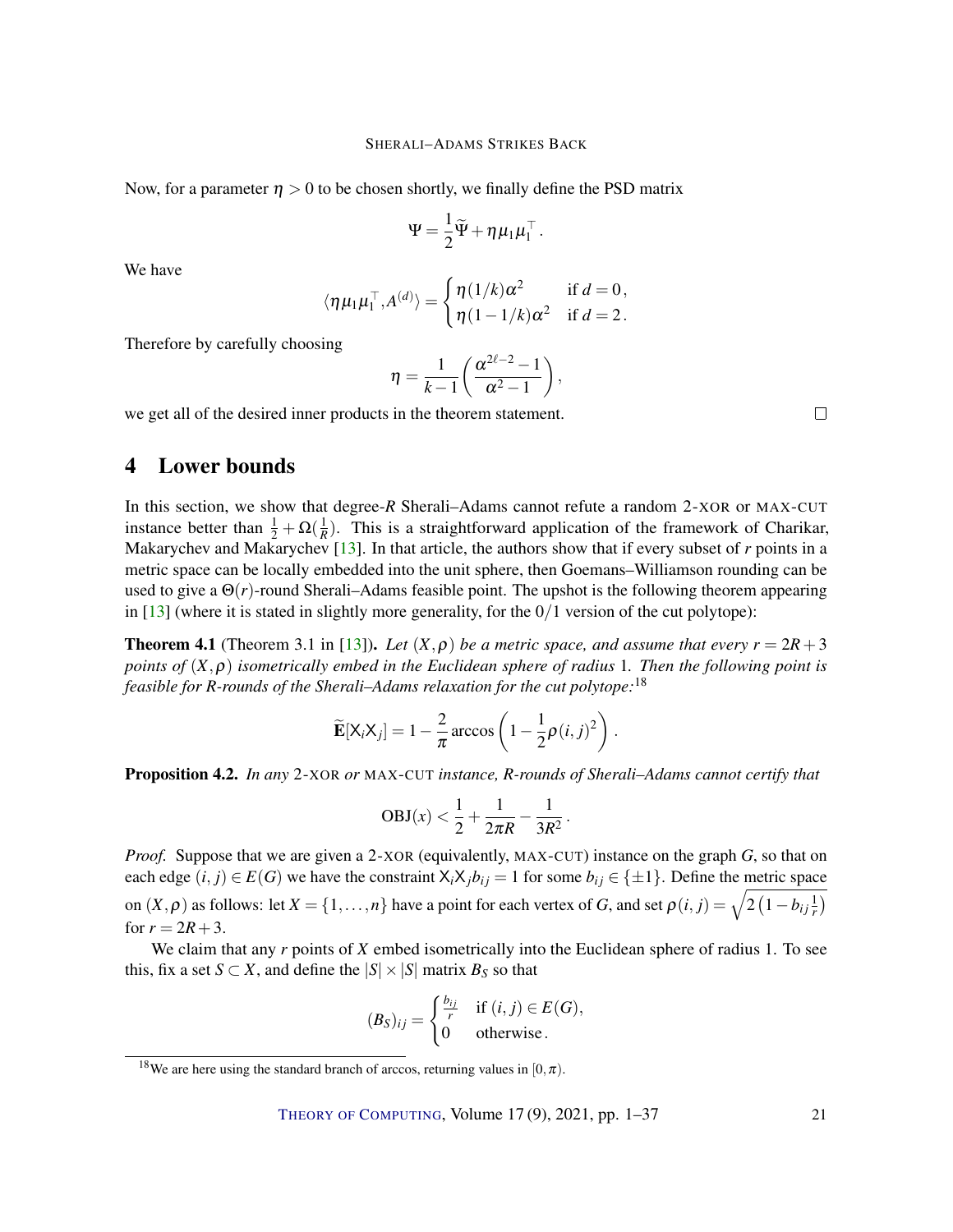So long as  $|S| \le r$ , the matrix  $M_S = \mathbb{1} + B_S$  is diagonally dominant, and therefore positive semidefinite, so in particular there must exist  $V \in \mathbb{R}^{|S| \times |S|}$  with  $M_S = V V^\top$ . For each  $i \in S$ , let  $v_i$  correspond to the row of *V* indexed by *i*. Since for each  $i \in S$ ,  $1 = (M_S)_{i,i} = ||v_i||^2$ , we assign to  $i \in S$  the unit vector  $v_i$ , and further for every pair  $i, j \in S$ ,  $||v_i - v_j||^2 = 2 - 2b_{ij} \frac{1}{r} = \rho(i, j)^2$ .

Applying [Theorem 4.1,](#page-20-2) we have that the solution

$$
\widetilde{\mathbf{E}}[\mathsf{X}_{i}\mathsf{X}_{j}] = 1 - \frac{2}{\pi}\arccos\left(1 - \frac{1}{2}\cdot 2\left(1 - b_{ij}\frac{1}{r}\right)\right) = 1 - \frac{2}{\pi}\arccos\left(b_{ij}\frac{1}{r}\right)
$$

is feasible. For convenience, let  $f(z) = 1 - \frac{2}{\pi}$  $\frac{2}{\pi}$  arccos(*z*). We use the following properties of *f*:

<span id="page-21-1"></span>**Claim 4.3.** *The function*  $f(z) = 1 - \frac{2}{\pi}$  $\frac{2}{\pi}$  arccos(*z*) *exhibits the rotational symmetry*  $f(z) = -f(-z)$ *, and further*  $f(z) \geq \frac{2}{\pi}$  $\frac{2}{\pi}z$  for  $z \in [0,1]$ .

We give the proof of the claim (using straightforward calculus) below. Now, because  $f(z) = -f(-z)$ , we have that

$$
b_{ij} \cdot \widetilde{\mathbf{E}}[\mathsf{X}_i \mathsf{X}_j] = b_{ij} \cdot f\left(b_{ij} \frac{1}{r}\right) = f\left(\frac{1}{r}\right) \geq \frac{2}{\pi} \cdot \frac{1}{r},
$$

where to obtain the final inequality we have used that for  $z \in [0,1]$ ,  $f(z) \geq \frac{2}{\pi}$  $\frac{2}{\pi}z \geq 0$ . We conclude that *R*-round Sherali–Adams is unable to certify that OBJ  $\langle \frac{1}{2} + \frac{1}{\pi r} = \frac{1}{2} + \frac{1}{\pi}$ π  $\frac{1}{2R+3}$ , as desired.

*Proof of [Theorem 4.3.](#page-21-1)* The rotational symmetry follows from simple manipulations:

$$
f(z) - (-f(-z)) = 2 - \frac{2}{\pi}(\arccos(z) + \arccos(-z)) = 2 - \frac{2}{\pi}\arccos(-1) = 0.
$$

For the second claim, we use that the derivative of  $f(z) - \frac{2}{\pi}$  $\frac{2}{\pi}z$  is positive in the interval  $[0, \frac{1}{2}]$  $\frac{1}{2}$ :

$$
\frac{\partial}{\partial z}\left(f(z)-\frac{2}{\pi}z\right)=\frac{2}{\pi}\frac{1}{\sqrt{1-z^2}}-\frac{2}{\pi}>0 \text{ for } |z|<1,
$$

and that at  $z = 0$ ,  $f(z) - \frac{2}{\pi}$  $\frac{2}{\pi}z = 0.$ 

# <span id="page-21-0"></span>5 Refutation for any Boolean CSP

In this section, we argue that Sherali–Adams can also refute non-trivial Boolean CSPs. For integers  $n, t \geq 1$ , we will use the notation  $[n]^t$  to denote the set of sequences of length *t* in elements of  $[n]$ . First, for any predicate  $P: \{\pm 1\}^k \to \{0,1\}$  we define a parameterized distribution over the CSP with constraints from *P*:

**Definition 5.1.** Let  $P: \{\pm 1\}^k \to \{0, 1\}$  be a predicate. Then we define a *random instance of P* on *n vertices with m expected clauses* to be an instance sampled as follows: define  $p = \frac{m}{n^k}$  $\frac{m}{n^k}$ , and for each sequence  $S \in [n]^k$ , independently with probability *p* we sample a uniformly random string  $\zeta_S \in \{\pm 1\}^k$ and add the constraint that  $P(x^S \odot \zeta_S) = 1$ , where  $\circ$  denotes the entry-wise (or Hadamard) product.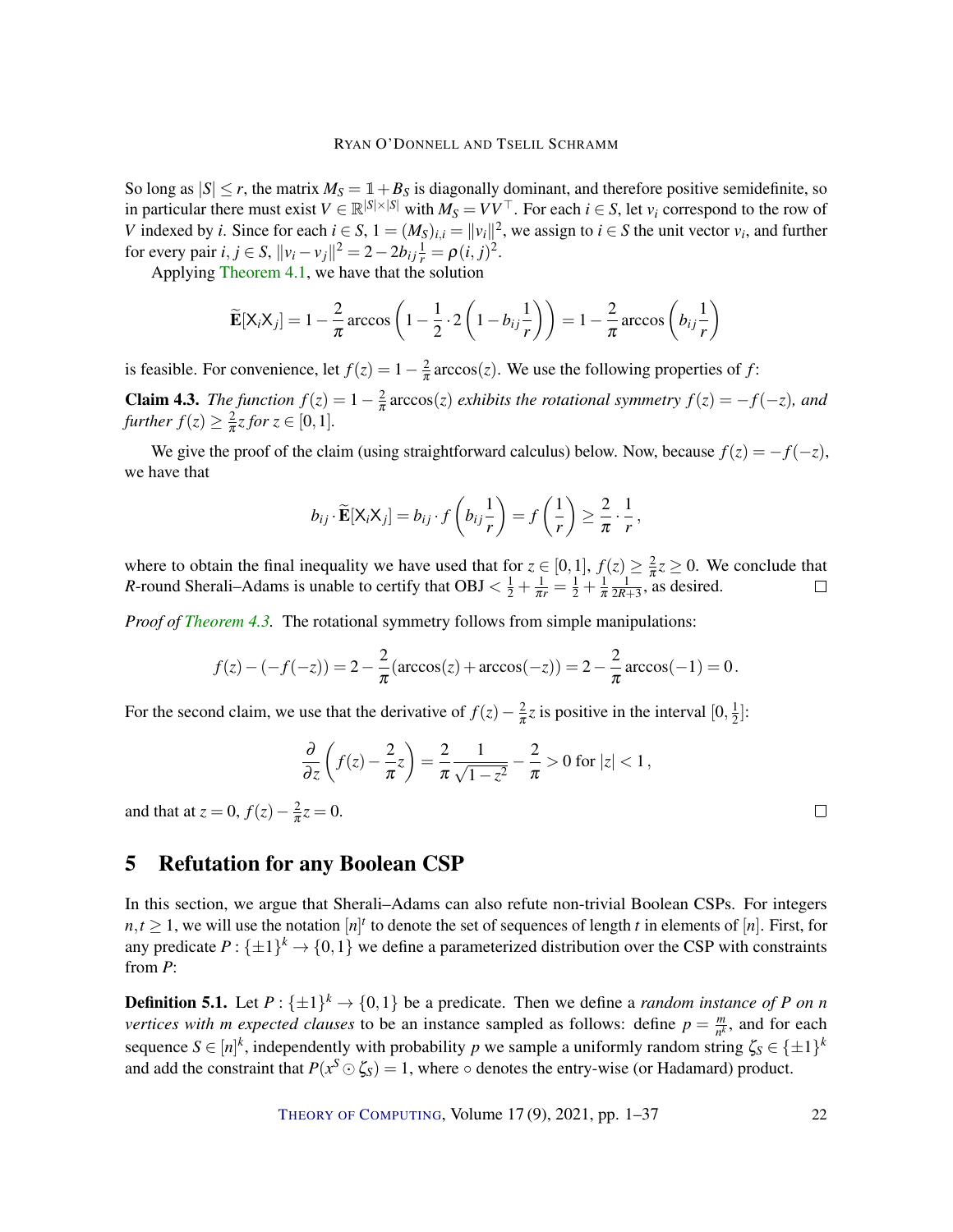<span id="page-22-2"></span>This is one of several popular models, and in our case it is the most convenient to work with. By employing some manipulations, results from this model transfer readily to the others (see for example Appendix D of [\[2\]](#page-32-4) for details).

Our result is as follows:

<span id="page-22-0"></span>**Theorem 5.2.** Suppose that  $P: \{\pm 1\}^k \to \{0,1\}$  and that  $\delta, \varepsilon > 0$  are fixed constants. Let  $\mathbf{E}[P]$  be the probability that a random  $x \in \{\pm 1\}^k$  satisfies P. Then with high probability, for a random instance I of P  $o$ n  $n$  variables with  $m \geq n^{\lceil k/2 \rceil + \delta}$  expected clauses, the R-round Sherali–Adams proof system can certify *that*  $\text{OBJ}_\mathfrak{I}(x) \leq \mathbf{E}[P] + \varepsilon$  *with*  $R = O_{\varepsilon, \delta, k}(1)$  *rounds. More specifically,* 

$$
R = k\ell \left(\frac{3 \cdot 2^{k/2 - 1}}{\varepsilon}\right)^{2\ell} + k \quad \text{for} \quad \ell = \lceil \lceil \frac{k}{2} \rceil \frac{1}{2\delta} \rceil.
$$

We can also prove a more fine-grained result, to obtain strong refutation at lower clause densities when the predicate has certain properties.

**Definition 5.3.** We say that a predicate  $P: \{\pm 1\}^k \to \{0,1\}$  is  $\eta$ -far from *t-wise supporting* if every *t*-wise uniform distribution has probability mass at least  $\eta$  on the set of unsatisfying assignments  $P^{-1}(0)$ .

<span id="page-22-1"></span>**Theorem 5.4.** Suppose that  $P: \{\pm 1\}^k \to \{0,1\}$  is  $\eta$ -far from *t*-wise supporting, and that  $\delta, \varepsilon > 0$ . Then with high probability, for a random instance  $\Im$  of P on n variables and  $m \ge n^{\lceil t/2 \rceil + \delta}$  expected clauses, *the R-round Sherali–Adams proof system can certify that*  $OBJ_{\mathcal{I}}(x) \leq 1-\eta+\varepsilon$  with  $R=O_{\varepsilon,\delta,t}(1)$  rounds. *More specifically,*

$$
R = t\ell \left(\frac{3 \cdot 2^{t/2-1}}{\varepsilon}\right)^{2\ell} + t \quad \text{for} \quad \ell = \lceil \lceil \frac{t}{2} \rceil \frac{1}{2\delta} \rceil.
$$

Following the strategy introduced in [\[2\]](#page-32-4), we will do this by first refuting weighted random instances of *k*-XOR for  $k \ge 1$ . After this, any predicate  $P: \{\pm 1\}^k \to \{0,1\}$  can be decomposed according to its Fourier decomposition, which will yield a weighted sum of  $t$ -XOR instances for  $t \leq k$ , and our proof system will refute each individually.

# 5.1 Higher-arity XOR

Ultimately, we will reduce each  $k$ -CSP to a sum over weighted  $t$ -XOR instances with  $t \leq k$ :

Definition 5.5. Let W be a distribution over signed integers. We say that I is a *random k*-XOR *instance* weighted according to W if it is sampled as follows: for each sequence  $S \in [n]^k$ , we take a  $b_S$  to be equal to a uniformly random sample from W, and finally set the objective function to be  $\sum_{S} b_S \cdot x^S$ .

Following the standard strategy introduced by [\[29,](#page-34-11) [25\]](#page-34-12) and subsequently honed in many articles, we will reduce refuting these *t*-XOR instances to refuting 2-XOR instances.

THEORY OF C[OMPUTING](http://dx.doi.org/10.4086/toc), Volume 17 (9), 2021, pp. 1–37 23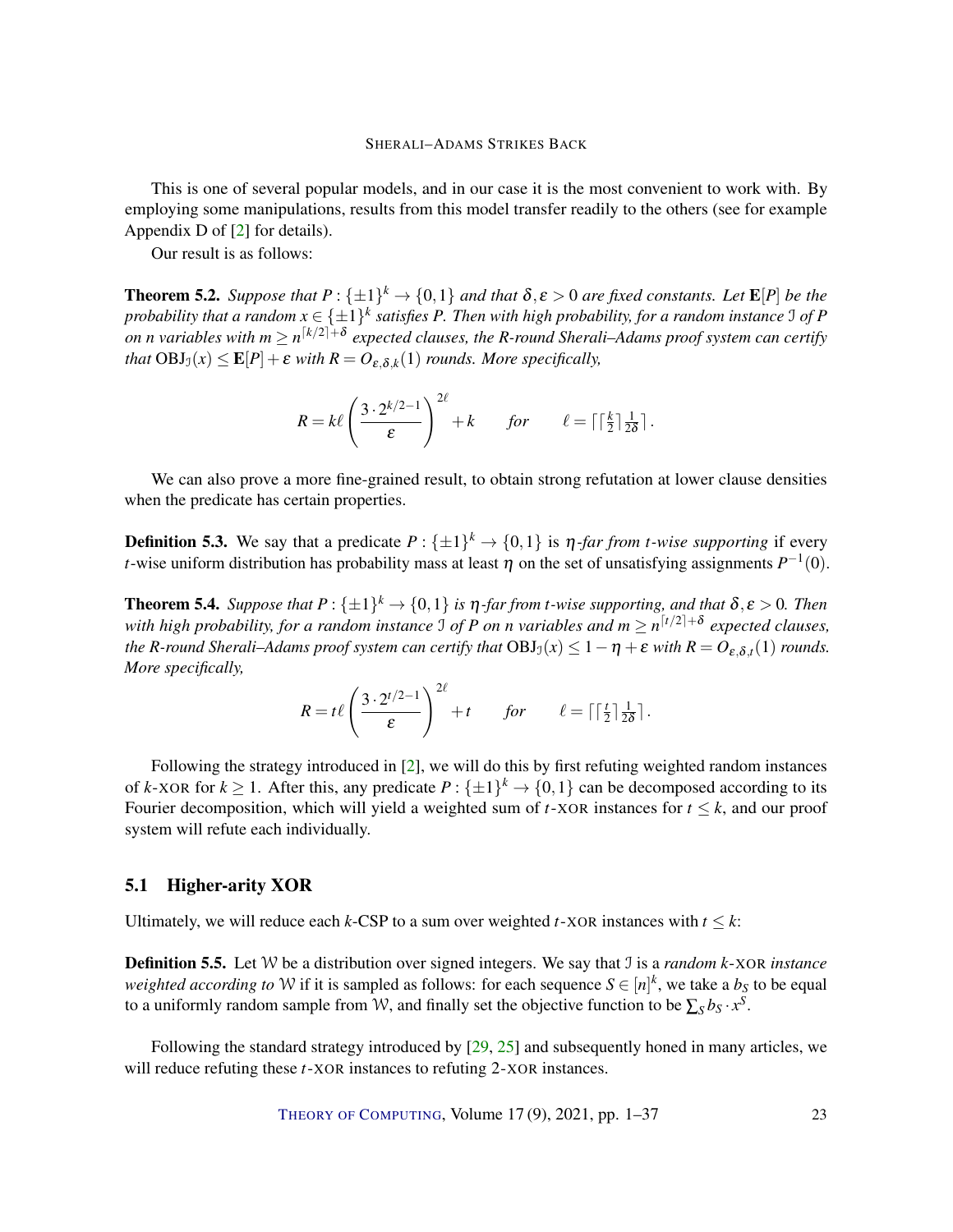#### 5.1.1 Even *k*-XOR

In this case, we perform a standard transformation to view the *k*-XOR instance as a 2-XOR instance on super-vertices given by subsets of vertices of size *k*/2.

**Definition 5.6.** Suppose  $k > 1$  is an integer and J is a 2*k*-XOR instance on *n* variables  $x_1, \ldots, x_n$ , with objective  $\sum_{U \in [n]^{\text{2k}}} b_U \cdot x^U$ . Then we let its *flattening*,  $\mathcal{I}_{\text{flat}}$ , be the 2-XOR instance on  $n^k$  variables given by associating a new variable  $y_S$  for each sequence  $S \in [n]^k$ , and for each  $U \in [n]^{2k}$ , choosing the partition of *U* into the sequences *S*, *T* with *S* containing the first *k* elements and *T* containing the last *k*, taking the objective function  $\sum_{S,T} b_U \cdot y_S y_T$ .

<span id="page-23-1"></span>Lemma 5.7. *Suppose that J is a* 2*k*-XOR *instance, and let*  $J<sub>flat</sub>$  *be the* 2-XOR *instance given by its flattening. Then if the R-round Sherali–Adams proof system can certify that*  $OBJ_{J_{\text{flat}}}(x) \leq c$ , then the  $k \cdot R$ -round Sherali–Adams proof system can certify that  $OBI<sub>J</sub>(x) \leq c$ .

*Proof.* Every degree-*R* Sherali–Adams proof for  $\mathcal{I}_{flat}$  can be transformed into a Sherali–Adams proof of degree at most *kR* for J by applying the transformation  $y_s = \prod_{i \in S} x_i = x^S$ . Further, this transformation exactly relates the objective functions of  $J<sub>flat</sub>$  and J. This proves the claim.  $\Box$ 

If the 2*k*-XOR instances that we start with are random weighted instances, then their flattenings are also random weighted 2-XOR instances.

Claim 5.8. *Suppose that* I *is a random* 2*k*-XOR *instance on n vertices weighted according to* W*. Then the flattening* Iflat *is a random* 2-XOR *instance on n<sup>k</sup> vertices weighted according to* W*.*

*Proof.* This fact is immediate, since the sequences  $U \in [n]^{2k}$  are in bijection with ordered pairs of sequences  $S, T \in [n]^k$ .  $\Box$ 

We will require the following proposition, which applies our main theorem in the context of random *k*-XOR instances with random weights from well-behaved distributions.

<span id="page-23-0"></span>Proposition 5.9. *Suppose that* W *is a distribution over integers which is symmetric about the origin, and let k be a fixed positive integer, and n be an integer sufficiently large. Let* E *denote the expectation under* the measure W, and let  $\sigma^2$   $\ge$   ${\rm E}$   $w^2$  be a bound on the variance. Furthermore, suppose that

- *The expected absolute value is at least*  $\mathbf{E} |w| = \boldsymbol{\omega}$   $\left( \begin{array}{c} 0 \end{array} \right)$  $\sigma \sqrt{\frac{\log n}{n^k}}$ *n k ,*
- $\bullet$  *With high probability over*  $n^{2k}$  *<i>i.i.d. samples*  $w_1, \ldots, w_{n^{2k}} \sim \mathcal{W}$ ,  $\max_{i \in [n^{2k}]} |w_i| \leq M = o(\sigma^2 n^k)$ .

*Now, define*

$$
\rho = O\left(\frac{\sigma \log n}{\mathbf{E} |w| \sqrt{n^k}} \cdot \max(1, \frac{M}{\sqrt{n^k}})\right).
$$

*Then if* I *is a random* 2*k*-XOR *instance on n variables weighted according to* W*, with high probability* I *has*  $\mathbf{E}$  |w|· $n^{2k} \pm O(\sigma n^k \sqrt{\log n})$  *constraints. Further, choosing*  $\ell \in \mathbb{N}_+$  *large enough so that*  $n^{k/4\ell} \rho \leq \frac{1}{2}$  $\frac{1}{2} \varepsilon^{2\ell}$ *and setting*  $R = 2k \cdot \ell \cdot \left(\frac{1}{\epsilon}\right)$  $\frac{1}{\epsilon}$ )<sup>2l</sup>, R rounds of Sherali–Adams can deduce the bound OBJ<sub>3</sub>(x)  $\leq \frac{1}{2} + \frac{3}{2}$  $\frac{3}{2}\varepsilon$ .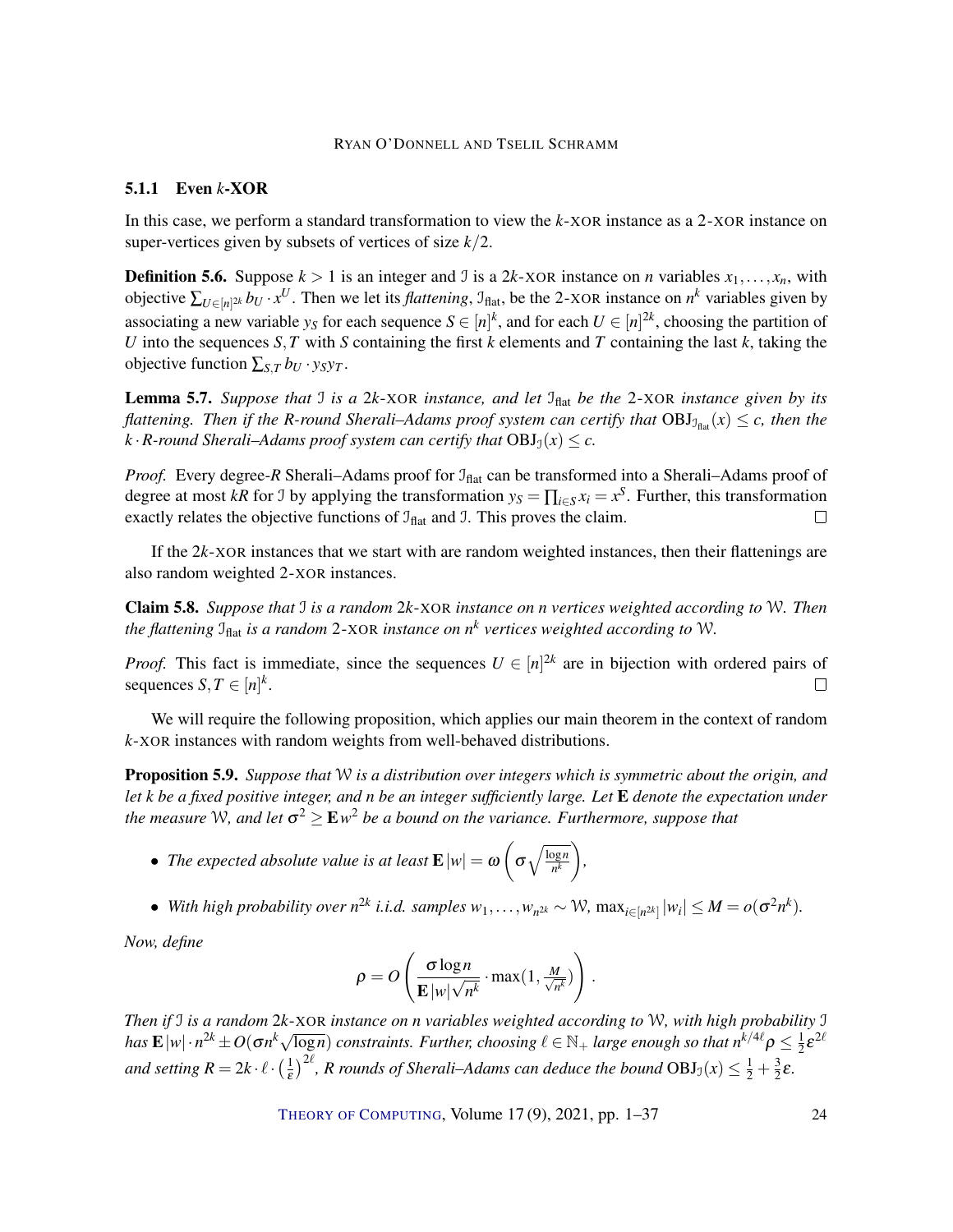<span id="page-24-1"></span>To prove the above, we require the following standard matrix Bernstein inequality:

<span id="page-24-0"></span>**Theorem 5.10** (Theorem 6.6.1 in [\[48\]](#page-35-12)). Let  $A_1, \ldots, A_m \in \mathbb{R}^{N \times N}$  be independent random matrices, with  $\mathbf{E} A_i = 0$  for all  $i \in [m]$  and  $||A_i|| \leq M$  for all  $i \in [m]$ . Let  $A = \sum_{i \in [m]} A_i$  denote their sum, and suppose that  $\|\mathbf{E}AA^{\top}\|, \|\mathbf{E}A^{\top}A\| \leq \sigma^2$ . Then

$$
\Pr\left(\|A\| \ge t\right) \le N \cdot \exp\left(\frac{1}{2} \frac{-t^2}{\sigma^2 + \frac{1}{3}Mt}\right)
$$

.

*Proof of [Theorem 5.9.](#page-23-0)* Given a weighted 2*k*-XOR instance on *n* variables with weights from W, we consider its flattening  $\mathcal{I}_{\text{flat}}$  with objective function  $\text{OBJ}(x) = \frac{1}{m} \sum_{i,j \in [N]} \frac{1}{2}$  $\frac{1}{2}(1+b_{ij}x_ix_j)$  for *m* the absolute sum of weights, we construct its signed adjacency matrix as follows: first take the matrix *W* defined so that  $W_{i,j} = b_{ij}$ , and obtain a new matrix  $B = \frac{1}{2}$  $\frac{1}{2}(W+W^{\top})$ . For any *x*, applying [Theorem 5.7](#page-23-1) we have that  $\frac{1}{2} + \frac{1}{2m}x^{\top}Bx = \text{OBJ}_\mathfrak{I}(x).$ 

Since W is a distribution over integers, 2*B* has signed integer entries. We think of 2*B* as defining a multigraph *G* on  $n^k$  vertices with signed edges, so that there are  $2 \cdot |B_{ij}|$  multiedges between  $i, j \in [n^k]$ , each with sign sgn( $B_{ij}$ ). Let 2 · *D* be the degree matrix of *G*, let  $A = |2B|$  be the adjacency matrix of *G*, let  $\Xi = \text{sgn}(B)$  be the matrix of signs of *B*, and let  $K = (2D^{-1})A = D^{-1}B \circ \Xi$  be the transition matrix for the random walk on *G*.

To apply [Theorem 3.7,](#page-14-1) we must upper bound the spectral radius of  $\Xi \circ K = D^{-1}B$ , as well as bound the minimum degree of *G* and the total number of edges. We will use the bound

$$
||D^{-1}B||_{op} \leq ||D^{-1}||_{op} \cdot ||B||_{op} \leq \frac{1}{\pi^*}||B||_{op}.
$$

First, we bound  $\|B\|_{op}$ . Take *B'* to be the truncated version of *B*, so that  $B'_{i,j} = \text{sgn}(B_{i,j}) \cdot \max(|B_{i,j}|, M)$ . Thinking of the matrix  $B'$  as the sum of  $\binom{n^k}{2}$  $\binom{n^k}{2} + n^k$  symmetric matrices, one for each pair  $i, j \in [n^k]$ , satisfies the requirements of [Theorem 5.10.](#page-24-0) We have that  $\mathbf{E}[B'B^{\prime\top}] \preceq n^k\sigma^2 \cdot \mathbb{1}$ , so applying [Theorem 5.10](#page-24-0) with  $t = O \max(\sqrt{\sigma^2 n^k \log n}, M \log n)$  we get that with high probability,

$$
||B||_{op} \le O\left(\max\left(\sqrt{\sigma^2 n^k \log n}, M \log n\right)\right),\,
$$

where we have also used that with high probability  $B = B'$  by the properties of W.

Now, we bound the sum of degrees 2*m* and the minimum degree  $d_{\text{min}}$ . We have that the total sum of the degrees is given by  $2m = \sum_{i,j \in [n^k]} |b_{ij}|$  with  $b_{ij} \sim W$ . By a Bernstein inequality,

$$
\Pr\left(\left|2m - n^{2k}\mathbf{E}\left|w\right|\right| \geq s\right) \leq 2\exp\left(-\frac{1}{2}\frac{s^2}{n^{2k}\cdot\mathbf{E}\,w^2 + \frac{1}{3}Ms}\right),
$$

so since by assumption  $\sigma^2 n^{2k} \gg M$ , setting  $s = O(\sigma n^k \sqrt{\log n})$  we have that with high probability

$$
2m = n^{2k} \mathbf{E} |w| \pm O(\sigma n^k \sqrt{\log n}). \tag{5.1}
$$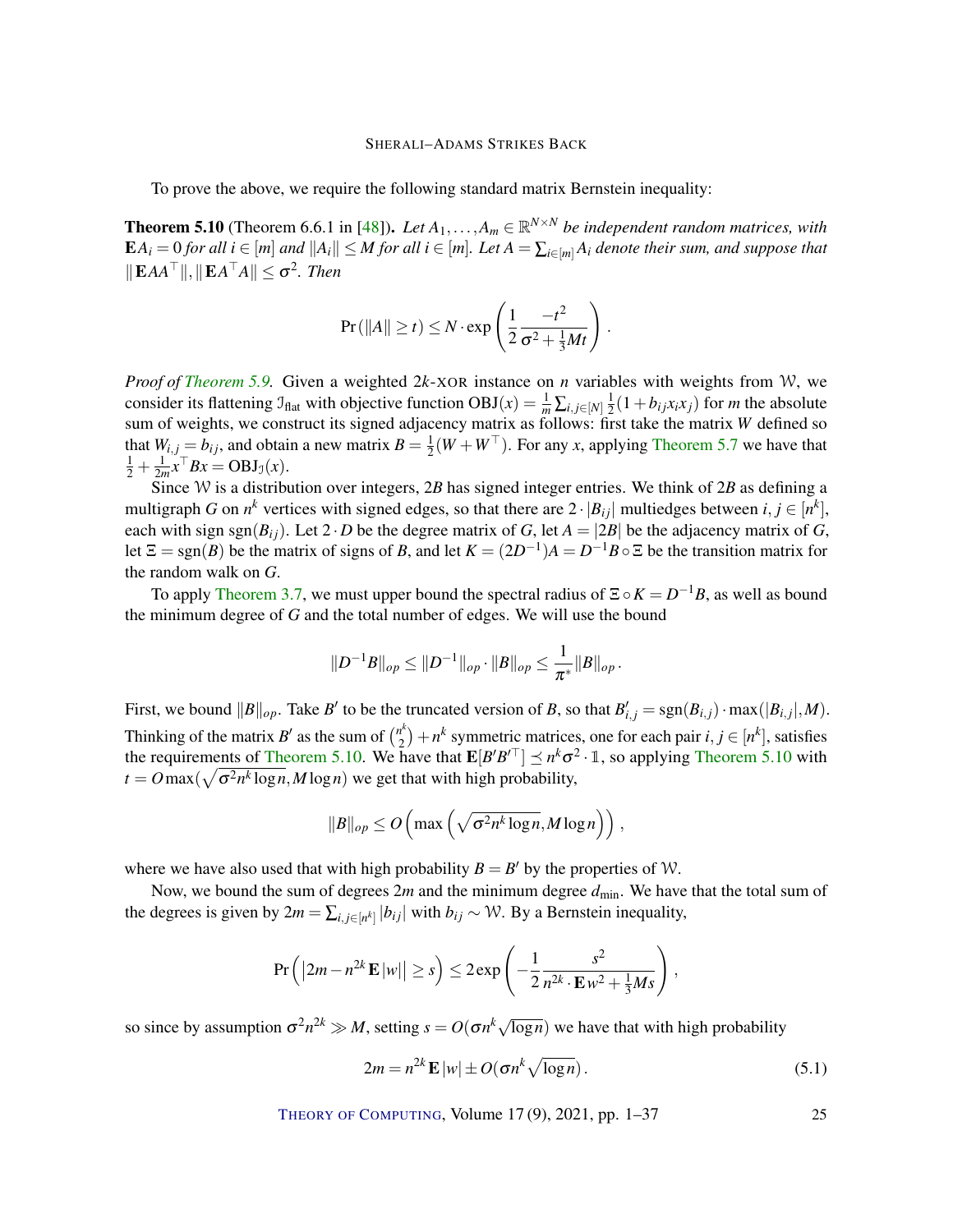By our assumptions on W we have that for every  $i \in [n^k]$ ,  $\mathbf{E} \deg_G(i) = n^k \mathbf{E} |w|$ . Applying a Bernstein inequality gives that

$$
\Pr[\deg_G(i) \le n^k \mathbf{E} |w| - t] \le \exp\left(-\frac{1}{2} \cdot \frac{t^2}{n^k \sigma^2 + \frac{1}{3}Mt}\right),\,
$$

so using that  $M \le n^k \sigma^2$  and taking  $t = O\left(\sqrt{n^k \sigma^2 \log n}\right)$  we get that  $d_{\min} = n^k \cdot \mathbf{E} |w| \pm O\left(\sqrt{n^k \sigma^2 \log n}\right)$ with high probability. This gives that with high probability,

$$
\pi^* = \frac{d_{\min}}{2m} \ge \frac{n^k \cdot \mathbf{E} |w| - O(\sigma \sqrt{n^k \log n})}{n^{2k} \cdot \mathbf{E} |w| + O(\sigma n^k \sqrt{\log n})} \ge \frac{1}{n^k} \cdot (1 - o(1))
$$

$$
\|\Xi \circ K\|_{op} \le \frac{\|B\|_{op}}{d_{\min}} \le \frac{O(\sigma \sqrt{n^k} \log n) \cdot \max(1, \frac{M}{\sqrt{n^k}})}{n^k \cdot \mathbf{E} |w| - O(\sigma \sqrt{n^k \log n})} \le O\left(\frac{\sigma \log n}{\mathbf{E} |w| \sqrt{n^k}}\right) \cdot \max(1, \frac{M}{\sqrt{n^k}}),
$$

where we have used that  $\sigma$ √  $\overline{\log n} \ll$ √  $n^k \mathbf{E} |w|$ .

Now, the result follows by applying [Theorem 3.7](#page-14-1) and [Theorem 5.7.](#page-23-1)

## 5.1.2 Odd *k*-XOR

For odd integers *k*, *k*-XOR instances do not have the same natural, symmetric flattenings. Instead, we define what we call a *lift*:

**Definition 5.11.** Suppose  $k \ge 1$  is an integer and J is a  $(2k+1)$ -XOR instance on *n* variables  $x_1, \ldots, x_n$ , with objective  $\sum_{U \in [n]^{2k+1}} b_U \cdot x^U$ . Then we let its *lift*,  $\mathcal{I}_{lift}$ , be the bipartite 2-XOR instance on parts each containing  $n^{k+1}$  variables created as follows:

- Create new variables  $w_1, \ldots, w_n$
- For each  $U \in [n]^{2k+1}$ , choose a random index  $i_U \in [n]$  and modify the objective to  $\sum_{U \in [n]^{2k+1}} b_U$ .  $x^U \cdot w_{i_U}$
- For each sequence *S* associate a new variable  $y_S$ , and for each sequence  $T \in [n]^k$  and index  $i \in [n]$ associate a new variable  $z_{T,i}$ . We understand  $y_S = \prod_{i \in S} x_i$ , and  $z_{T,i} = (\prod_{j \in T} x_j) \cdot w_i$ .
- For each  $U \in [n]^{2k+1}$ , we take the sequence  $V = (U, i_U)$  and assign it a new coefficient  $b'_V = b_U$ . For the remaining  $b'_V$ , we set  $b'_V = 0$ .

Finally,  $\mathcal{I}_{lift}$  is the instance with the objective function  $\sum_{S \in [n]^{k+1}, T \in [n]^k, i \in [n]} b'_{S \cup T \cup i} \cdot y_S z_{T,i}$ .

We obtain a statement analogous to [Theorem 5.7](#page-23-1) for odd *k*-XOR:

<span id="page-25-0"></span>**Lemma 5.12.** *Suppose that* J *is a weighted*  $(2k+1)$ -XOR *instance, and let*  $\mathcal{I}_{\text{flat}}$  *be the bipartite* 2-XOR *instance given by its flattening. Then if the R-round Sherali–Adams proof system can certify that*  $OBJ_{\mathcal{I}_{\text{flat}}}(x) \leq c$ , then the  $(k+1) \cdot R$ -round Sherali–Adams proof system can certify that  $OBJ_0(x) \leq c$ .

THEORY OF C[OMPUTING](http://dx.doi.org/10.4086/toc), Volume 17 (9), 2021, pp. 1–37 26

 $\Box$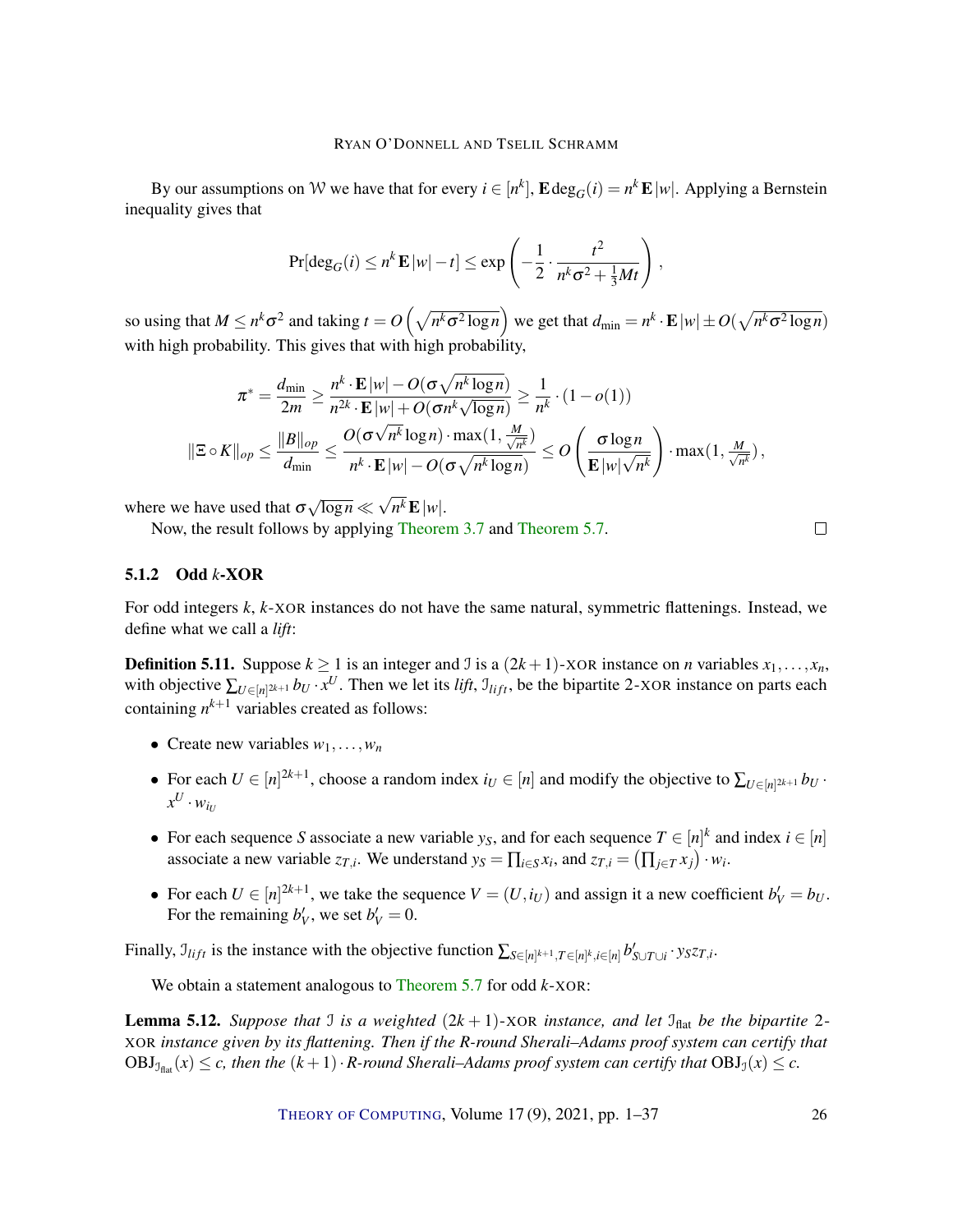*Proof.* The only modification to the proof of [Theorem 5.7](#page-23-1) is that for  $z_{T,i}$  we substitute  $z_{T,i} = x^T$  (where we have implicitly substituted  $w_i = 1$  for all  $i \in [n]$ ).  $\Box$ 

However, the lifting procedure does not preserve the weighting distribution W, because of the step in which a random index  $i_U$  is chosen to lift  $U$ . For this reason, we prove an analog of [Theorem 5.9:](#page-23-0)

<span id="page-26-0"></span>Proposition 5.13. *Suppose that* W *is a distribution over integers which is symmetric about the origin, and let k be a fixed positive integer, and let n be an integer sufficiently large. Let* E *denote the expectation* under the measure W, and let  $\sigma^2 \geq E w^2$  be a bound on the variance. Furthermore, suppose that

- The expected absolute value is at least  $\mathbf{E}|w| \gg \sigma \sqrt{\frac{\log n}{n^k}}$  $\frac{\log n}{n^k}$ ,
- $\bullet$  With high probability over  $n^{2k+1}$  *i.i.d.* samples  $w_1, \ldots, w_{n^{2k+1}} \sim \mathcal{W}$ ,  $\max_{i \in [n^{2k+1]} } |w_i| \leq M \ll \sigma^2 n^k$ .

*Now, define*

$$
\rho = O\left(\frac{\sigma \log n}{\mathbf{E} |w| \sqrt{n^k}} \cdot \max(1, \frac{M}{\sqrt{n^k}})\right).
$$

*Then if* I *is a random* (2*k*+1)-XOR *instance on n variables weighted according to* W*, with high probability i i*en *y j is a random*  $(2k+1)$ -XOK *instance on n variables weighted according to vv, with nigh probability it has*  $\mathbf{E}|w| \cdot n^{2k+1} \pm O(\sigma n^k \sqrt{\log n})$  constraints. Furthermore, choosing  $\ell \in \mathbb{N}_+$  large enou  $n^{(k+1)/4\ell}\rho \leq \frac{1}{2}$  $\frac{1}{2} \varepsilon^{2\ell}$  and setting  $R = (2k+2)\ell \cdot (\frac{1}{\varepsilon})$  $\frac{1}{\epsilon}$ )<sup>2 $\ell$ </sup>, R rounds of Sherali–Adams can deduce the bound  $OBJ_1(x) \leq \frac{1}{2} + \frac{3}{2}$  $\frac{3}{2}\varepsilon$ .

*Proof.* The thread of the proof is the same as that of [Theorem 5.9.](#page-23-0) We will refute  $\mathcal{I}_{lift}$ , since by [Theorem 5.12](#page-25-0) this is sufficient. We begin by associating with  $I_{lift}$  a multigraph *G* (which we may do because W is a distribution over integers). The multigraph *G* is a bipartite graph, with one bipartition corresponding to variables  $y_S$  for  $S\in [n]^{k+1}$ , and one bipartition corresponding to variables  $z_{T,i}$  for  $T\in [n]^k$ and  $i \in [n]$ . We let the block matrix *B* be (the  $\frac{1}{2}$ -scaled) signed adjacency matrix of *G*, let  $\Xi$  be the matrix of signs, *D* be the diagonal degree matrix, and  $K \circ \Xi = D^{-1}B$  be the signed transition matrix of the random walk on *G*. In order to apply [Theorem 3.7](#page-14-1) we must bound  $||K \circ \Xi||$  and  $\pi^* = d_{\min}(G)/2m$ .

First, we bound the vertex degrees. For a vertex of the form  $(T, i)$ , the expected value of the incident edge  $(S, T \cup i)$  is  $b_{S,T} \cdot \frac{1}{n}$ , where  $b_{S,T}$ . The degree of  $T \cup i$  is simply the sum

$$
\deg_G(T \cup i) = \sum_{S \in [n]^{k+1}} |b_{S,T \cup i}|,
$$

a sum of independent random variables with expectation  $\frac{1}{n} \mathbf{E} |w|$  and variances  $\frac{1}{n} \sigma^2$ . Applying a Bernstein inequality, we have that

$$
\Pr\left(\left|\deg_G(T\cup i)-\frac{1}{n}\cdot n^{k+1}\mathbf{E}[|w|]\right|\geq t\right)\leq 2\exp\left(\frac{1}{2}\frac{-t^2}{n^k\sigma^2+\frac{1}{3}Mt}\right),
$$

so taking  $t = O(\sqrt{\sigma^2 n^k \log n})$  (and using that  $M \ll n^k \sigma^2$ ), we have that the degree of  $T \cup i$  vertices is  $\deg_G(T \cup i) = n^k \mathbf{E} |w| \pm O(\sqrt{\sigma^2 n^k \log n})$  with high probability.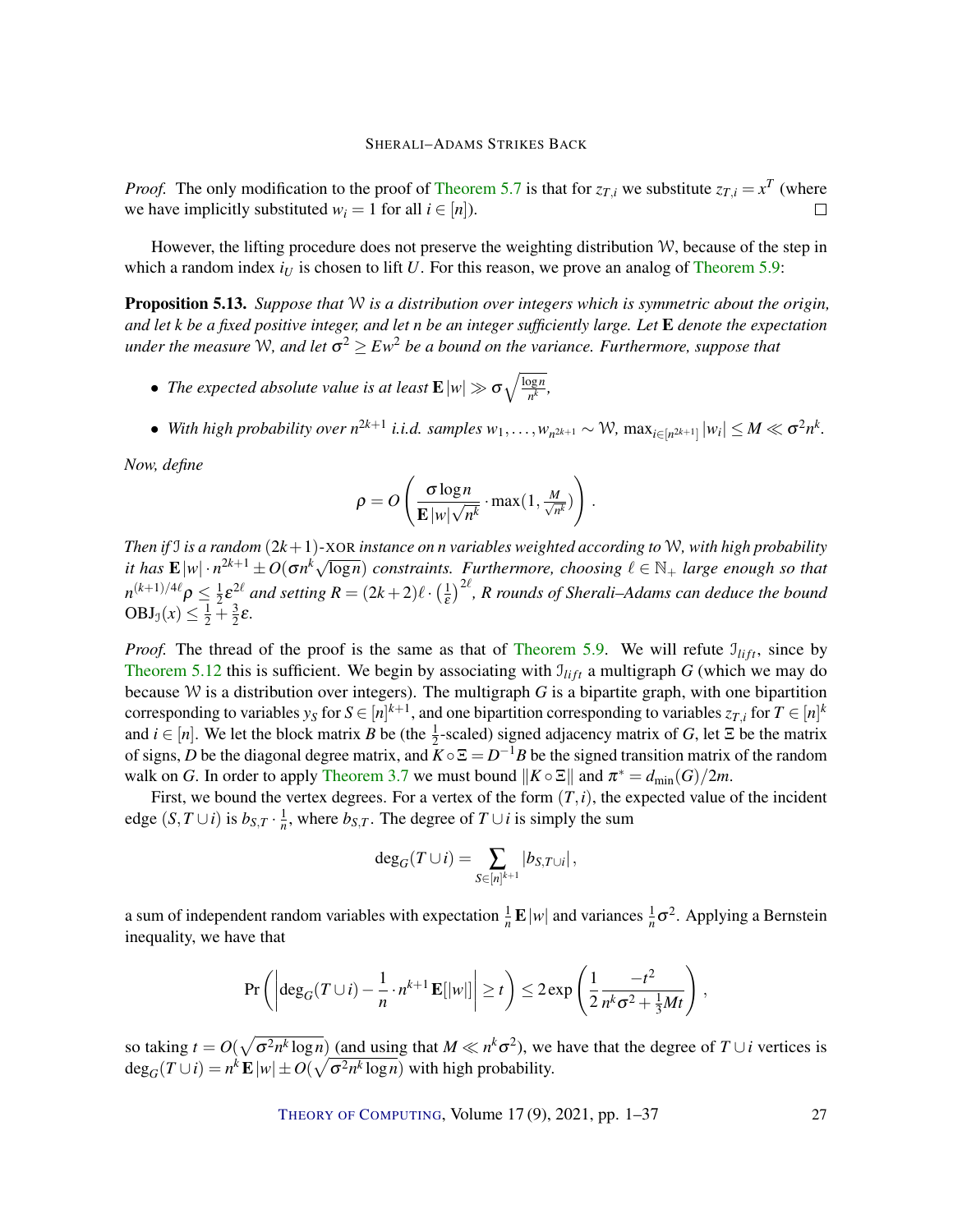<span id="page-27-0"></span>A similar argument applies to the *S* vertices; the total degree of such a vertex is

$$
\deg_G(S) = \sum_{T \in [n]^k} \left| \sum_{i \in [n]} b_{S,T \cup i} \right|,
$$

since only one of the *bS*,*T*∪*<sup>i</sup>* will be nonzero. The inner sums are independent random variables with mean  $\mathbf{E}[w]$  and variance  $\sigma^2$ , therefore

$$
\Pr\left(\left|\deg_G(S)-n^k\,\mathbf{E}\,|w|\right|\geq t\right)\leq 2\exp\left(\frac{1}{2}\frac{-t^2}{n^k\sigma^2+\frac{1}{3}Mt}\right),
$$

so taking  $t = O(\sqrt{\sigma^2 n^k \log n})$  (and using that  $M \ll n^k \sigma^2$ ), we have that the degree of *S* vertices is also  $deg_G(S) = n^k \mathbf{E} |w| \pm O(\sqrt{\sigma^2 n^k \log n})$  with high probability.

We finally bound  $||K \circ \Xi|| \le ||D^{-1}|| \cdot ||B||$ . As before, *B* is a sum of independent symmetric matrices, one for each coefficient  $b_U$  from J. That is, we can define matrices  $B_U$  for each  $U \in [n]^{2k+1}$  with  $U = S, T$ for  $S \in [n]^{k+1}, T \in [n]^k$  where  $B_U$  has a number  $b_U \sim W$  in one off-diagonal block entry  $(S, T \cup i)$  and the other off-diagonal block entry  $(T \cup i, S)$  for a randomly chosen  $i \in [n]$ . Thus,  $\mathbf{E} B_U B_U^{\top}$  is a diagonal matrix with  $\frac{1}{n}\sigma^2$  on each diagonal of the form  $(T \cup i, T \cup i)$  and  $\sigma^2$  on each block diagonal of the form  $(S, S)$ . We then have that  $EBB^{\top} \leq n^k \sigma^2 \mathbb{1}$ , since for each *S* there is a sum over  $n^k$  matrices  $B_U$  and for each *T* ∪*i* there is a sum over  $n^{k+1}$  matrices  $B_U$ . Applying [Theorem 5.10](#page-24-0) by using the same truncation trick again, we have that

$$
||B|| \le O\left(\max\left(\sqrt{\sigma^2 n^k \log n}, M \log n\right)\right),\,
$$

and from this we have that with high probability,

$$
||K \circ \Xi|| \le \frac{1}{\deg_{\min}(G)} \le O\left(\frac{\sigma \log n}{\mathbf{E} |w| \sqrt{n^k}}\right) \cdot \max(1, \frac{M}{\sqrt{n^k}}),\tag{5.2}
$$

$$
\pi^* = \frac{\deg_{\min}(G)}{2m} = \frac{1}{n^{k+1}} \cdot (1 \pm o(1)),\tag{5.3}
$$

after which we can apply [Theorem 3.7.](#page-14-1)

# 5.2 From Boolean CSPs to *k*-XOR

Following [\[2\]](#page-32-4), we prove [Theorem 5.2](#page-22-0) via reduction to XOR.

*Proof of [Theorem 5.2.](#page-22-0)* Given a random instance of the CSP defined by the predicate *P*, and  $p = n^{-\lfloor k/2 \rfloor + \delta}$ , a Bernstein inequality gives us that the number of constraints *m* is with high probability given by  $m = n^{[k/2]+ \delta} \pm 10 \sqrt{n^{[k/2]+ \delta} \log n}$ . Set  $\ell = \lceil \frac{1}{2^{k}} \rceil$  $rac{1}{2\delta}$ .

Since *P* is a Boolean predicate, we can write *P* in its Fourier expansion:

$$
P(z) = \sum_{\alpha \subseteq [k]} \widehat{P}(\alpha) \prod_{i \in \alpha} z_i \,.
$$

THEORY OF C[OMPUTING](http://dx.doi.org/10.4086/toc), Volume 17 (9), 2021, pp. 1–37 28

 $\Box$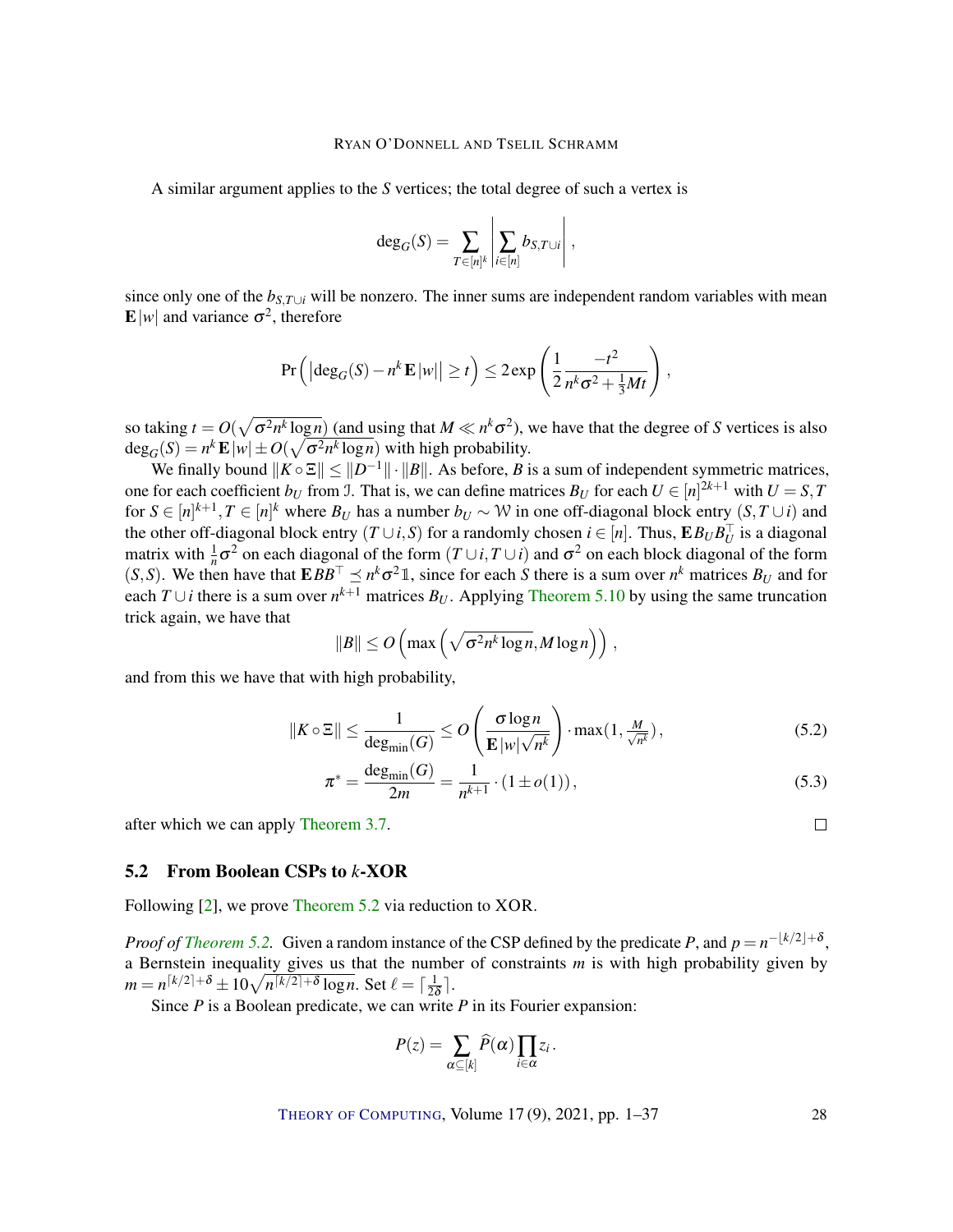Using this expansion, we re-write the objective function. Recall that  $[n]^k$  is the set of all sequences of *k* elements of [*n*]. For each  $S \in [n]^k$ , let *b<sub>S</sub>* be the 0/1 indicator that there is a constraint on *S*, and let  $\zeta_s \in \{\pm 1\}^S$  be the literal signing on the variables for the constraint on *S*. Then, if the total number of constraints is *m*,

$$
OBJ_{\mathcal{I}}(x) = \frac{1}{m} \sum_{S \in [n]^k} b_S \cdot P(x^S \circ \zeta_S)
$$
  
= 
$$
\frac{1}{m} \sum_{S = \{i_1, \dots, i_k\} \in [n]^k} \sum_{\alpha \subseteq [k]} b_S \cdot \widehat{P}(\alpha) \prod_{a \in \alpha} x_{i_a}(\zeta_S)_{i_a}
$$
  
= 
$$
\frac{1}{m} \sum_{\alpha \subseteq [k]} \widehat{P}(\alpha) \cdot \sum_{T \in [n]^{|a|}} \left( \sum_{S \in [n]^k, S|_{\alpha} = T} b_S \cdot \prod_{a \in \alpha} (\zeta_S)_{i_a} \right) \cdot x^T.
$$
 (5.4)

Now, define for each  $\alpha \subseteq [k]$  with  $|\alpha| = t > 0$  the *t*-XOR instance

$$
\mathcal{I}^{\alpha}(x) = \frac{1}{m} \sum_{T \in [n]^l} \left( \sum_{S \in [n]^k, S \mid \alpha = T} b_S \cdot \prod_{a \in \alpha} (\zeta_S)_{i_a} \right) \cdot x^T = \frac{1}{m} \sum_{T \in [n]^l} w_T \cdot x^T,
$$

where we have taken  $w_T = \sum_{S \in [n]^k, S|_{\alpha} = T} b_S \cdot \prod_{a \in \alpha} (\zeta_S)_{i_a}$ . So that from [Equation \(5.4\),](#page-28-0)

<span id="page-28-2"></span><span id="page-28-0"></span>
$$
OBJ_{\mathcal{I}}(x) = \sum_{\alpha \subseteq [k]} \widehat{P}(\alpha) \cdot \mathcal{I}^{\alpha}(x).
$$
 (5.5)

Let  $W_{n^{k-t}}$  be the distribution defined so that  $w \sim W_{n^{k-t}}$  is a sum of  $n^{k-t}$  independent variables taking value  $\{\pm 1\}$  with probability *p* and value 0 otherwise. Since for each  $S \supseteq T$ , the quantity  $\prod_{a \in \alpha} (\zeta_s)_{i_a}$  is an independent uniform sign in  $\{\pm 1\}$  and  $b<sub>S</sub>$  is an independent Bernoulli-*p* variable, we have that the coefficients  $w_T$  in  $\mathcal{I}^{\alpha}$  are i.i.d. from  $\mathcal{W}_{n^{k-t}}$ . The following lemma establishes some properties of  $\mathcal{W}_N$  (we will prove the lemma in [Appendix A\)](#page-30-0):

<span id="page-28-1"></span>**Lemma 5.14.** Let  $W_N(p)$  be the distribution defined so that  $X \sim W_N$  is given by  $X = \sum_{t=1}^N Y_t \cdot Z_t$ , where the  $\{Y_t\}_t$ ,  $\{Z_t\}_t$  are i.i.d with  $Y_t \sim \text{Ber}(p)$  and  $Z_t \sim \{\pm 1\}$ . Then for  $X \sim \mathcal{W}_N(p)$ ,  $\mathbf{E}X = 0$  and  $\mathbf{E}X^2 = pN$ . *Further, so long as*  $pN \geq 1$ ,  $\mathbf{E}|X| \geq \frac{2}{e^{3/2}}\sqrt{pN}$ , and  $Pr(|X| > 2t\sqrt{pN}) \leq 2\exp(-t^2)$ . Otherwise, if  $pN \leq 1$ ,  $\mathbf{E}|X|\geq \frac{1}{2\mathrm{e}}\log\frac{1}{1-pN}$ , and  $\Pr(|X|\geq 1+t)\leq \exp\left(-\frac{1}{2}\right)$  $(\frac{1}{2}t).$ 

From [Theorem 5.14,](#page-28-1) we have that  $\mathbf{E} w_T^2 = p n^{k-t}$ , and by Cauchy–Schwarz,  $\mathbf{E} |w_T| \leq \sqrt{\mathbf{E} w_T^2}$ . Let  $m_\alpha$ be the total absolute weight of constraints in  $\mathcal{I}^{\alpha}$ ,

$$
m_{\alpha}=\sum_{T}|w_{T}|.
$$

Notice that in all cases,  $m_\alpha \leq m$ .

Now, we show that Sherali–Adams can certify upper bounds on  $|\mathcal{I}^{\alpha}(x)|$  for every  $\alpha$ . First, consider  $\alpha$ with  $|\alpha| = t = 1$ . In this case, Sherali–Adams with  $R = 1$  can certify that

$$
\mathfrak{I}^{\alpha}(x) = \frac{1}{m} \sum_{i \in [n]} w_i \cdot x_i \leq \frac{1}{m} \sum_{i \in [n]} |w_i| = \frac{m_{\alpha}}{m},
$$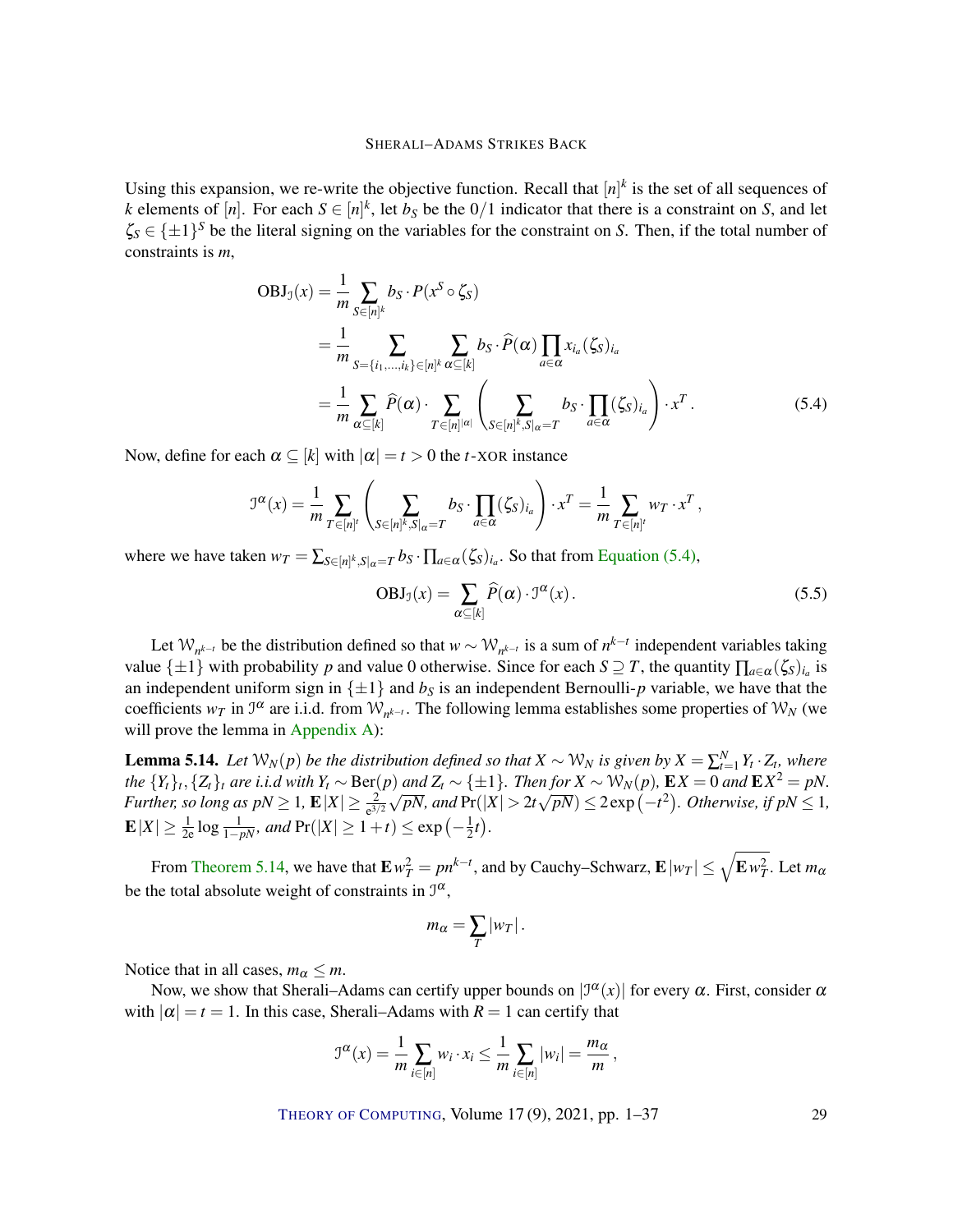From an application of Bernstein's inequality (the same as in the proof of [Theorem 5.9\)](#page-23-0),

$$
m_{\alpha} \leq n \cdot \sqrt{\mathbf{E} w_T^2} + \sqrt{pn^k \log n}
$$

with high probability whenever  $pn^k \gg \sqrt{pn^{k-1}}$ , and applying our bound on *m* we conclude that with high probability SA will certify that

$$
\mathcal{I}^{\alpha}(x) \le \frac{n \cdot \sqrt{p n^{k-1}} (1 + o(1))}{p n^k (1 \pm o(1))} \le \frac{2}{\sqrt{p n^{k-1}}}.
$$

The lower bound on  $\mathcal{I}^{\alpha}(x)$  follows from identical reasoning with its negation, so we can conclude that with high probability SA can certify that

$$
|\mathfrak{I}^{\alpha}(x)| \leq \frac{2}{\sqrt{pn^{k-1}}} = o(1).
$$

Now, we tackle  $\alpha$  with  $|\alpha| = t$  for  $2 \le t \le k$ . We will verify that the conditions of [Theorems 5.9](#page-23-0) and [5.13](#page-26-0) hold. First, consider the  $\alpha$  with  $|\alpha| = t$  for  $pn^{k-t} \ge 1$ . From [Theorem 5.14,](#page-28-1) in this case we have that

$$
\mathbf{E}|w_T| \geq \frac{2}{e^{3/2}}\sqrt{pn^{k-t}},
$$

and with high probability,  $|w_T| \leq O(\sqrt{t p n^{k-t} \log n})$  for all  $T \in [n]^t$ . Letting  $M = O(\sqrt{t p n^{k-t} \log n})$ , and  $\sigma^2 = pn^{k-t}$ , we meet the conditions for [Theorem 5.9:](#page-23-0)

$$
M \le O(\sqrt{pn^{k-t}}) \ll pn^{k-t} \cdot n^{\lfloor t/2 \rfloor} = \sigma^2 n^{\lfloor t/2 \rfloor},
$$
  

$$
\mathbf{E}|w_T| \ge \frac{2}{e^{3/2}} \sqrt{pn^{k-t}} \gg \sqrt{\frac{pn^{k-t} \log n}{n^{\lfloor t/2 \rfloor}}} = \sqrt{\frac{\sigma^2 \log n}{n^{\lfloor t/2 \rfloor}}}
$$

,

so long as  $pn^{k-t} \ge 1$ , which we have assumed. So applying [Theorems 5.9](#page-23-0) and [5.13](#page-26-0) to both  $\frac{m}{m\alpha} \mathcal{J}^{\alpha}$  and − *m*  $\frac{m}{m_\alpha}$ <sup> $\mathcal{I}^{\alpha}$ , we have</sup>

$$
\rho = O\left(\frac{\sigma \log n}{\mathbf{E} \left|w_T\right| \sqrt{n^{\lfloor t/2 \rfloor}}}\right) \cdot \max(1, \frac{M}{\sqrt{n^{\lfloor t/2 \rfloor}}}) \le O\left(\frac{\log n}{\sqrt{n^{\lfloor t/2 \rfloor}}}\right) \cdot \max\left(1, \frac{\sqrt{pn^{k-t}}}{n^{\lfloor t/2 \rfloor}}\right),
$$

and so long as  $\frac{m_{\alpha}}{m} \cdot n^{\lceil t/2 \rceil/4\ell} \rho \leq \frac{1}{2}$  $\frac{1}{2}\varepsilon^{2\ell}$ , with high probability over  $\mathfrak{I}^{\alpha}$ ,  $t(\ell r + 1)$  rounds of Sherali–Adams certify that  $|\mathcal{I}^{\alpha}(x)| \leq \frac{3}{2}\varepsilon$ . We confirm that

$$
\frac{m_{\alpha}}{m} \cdot n^{\lceil t/2 \rceil/4\ell} \cdot \rho = \frac{\sqrt{pn^{k-t}} \cdot n^t}{pn^k} \cdot n^{\lceil t/2 \rceil/4\ell} \cdot \rho \ll o(1),
$$

whenever  $t > 1$  and  $\ell > 1$ .

Finally, we handle  $\alpha$  with  $|\alpha| = t$  for  $2 \le t$  and  $pn^{k-t} < 1$ . From [Theorem 5.14](#page-28-1) we have

$$
\mathbf{E}|w_T| \geq \frac{1}{e} \log \frac{1}{1 - p n^{k-t}},
$$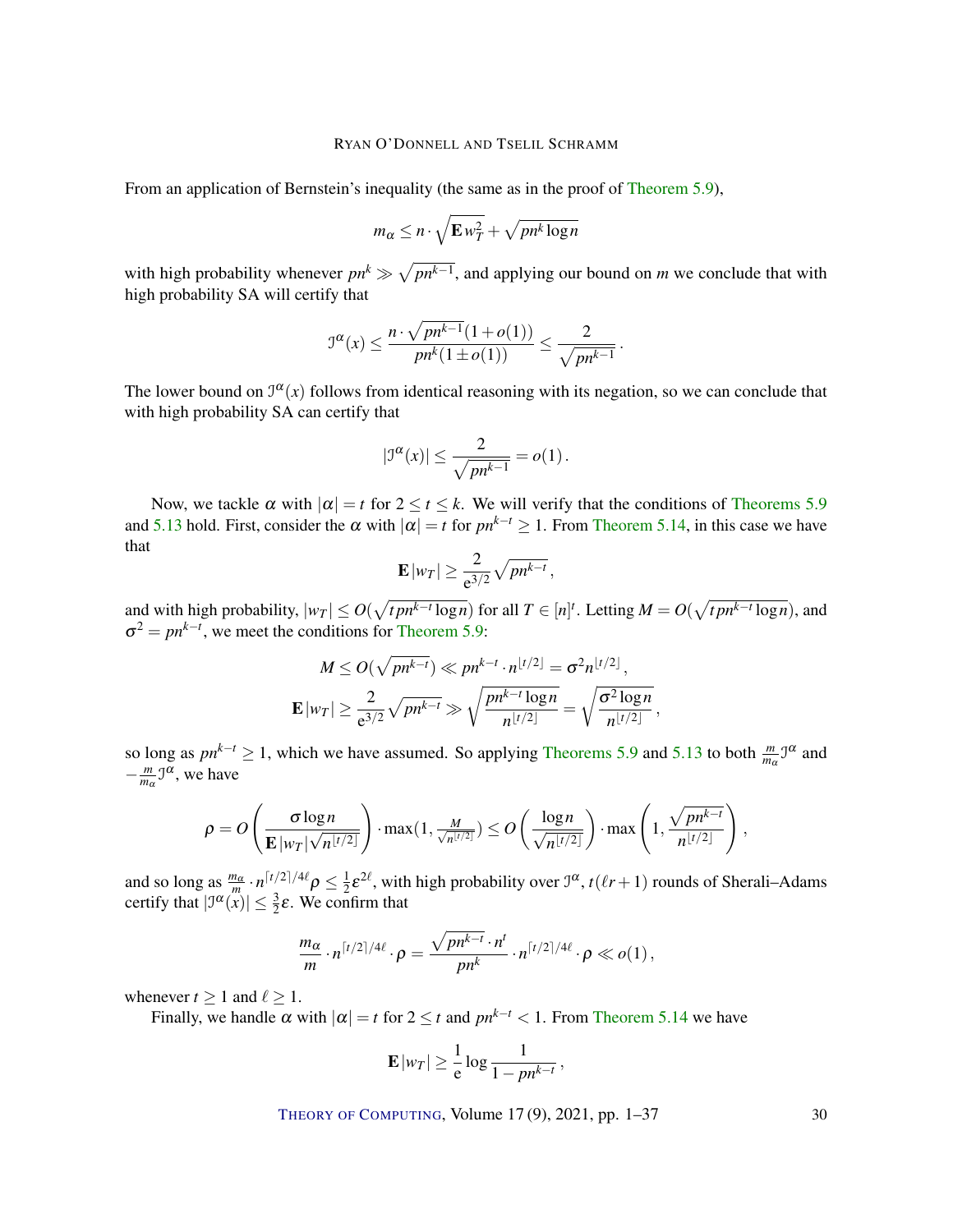<span id="page-30-2"></span>and with high probability,  $|w_T| \leq 4 \log n$  for all  $T \in [n]^t$ . Taking  $M = 4 \log n$ , we meet the conditions of [Theorems 5.9](#page-23-0) and [5.13:](#page-26-0)

$$
M \le 4\log n \ll n^{\lceil k/2 \rceil - \lceil t/2 \rceil + \delta} = pn^{k-t} n^{\lfloor t/2 \rfloor} = \sigma^2 n^{\lfloor t/2 \rfloor},
$$
  

$$
\mathbf{E}|w_T| \ge \frac{1}{e} \log \frac{1}{1 - pn^{k-t}} \ge \frac{1}{e} pn^{k-t} \gg \sqrt{\frac{pn^{k-t} \log n}{n^{\lfloor t/2 \rfloor}}} = \sqrt{\frac{\sigma^2 \log n}{n^{\lfloor t/2 \rfloor}}}
$$

,

where the last inequality is true whenever  $pn^{k-t+\lfloor t/2\rfloor} = n^{\lceil k/2\rceil - \lceil t/2\rceil + \delta} \gg \log n$ , which we have by assumption. So applying [Theorems 5.9](#page-23-0) and [5.13](#page-26-0) to both  $\frac{m}{m_{\alpha}} \mathcal{I}^{\alpha}$  and  $-\frac{m}{m_{\alpha}}$  $\frac{m}{m_\alpha}$   $\mathfrak{I}^\alpha$ , we have that for

$$
\rho = O\left(\frac{\sqrt{pn^{k-t}}\log n}{pn^{k-t}\sqrt{n^{\lfloor t/2\rfloor}}}\right) = O(\log n) \cdot \sqrt{\frac{1}{pn^{k-\lceil t/2\rceil}}} = O\left(\frac{\log n}{\sqrt{n^{\lceil k/2\rceil - \lceil t/2\rceil + \delta}}}\right),
$$

so long as  $\frac{m_{\alpha}}{m}n^{\lceil t/2 \rceil/4\ell} \rho \leq \frac{1}{2}$  $\frac{1}{2}\varepsilon^{2\ell}$ ,  $R = t(\ell r + 1)$  rounds of Sherali–Adams certify that  $|\mathcal{I}^{\alpha}(x)| \leq \frac{3}{2}\varepsilon$  with high probability. Verifying,

$$
\frac{m_{\alpha}}{m} \cdot n^{\lceil t/2 \rceil/4\ell} \cdot O\left(\frac{\log n}{\sqrt{n^{\lceil k/2 \rceil - \lceil t/2 \rceil + \delta}}}\right) = \frac{1}{\sqrt{pn^{k-t}}} \cdot n^{\lceil t/2 \rceil/4\ell} \cdot O\left(\frac{\log n}{\sqrt{n^{\lceil k/2 \rceil - \lceil t/2 \rceil + \delta}}}\right),
$$

which is maximized at  $t = k$ . By our choice of  $\ell$ , the condition holds.

We therefore have (using Parseval's identity and  $||x||_1 \le \sqrt{k} ||x||_2$  for  $x \in \mathbb{R}^k$  to simplify [Equation \(5.5\)\)](#page-28-2) that the same number of rounds certifies that

$$
OBJ_{\mathcal{J}}(x) \leq \sum_{\alpha \subset [k]} \widehat{P}(\alpha) \cdot \mathfrak{I}^{\alpha}(x) \leq \widehat{P}(\emptyset) + \sqrt{2^k} \frac{3}{2} \varepsilon,
$$

as desired.

Using arguments analogous to the above along with the reasoning outlined in Theorem 4.9, proof 2 and Claim 6.7 from [\[2\]](#page-32-4), we can also prove [Theorem 5.4.](#page-22-1)

# <span id="page-30-0"></span>A Characteristics of distributions of XOR-subformula coefficients

We now prove [Theorem 5.14.](#page-28-1) We will use the following estimate for the mean absolute deviation of a binomial random variable.

<span id="page-30-1"></span>Lemma A.1 (e. g., [\[9\]](#page-32-9)). *If X is distributed according to the binomial distribution X* ∼ Bin(*n*, *p*)*, then*

$$
\mathbf{E}|X - \mathbf{E}X| = \sqrt{\frac{2}{\pi}np(1-p)} + O\left(\frac{1}{\sqrt{n}}\right).
$$

*Proof of [theorem 5.14.](#page-28-1)* We calculate the absolute value directly. Given that there are exactly *k* nonzero *Y*<sub>*t*</sub>, the absolute value of *X* is distributed according to  $|Bin(k, \frac{1}{2})|$  $(\frac{1}{2}) - \frac{1}{2}$  $\frac{1}{2}k$ . Using the method of conditional expectations,

$$
\mathbf{E}|X| = \sum_{k=0}^{N} \Pr[k \text{ nonzero } Y_t \text{'s}] \cdot \mathbf{E} |\text{Bin}(k, \frac{t}{2}) - \frac{1}{2}k| \ge \sum_{k=0}^{N} {N \choose k} p^k (1-p)^{N-k} \cdot \sqrt{\frac{1}{2\pi}k},
$$

THEORY OF C[OMPUTING](http://dx.doi.org/10.4086/toc), Volume 17 (9), 2021, pp. 1–37 31

 $\Box$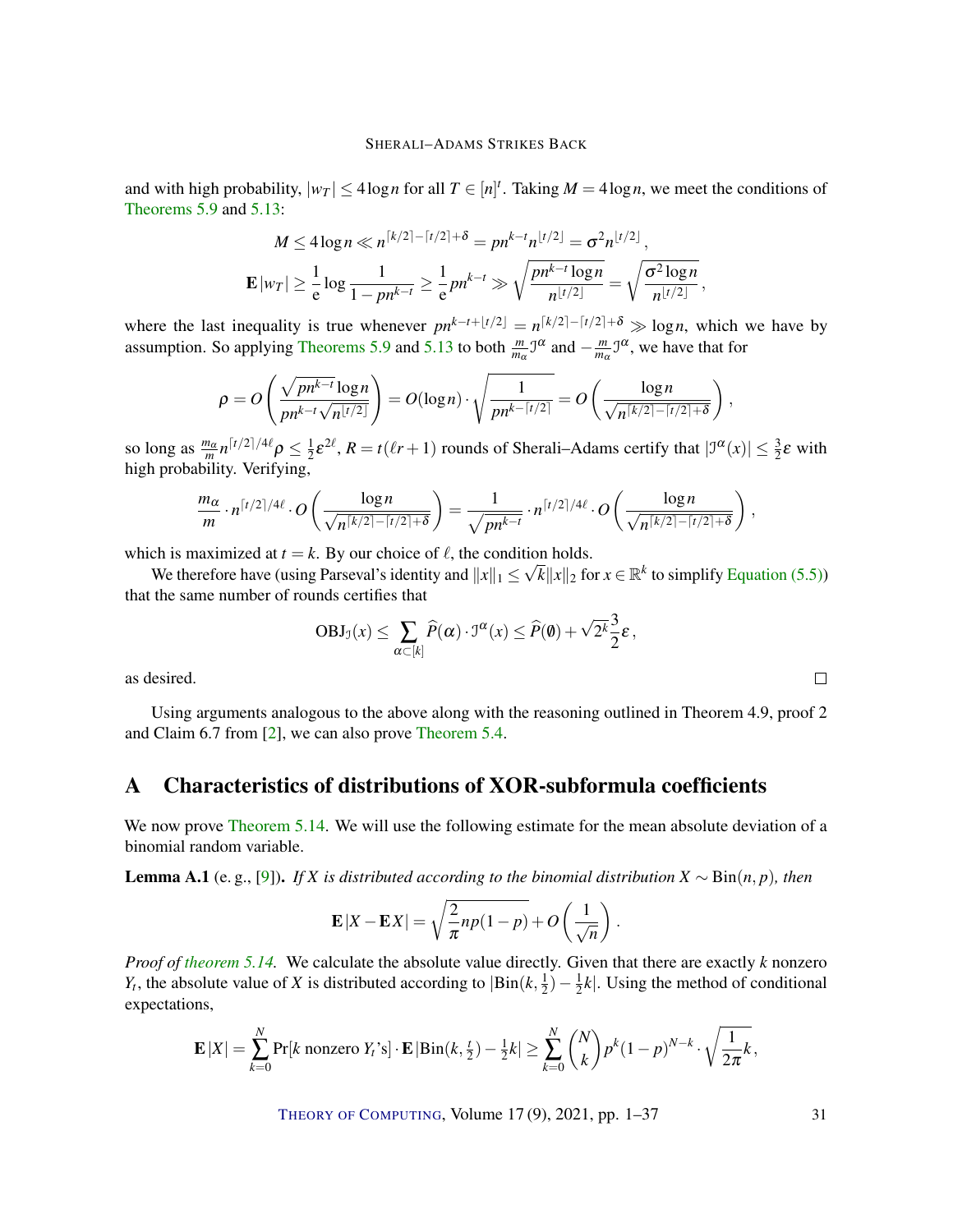where we have applied the estimate from [Theorem A.1.](#page-30-1) Letting  $D(a||b) = a \ln \frac{a}{b} + (1-a) \ln \frac{1-a}{1-b}$  be the relative entropy, we then have from Stirling's inequality that

$$
\mathbf{E}|X| \geq \sum_{k=1}^{N} \sqrt{\frac{2\pi}{e^2} \frac{N}{k(N-k)}} \cdot \exp\left(-N \cdot D\left(\frac{k}{N} \| p\right)\right) \cdot \sqrt{\frac{1}{2\pi} k} \geq \frac{1}{e} \sum_{k=1}^{N} \exp\left(-N \cdot D\left(\frac{k}{N} \| p\right)\right). \tag{A.1}
$$

Now, if  $pN < 1$ , we take

$$
(A.1) \ge \frac{1}{e} \sum_{k=1}^{N} exp\left(k \log\left(\frac{pN}{k}\right)\right) = \frac{1}{e} \sum_{k=1}^{N} \left(\frac{pN}{k}\right)^{k} \ge -\frac{1}{e} log(1 - pN) - O(p^N), \quad (A.2)
$$

as desired.

If  $pN \ge 1$ , applying the change of variables  $\ell = k - \lfloor pN \rfloor$  and  $\delta = \frac{\ell}{N}$  $\frac{\ell}{N}$ ,

<span id="page-31-1"></span><span id="page-31-0"></span>
$$
\text{(A.1)} \ge \frac{1}{e} \sum_{\ell=1-\lfloor pN \rfloor}^{\lfloor (1-p)N \rfloor} \exp(-N \cdot D\left(p+\delta \| p\right)).\tag{A.3}
$$

Now using the Taylor expansion for  $\log(1-x)$  to simplify and restricting the sum over the range From using the Taylor expansion for log<br> $\ell = [-\sqrt{pN}], \sqrt{pN}$ , we get the bound

$$
\text{(A.3)} \ge \frac{1}{e} \sum_{\ell=-\lfloor\sqrt{p}N\rfloor}^{\lfloor\sqrt{p}N\rfloor} \exp\left(-N\frac{\delta^2}{2}\right) \ge \frac{1}{e} \cdot 2\sqrt{p}N \cdot \exp(-\frac{p}{2}) \ge \frac{2}{e^{3/2}}\sqrt{p}N, \tag{A.4}
$$

as desired.

The first and second moment we can also obtain by calculation; the  $Z_t$  ensure that the summands have mean 0, and the  $Y_t$  give that the variance of the summands is  $p$ , which gives the result.

The tail bound  $Pr(|X| \ge (1+2t)\sqrt{pN}) \le 2exp(-t^2)$  comes from an application of Bernstein's inequality if  $pN \geq 1$ ; when  $pN < 1$ , we again apply Bernstein's inequality, in which case we have

$$
\Pr(|X| - \mathbf{E}|X| \geq s) \leq \exp\left(-\frac{1}{2}\frac{s^2}{pN + \frac{1}{3}s}\right),
$$

and choosing  $s = 1 + t$  gives the result.

# Acknowledgments

We thank Luca Trevisan for helpful comments, Sam Hopkins for feedback on an earlier written version, and Boaz Barak for suggesting the title. We also thank the Schloss Dagstuhl Leibniz Center for Informatics (and more specifically the organizers of the CSP Complexity and Approximability workshop), as well as the Casa Mathemática Oaxaca (and more specifically the organizers of the Analytic Techniques in TCS workshop); parts of this paper came together during discussions at these venues. T.S. also thanks

THEORY OF C[OMPUTING](http://dx.doi.org/10.4086/toc), Volume 17(9), 2021, pp. 1–37 32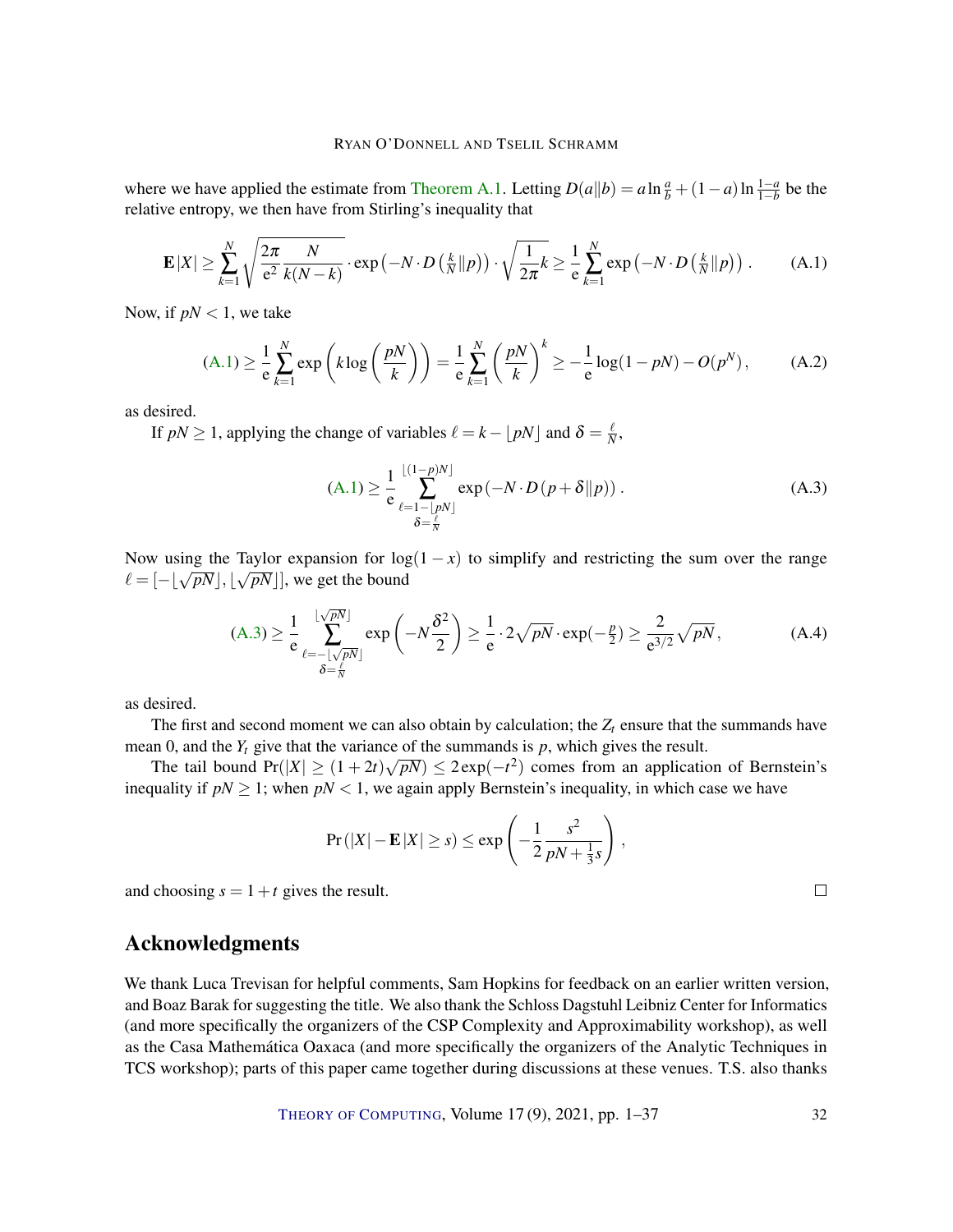the Oberwolfach Research Institute for Mathematics (and the organizers of the Proof Complexity and Beyond workshop), the Simons Institute (and the organizers of the Optimization semester program), and the Banff International Research Station (and the organizers of the Approximation Algorithms and Hardness workshop) where she tried to prove the opposite of the results in this paper, as well as Sam Hopkins, with whom some of those efforts were made.

# **References**

- <span id="page-32-6"></span>[1] MIKHAIL ALEKHNOVICH, SANJEEV ARORA, AND IANNIS TOURLAKIS: Towards strong nonapproximability results in the Lovász–Schrijver hierarchy. *Comput. Complexity*, 20(4):615–648, 2011. [\[doi:10.1007/s00037-011-0027-z\]](http://dx.doi.org/10.1007/s00037-011-0027-z) [6](#page-5-0)
- <span id="page-32-4"></span>[2] SARAH R. ALLEN, RYAN O'DONNELL, AND DAVID WITMER: How to refute a random CSP. In *Proc. 56th FOCS*, pp. 689–708. IEEE Comp. Soc., 2015. [\[doi:10.1109/FOCS.2015.48\]](http://dx.doi.org/10.1109/FOCS.2015.48) [5,](#page-4-0) [6,](#page-5-0) [7,](#page-6-0) [23,](#page-22-2) [28,](#page-27-0) [31](#page-30-2)
- <span id="page-32-2"></span>[3] SANJEEV ARORA, BÉLA BOLLOBÁS, LÁSZLÓ LOVÁSZ, AND IANNIS TOURLAKIS: Proving integrality gaps without knowing the linear program. *Theory of Computing*, 2(2):19–51, 2006. [\[doi:10.4086/toc.2006.v002a002\]](http://dx.doi.org/10.4086/toc.2006.v002a002) [5,](#page-4-0) [6](#page-5-0)
- <span id="page-32-3"></span>[4] SANJEEV ARORA, LÁSZLÓ LOVÁSZ, ILAN NEWMAN, YUVAL RABANI, YURI RABINOVICH, AND SANTOSH VEMPALA: Local versus global properties of metric spaces. *SIAM J. Comput.*, 41(1):250–271, 2012. [\[doi:10.1137/090780304\]](http://dx.doi.org/10.1137/090780304) [5](#page-4-0)
- <span id="page-32-0"></span>[5] FRANCISCO BARAHONA AND ALI RIDHA MAHJOUB: On the cut polytope. *Math. Programming*, 36(2):157–173, 1986. [\[doi:10.1007/BF02592023\]](http://dx.doi.org/10.1007/BF02592023) [2](#page-1-0)
- <span id="page-32-5"></span>[6] BOAZ BARAK, MORITZ HARDT, THOMAS HOLENSTEIN, AND DAVID STEURER: Subsampling mathematical relaxations and average-case complexity. In *Proc. 22nd Ann. ACM–SIAM Symp. on Discrete Algorithms (SODA'11)*, pp. 512–531. SIAM, 2011. [\[doi:10.1137/1.9781611973082.41\]](http://dx.doi.org/10.1137/1.9781611973082.41) [6](#page-5-0)
- <span id="page-32-8"></span>[7] BOAZ BARAK, SAMUEL B. HOPKINS, JONATHAN A. KELNER, PRAVESH K. KOTHARI, ANKUR MOITRA, AND AARON POTECHIN: A nearly tight Sum-of-Squares lower bound for the Planted Clique problem. *SIAM J. Comput.*, 48(2):687–735, 2019. Preliminary version in [FOCS'16.](10.1109/FOCS.2016.53) [\[doi:10.1137/17M1138236\]](http://dx.doi.org/10.1137/17M1138236) [7](#page-6-0)
- <span id="page-32-7"></span>[8] BOAZ BARAK, PRASAD RAGHAVENDRA, AND DAVID STEURER: Rounding semidefinite programming hierarchies via global correlation. In *Proc. 52nd FOCS*, pp. 472–481. IEEE Comp. Soc., 2011. [\[doi:10.1109/FOCS.2011.95\]](http://dx.doi.org/10.1109/FOCS.2011.95) [7](#page-6-0)
- <span id="page-32-9"></span>[9] COLIN R. BLYTH: Expected absolute error of the usual estimator of the binomial parameter. *The American Statistician*, 34(3):155–157, 1980. [\[doi:10.1080/00031305.1980.10483022\]](http://dx.doi.org/10.1080/00031305.1980.10483022) [31](#page-30-2)
- <span id="page-32-1"></span>[10] RAVI B. BOPPANA: Eigenvalues and graph bisection: An average-case analysis. In *Proc. 28th FOCS*, pp. 280–285. IEEE Comp. Soc., 1987. [\[doi:10.1109/SFCS.1987.22\]](http://dx.doi.org/10.1109/SFCS.1987.22) [3](#page-2-2)

THEORY OF C[OMPUTING](http://dx.doi.org/10.4086/toc), Volume 17(9), 2021, pp. 1–37 33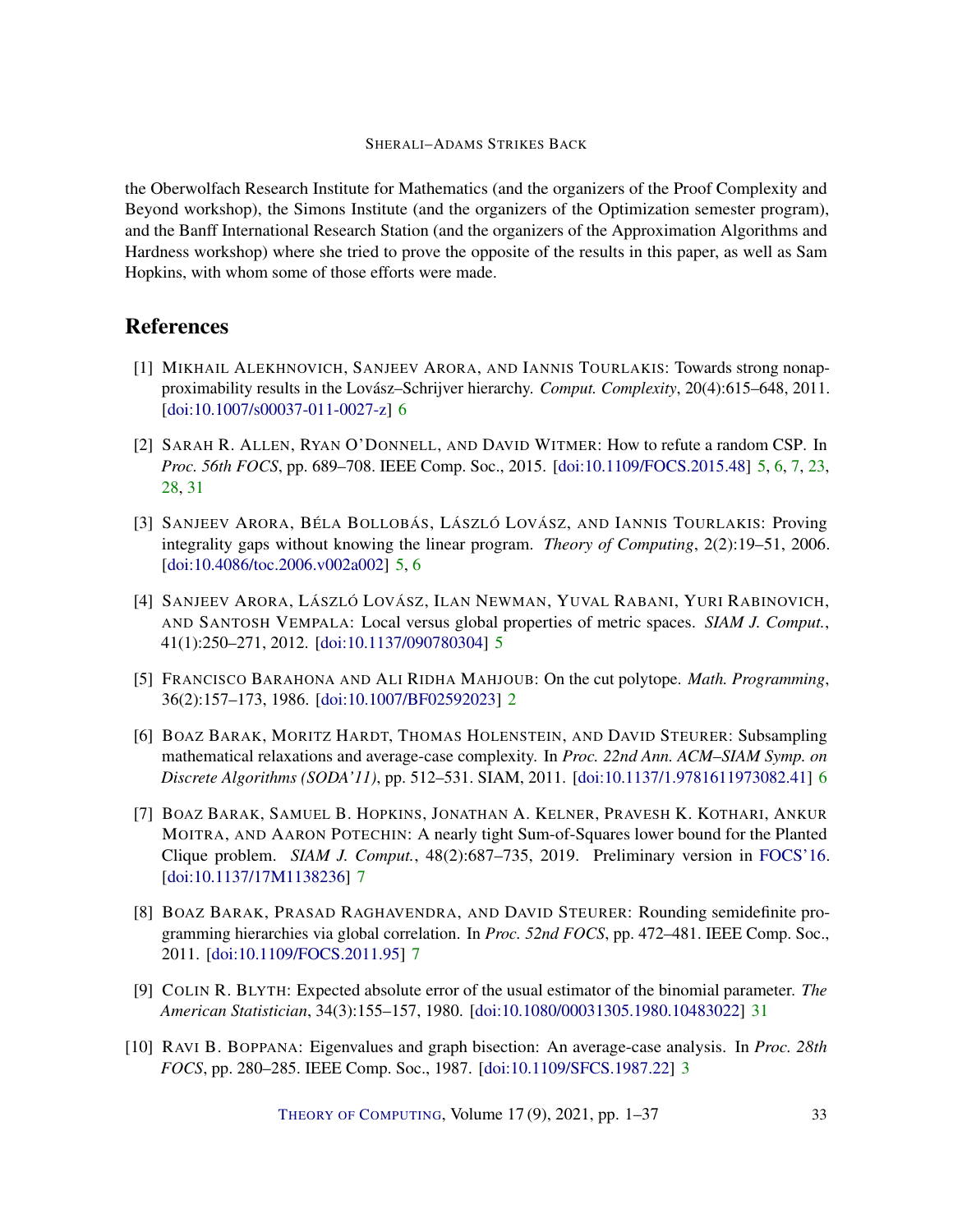- <span id="page-33-9"></span>[11] ANDREI Z. BRODER, ALAN M. FRIEZE, STEPHEN SUEN, AND ELI UPFAL: Optimal construction of edge-disjoint paths in random graphs. *SIAM J. Comput.*, 28(2):541–573, 1998. [\[doi:10.1137/S0097539795290805\]](http://dx.doi.org/10.1137/S0097539795290805) [4](#page-3-1)
- <span id="page-33-1"></span>[12] SIU ON CHAN, JAMES R. LEE, PRASAD RAGHAVENDRA, AND DAVID STEURER: Approximate constraint satisfaction requires large LP relaxations. *J. ACM*, 63(4):34:1–22, 2016. [\[doi:10.1145/2811255\]](http://dx.doi.org/10.1145/2811255) [2,](#page-1-0) [7,](#page-6-0) [12](#page-11-2)
- <span id="page-33-3"></span>[13] MOSES CHARIKAR, KONSTANTIN MAKARYCHEV, AND YURY MAKARYCHEV: Integrality gaps for Sherali–Adams relaxations. In *Proc. 41st STOC*, pp. 283–292. ACM Press, 2009. [\[doi:10.1145/1536414.1536455\]](http://dx.doi.org/10.1145/1536414.1536455) [2,](#page-1-0) [3,](#page-2-2) [5,](#page-4-0) [6,](#page-5-0) [7,](#page-6-0) [12,](#page-11-2) [21](#page-20-3)
- <span id="page-33-11"></span>[14] MOSES CHARIKAR, KONSTANTIN MAKARYCHEV, AND YURY MAKARYCHEV: Local global tradeoffs in metric embeddings. *SIAM J. Comput.*, 39(6):2487–2512, 2010. [\[doi:10.1137/070712080\]](http://dx.doi.org/10.1137/070712080) [5,](#page-4-0) [6](#page-5-0)
- <span id="page-33-8"></span>[15] MOSES CHARIKAR AND ANTHONY WIRTH: Maximizing quadratic programs: Extending Grothendieck's Inequality. In *Proc. 45th FOCS*, pp. 54–60. IEEE Comp. Soc., 2004. [\[doi:10.1109/FOCS.2004.39\]](http://dx.doi.org/10.1109/FOCS.2004.39) [3,](#page-2-2) [4](#page-3-1)
- <span id="page-33-10"></span>[16] NICHOLAS COOK, LARRY GOLDSTEIN, AND TOBIAS JOHNSON: Size biased couplings and the spectral gap for random regular graphs. *Ann. Probab.*, 46(1):72–125, 2018. [\[doi:10.1214/17-](http://dx.doi.org/10.1214/17-AOP1180) [AOP1180\]](http://dx.doi.org/10.1214/17-AOP1180) [4](#page-3-1)
- <span id="page-33-6"></span>[17] CHARLES DELORME AND SVATOPLUK POLJAK: Laplacian eigenvalues and the maximum cut problem. *Math. Programming*, 62(1–3):557–574, 1993. [ACM DL.](https://dl.acm.org/doi/10.5555/3113606.3113867) [3](#page-2-2)
- <span id="page-33-0"></span>[18] MICHEL MARIE DEZA AND MONIQUE LAURENT: *Geometry of Cuts and Metrics*. Volume 15 of *Algorithms and Combinatorics*. Springer, 1997. [\[doi:10.1007/978-3-642-04295-9\]](http://dx.doi.org/10.1007/978-3-642-04295-9) [2](#page-1-0)
- <span id="page-33-4"></span>[19] WILLIAM E. DONATH AND ALAN J. HOFFMAN: Lower bounds for the partitioning of graphs. *IBM J. Res. Dev.*, 17(5):420–425, 1973. Included in ["Selected Papers of Alan J. Hoffman: With](https://doi.org/10.1142/4326) [Commentary" \(World Scientific, 2003, pp. 437–442\).](https://doi.org/10.1142/4326) [\[doi:10.1147/rd.175.0420\]](http://dx.doi.org/10.1147/rd.175.0420) [3](#page-2-2)
- <span id="page-33-12"></span>[20] URIEL FEIGE AND ROBERT KRAUTHGAMER: The probable value of the Lovász–Schrijver relaxations for maximum independent set. *SIAM J. Comput.*, 32(2):345–370, 2003. [\[doi:10.1137/S009753970240118X\]](http://dx.doi.org/10.1137/S009753970240118X) [7](#page-6-0)
- <span id="page-33-7"></span>[21] URIEL FEIGE AND MICHAEL LANGBERG: The RPR<sup>2</sup> rounding technique for semidefinite programs. *J. Algorithms*, 60(1):1–23, 2006. Preliminary version in [ICALP'01.](https://dl.acm.org/doi/10.5555/646254.684106) [\[doi:10.1016/j.jalgor.2004.11.003\]](http://dx.doi.org/10.1016/j.jalgor.2004.11.003) [3,](#page-2-2) [4](#page-3-1)
- <span id="page-33-5"></span>[22] URIEL FEIGE AND ERAN OFEK: Spectral techniques applied to sparse random graphs. *Random Struct. Algor.*, 27(2):251–275, 2005. [\[doi:10.1002/rsa.20089\]](http://dx.doi.org/10.1002/rsa.20089) [3](#page-2-2)
- <span id="page-33-2"></span>[23] WENCESLAS FERNANDEZ DE LA VEGA AND CLAIRE MATHIEU: Linear programming relaxations of maxcut. In *Proc. 18th Ann. ACM–SIAM Symp. on Discrete Algorithms (SODA'07)*, pp. 53–61. SIAM, 2007. [ACM DL.](http://dl.acm.org/citation.cfm?id=1283383.1283390) [2,](#page-1-0) [3,](#page-2-2) [6](#page-5-0)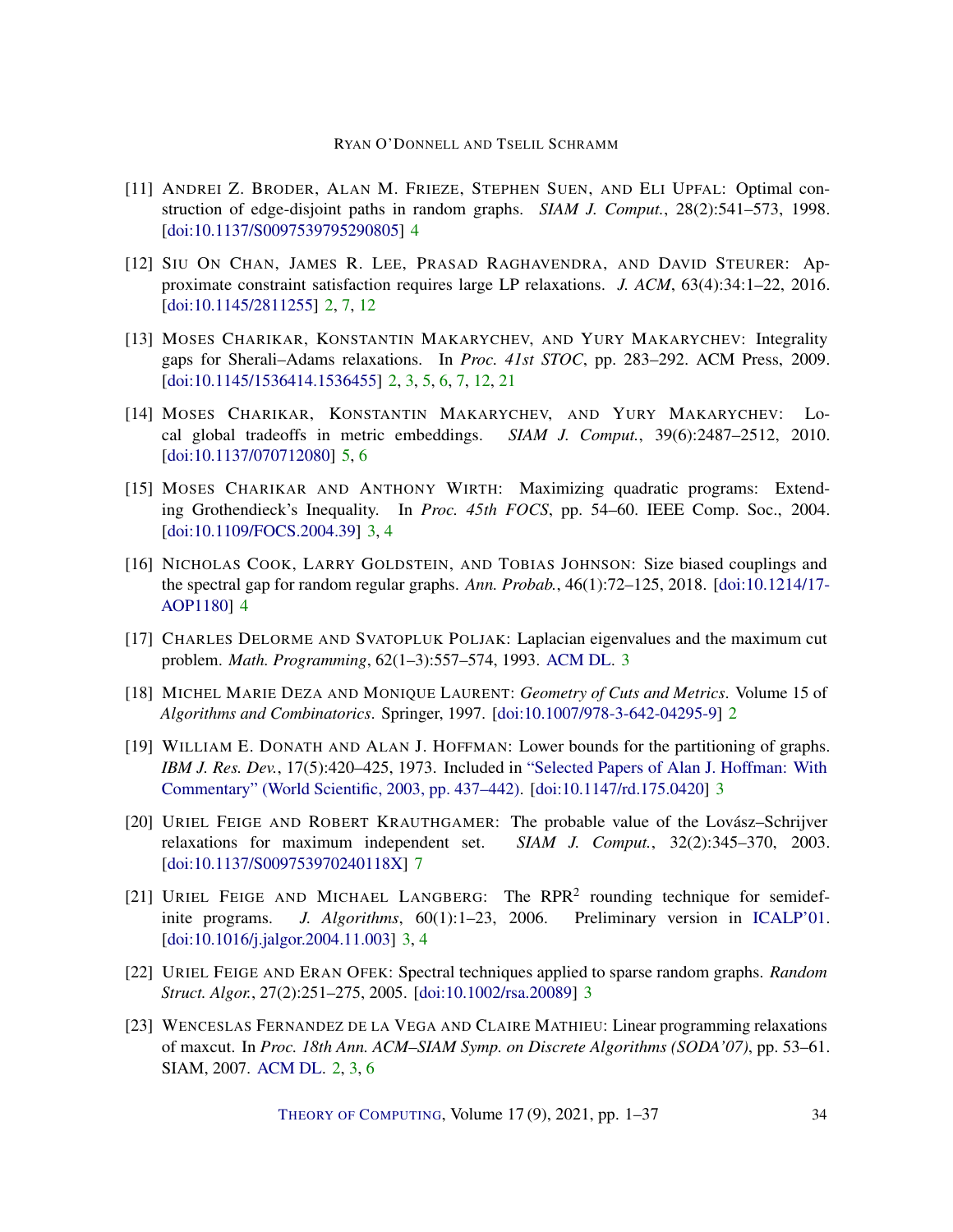- <span id="page-34-1"></span>[24] MIROSLAV FIEDLER: Algebraic connectivity of graphs. *Czechoslovak Math. J.*, 23(2):298–305, 1973. [\[doi:10.21136/CMJ.1973.101168\]](http://dx.doi.org/10.21136/CMJ.1973.101168) [3](#page-2-2)
- <span id="page-34-12"></span>[25] JOEL FRIEDMAN, ANDREAS GOERDT, AND MICHAEL KRIVELEVICH: Recognizing more unsatisfiable random *k*-SAT instances efficiently. *SIAM J. Comput.*, 35(2):408–430, 2005. [\[doi:10.1137/S009753970444096X\]](http://dx.doi.org/10.1137/S009753970444096X) [23](#page-22-2)
- <span id="page-34-5"></span>[26] JOEL FRIEDMAN, JEFF KAHN, AND ENDRE SZEMERÉDI: On the second eigenvalue of random regular graphs. In *Proc. 21st STOC*, pp. 587–598. ACM Press, 1989. [\[doi:10.1145/73007.73063\]](http://dx.doi.org/10.1145/73007.73063) [4](#page-3-1)
- <span id="page-34-8"></span>[27] ALAN FRIEZE AND RAVI KANNAN: The regularity lemma and approximation schemes for dense problems. In *Proc. 37th FOCS*, pp. 12–20. IEEE Comp. Soc., 1996. [\[doi:10.1109/SFCS.1996.548459\]](http://dx.doi.org/10.1109/SFCS.1996.548459) [6](#page-5-0)
- <span id="page-34-4"></span>[28] MICHEL X. GOEMANS AND DAVID P. WILLIAMSON: Improved approximation algorithms for maximum cut and satisfiability problems using semidefinite programming. *J. ACM*, 42(6):1115– 1145, 1995. [\[doi:10.1145/227683.227684\]](http://dx.doi.org/10.1145/227683.227684) [3](#page-2-2)
- <span id="page-34-11"></span>[29] ANDREAS GOERDT AND MICHAEL KRIVELEVICH: Efficient recognition of random unsatisfiable *k*-SAT instances by spectral methods. In *Proc. 18th Symp. Theoret. Aspects of Comp. Sci. (STACS'01)*, pp. 294–304. Springer, 2001. [\[doi:10.1007/3-540-44693-1\\_26\]](http://dx.doi.org/10.1007/3-540-44693-1_26) [23](#page-22-2)
- <span id="page-34-6"></span>[30] DIMA GRIGORIEV: Linear lower bound on degrees of Positivstellensatz calculus proofs for the parity. *Theoret. Comput. Sci.*, 259(1–2):613–622, 2001. [\[doi:10.1016/S0304-3975\(00\)00157-2\]](http://dx.doi.org/10.1016/S0304-3975(00)00157-2) [5,](#page-4-0) [7](#page-6-0)
- <span id="page-34-3"></span>[31] JOHAN HÅSTAD: An NP-complete problem – some aspects of its solution and some possible applications. Technical Report 16, Inst. Mittag-Leffler, 1984. [3](#page-2-2)
- <span id="page-34-9"></span>[32] SAMUEL B. HOPKINS, PRAVESH K. KOTHARI, AARON POTECHIN, PRASAD RAGHAVENDRA, TSELIL SCHRAMM, AND DAVID STEURER: The power of sum-of-squares for detecting hidden structures. In *Proc. 58th FOCS*, pp. 720–731. IEEE Comp. Soc., 2017. [\[doi:10.1109/FOCS.2017.72\]](http://dx.doi.org/10.1109/FOCS.2017.72) [7](#page-6-0)
- <span id="page-34-0"></span>[33] PRAVESH K. KOTHARI, RAGHU MEKA, AND PRASAD RAGHAVENDRA: Approximating rectangles by juntas and weakly-exponential lower bounds for LP relaxations of CSPs. In *Proc. 49th STOC*, pp. 590–603. ACM Press, 2017. [\[doi:10.1145/3055399.3055438\]](http://dx.doi.org/10.1145/3055399.3055438) [2,](#page-1-0) [5,](#page-4-0) [7](#page-6-0)
- <span id="page-34-7"></span>[34] PRAVESH K. KOTHARI, RYUHEI MORI, RYAN O'DONNELL, AND DAVID WITMER: Sum of squares lower bounds for refuting any CSP. In *Proc. 49th STOC*, pp. 132–145. ACM Press, 2017. [\[doi:10.1145/3055399.3055485,](http://dx.doi.org/10.1145/3055399.3055485) [arXiv:1701.04521\]](http://arxiv.org/abs/1701.04521) [5,](#page-4-0) [7](#page-6-0)
- <span id="page-34-10"></span>[35] DAVID A. LEVIN AND YUVAL PERES: Counting walks and graph homomorphisms via Markov chains and importance sampling. *Amer. Math. Monthly*, 124(7):637–641, 2017. [\[doi:10.4169/amer.math.monthly.124.7.637\]](http://dx.doi.org/10.4169/amer.math.monthly.124.7.637) [10](#page-9-3)
- <span id="page-34-2"></span>[36] BOJAN MOHAR AND SVATOPLUK POLJAK: Eigenvalues in combinatorial optimization. In *Combinatorial and Graph-Theoretical Problems in Linear Algebra*, pp. 107–151. Springer, 1993. [\[doi:10.1007/978-1-4613-8354-3\\_5\]](http://dx.doi.org/10.1007/978-1-4613-8354-3_5) [3](#page-2-2)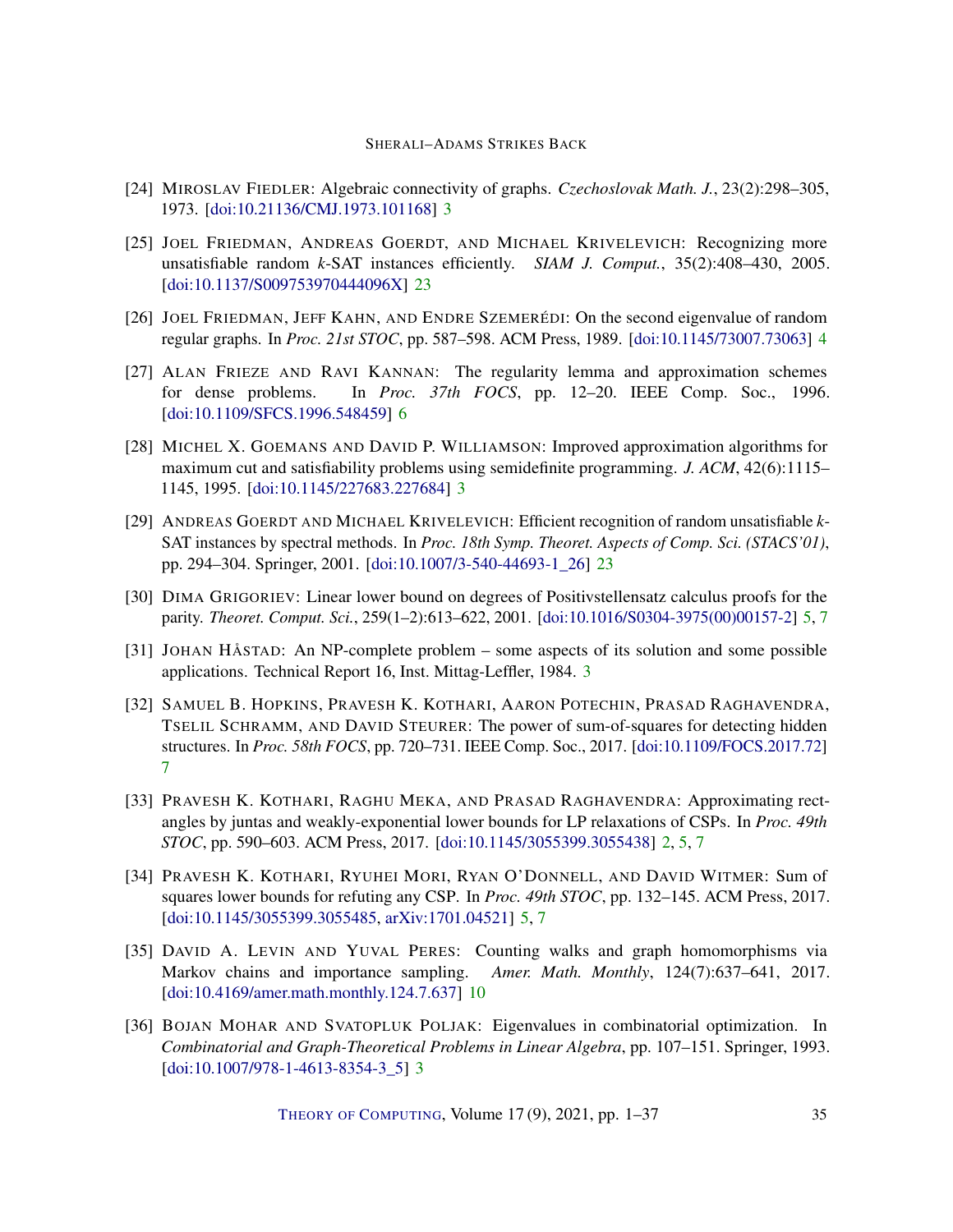- <span id="page-35-0"></span>[37] RYAN O'DONNELL AND TSELIL SCHRAMM: Sherali–Adams strikes back. In *Proc. 34th Comput. Complexity Conf. (CCC'19)*, pp. 8:1–30. Schloss Dagstuhl–Leibniz-Zentrum fuer Informatik, 2019. [\[doi:10.4230/LIPIcs.CCC.2019.8\]](http://dx.doi.org/10.4230/LIPIcs.CCC.2019.8) [1](#page-0-0)
- <span id="page-35-1"></span>[38] SVATOPLUK POLJAK: Polyhedral and eigenvalue approximations of the max-cut problem. In *Sets, Graphs and Numbers (Budapest, 1991)*, volume 60 of *Colloq. Math. Soc. János Bolyai*, pp. 569–581. North-Holland, 1992. [LINK.](https://korandi.org/docs/misc/setsgraphsnumbers/setsgraphsnumbers40.pdf) [2](#page-1-0)
- <span id="page-35-2"></span>[39] SVATOPLUK POLJAK AND ZSOLT TUZA: The expected relative error of the polyhedral approximation of the max-cut problem. *Oper. Res. Lett.*, 16(4):191–198, 1994. [\[doi:10.1016/0167-](http://dx.doi.org/10.1016/0167-6377(94)90068-X) [6377\(94\)90068-X\]](http://dx.doi.org/10.1016/0167-6377(94)90068-X) [2,](#page-1-0) [6](#page-5-0)
- <span id="page-35-10"></span>[40] PRASAD RAGHAVENDRA, SATISH RAO, AND TSELIL SCHRAMM: Strongly refuting random CSPs below the spectral threshold. In *Proc. 49th STOC*, pp. 121–131. ACM Press, 2017. [\[doi:10.1145/3055399.3055417\]](http://dx.doi.org/10.1145/3055399.3055417) [7](#page-6-0)
- <span id="page-35-11"></span>[41] PRASAD RAGHAVENDRA, TSELIL SCHRAMM, AND DAVID STEURER: High-dimensional estimation via sum-of-squares proofs. In *Proc. Internat. Congress of Mathematicians (ICM'18)*, volume 4, pp. 3389–3424. World Scientific, 2019. [\[doi:10.1142/9789813272880\\_0186,](http://dx.doi.org/10.1142/9789813272880_0186) [arXiv:1807.11419\]](http://arxiv.org/abs/1807.11419) [7](#page-6-0)
- <span id="page-35-9"></span>[42] PRASAD RAGHAVENDRA AND NING TAN: Approximating CSPs with global cardinality constraints using SDP hierarchies. In *Proc. 23rd Ann. ACM–SIAM Symp. on Discrete Algorithms (SODA'12)*, pp. 373–387. SIAM, 2012. [\[doi:10.1137/1.9781611973099.33,](http://dx.doi.org/10.1137/1.9781611973099.33) [arXiv:1110.1064\]](http://arxiv.org/abs/1110.1064) [7](#page-6-0)
- <span id="page-35-8"></span>[43] GRANT SCHOENEBECK: Linear level Lasserre lower bounds for certain *k*-CSPs. In *Proc. 49th FOCS*, pp. 593–602. IEEE Comp. Soc., 2008. [\[doi:10.1109/FOCS.2008.74\]](http://dx.doi.org/10.1109/FOCS.2008.74) [5,](#page-4-0) [7](#page-6-0)
- <span id="page-35-4"></span>[44] GRANT SCHOENEBECK, LUCA TREVISAN, AND MADHUR TULSIANI: Tight integrality gaps for Lovász–Schrijver LP relaxations of vertex cover and max cut. In *Proc. 39th STOC*, pp. 302–310. ACM Press, 2007. [\[doi:10.1145/1250790.1250836\]](http://dx.doi.org/10.1145/1250790.1250836) [2,](#page-1-0) [3,](#page-2-2) [6](#page-5-0)
- <span id="page-35-3"></span>[45] HANIF D. SHERALI AND WARREN P. ADAMS: A hierarchy of relaxations between the continuous and convex hull representations for zero-one programming problems. *SIAM J. Discr. Math.*, 3(3):411–430, 1990. [\[doi:10.1137/0403036\]](http://dx.doi.org/10.1137/0403036) [2](#page-1-0)
- <span id="page-35-5"></span>[46] KONSTANTIN TIKHOMIROV AND PIERRE YOUSSEF: The spectral gap of dense random regular graphs. *Ann. Probab.*, 47(1):362–419, 2019. [\[doi:10.1214/18-AOP1263,](http://dx.doi.org/10.1214/18-AOP1263) [arXiv:1610.01765\]](http://arxiv.org/abs/1610.01765) [3,](#page-2-2) [4](#page-3-1)
- <span id="page-35-7"></span>[47] LUCA TREVISAN: Max cut and the smallest eigenvalue. *SIAM J. Comput.*, 41(6):1769–1786, 2012. Preliminary version in [STOC'09.](https://doi.org/10.1145/1536414.1536452) [\[doi:10.1137/090773714\]](http://dx.doi.org/10.1137/090773714) [3](#page-2-2)
- <span id="page-35-12"></span>[48] JOEL A. TROPP: An Introduction to Matrix Concentration Inequalities. *Foundations and Trends* R *in Machine Learning*, 8(1–2):1–230, 2015. [\[doi:10.1561/2200000048,](http://dx.doi.org/10.1561/2200000048) [arXiv:1501.01571\]](http://arxiv.org/abs/1501.01571) [25](#page-24-1)
- <span id="page-35-6"></span>[49] URI ZWICK: Outward rotations: A tool for rounding solutions of semidefinite programming relaxations, with applications to max cut and other problems. In *Proc. 31st STOC*, pp. 679–687. ACM Press, 1999. [\[doi:10.1145/301250.301431\]](http://dx.doi.org/10.1145/301250.301431) [3,](#page-2-2) [4](#page-3-1)